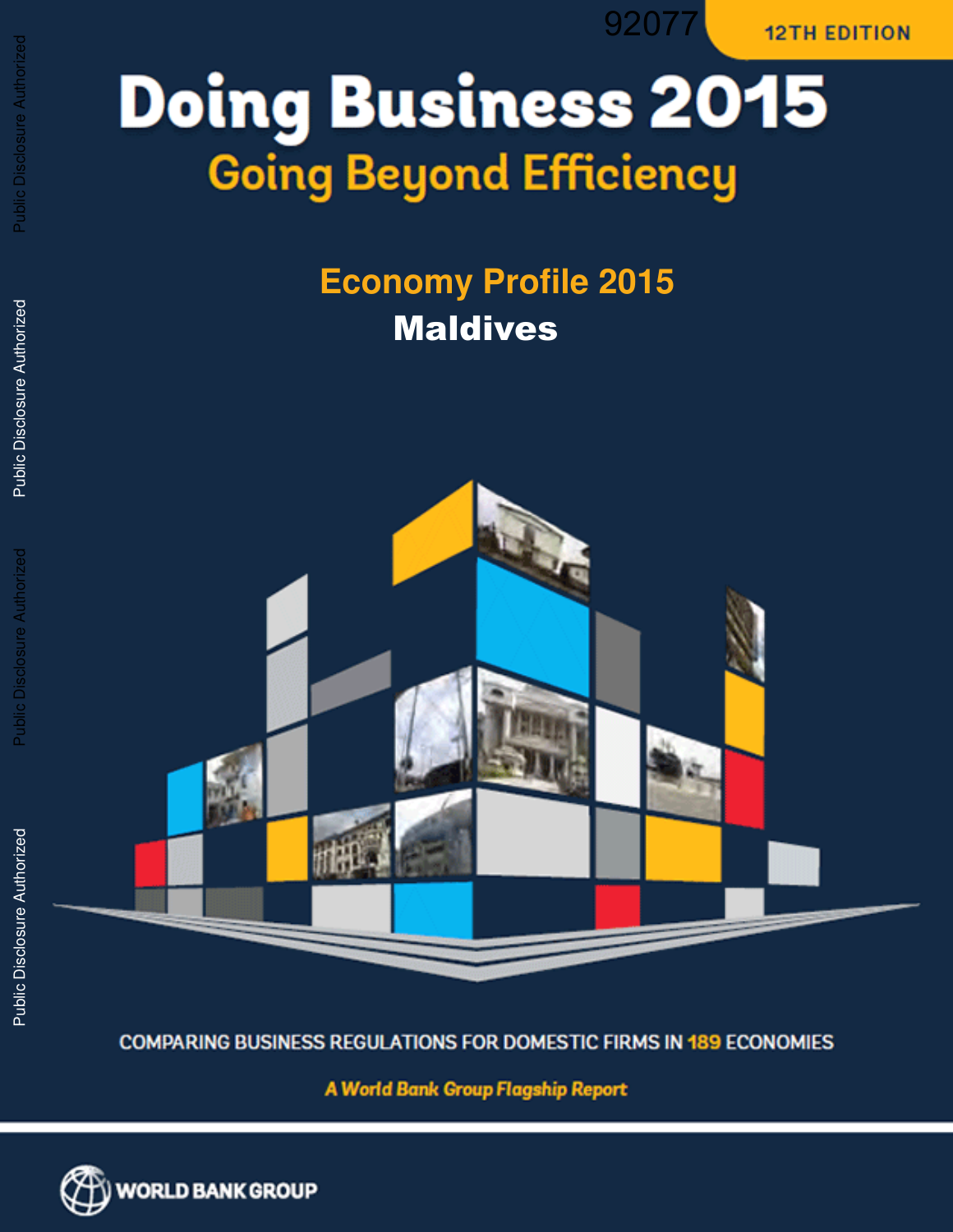© 2014 The International Bank for Reconstruction and Development / The World Bank 1818 H Street NW, Washington, DC 20433 Telephone: 202-473-1000; Internet: [www.worldbank.org](http://www.worldbank.org/)

All rights reserved. 1 2 3 4 17 16 15 14

This work is a product of the staff of The World Bank with external contributions. The findings, interpretations, and conclusions expressed in this work do not necessarily reflect the views of The World Bank, its Board of Executive Directors, or the governments they represent. The World Bank does not guarantee the accuracy of the data included in this work. The boundaries, colors, denominations, and other information shown on any map in this work do not imply any judgment on the part of The World Bank concerning the legal status of any territory or the endorsement or acceptance of such boundaries.

Nothing herein shall constitute or be considered to be a limitation upon or waiver of the privileges and immunities of The World Bank, all of which are specifically reserved.



This work is available under the Creative Commons Attribution 3.0 Unported license (CC BY 3.0) http://creativecommons.org/licenses/by/3.0/igo. Under the Creative Commons Attribution license, you are free to copy, distribute, transmit, and adapt this work,

including for commercial purposes, under the following conditions:

**Attribution—**Please cite the work as follows: World Bank. 2014. *Doing Business 2015: Going Beyond Efficiency*. Washington, DC: World Bank Group. DOI: 10.1596/978-1-4648-0351-2. License: Creative Commons Attribution CC BY 3.0 IGO

**Translations**—If you create a translation of this work, please add the following disclaimer along with the attribution: *This translation was not created by The World Bank and should not be considered an official World Bank translation. The World Bank shall not be liable for any content or error in this translation.* 

**Adaptations—**If you create an adaptation of this work, please add the following disclaimer along with the attribution: *This is an adaptation of an original work by The World Bank. Views and opinions expressed in the adaptation are the sole responsibility of the author or authors of the adaptation and are not endorsed by The World Bank.* 

**Third-party content—**The World Bank does not necessarily own each component of the content contained within the work. The World Bank therefore does not warrant that the use of any third-partyowned individual component or part contained in the work will not infringe on the rights of those third parties. The risk of claims resulting from such infringement rests solely with you. If you wish to re-use a component of the work, it is your responsibility to determine whether permission is needed for that re-use and to obtain permission from the copyright owner. Examples of components can include, but are not limited to, tables, figures or images.

All queries on rights and licenses should be addressed to the Publishing and Knowledge Division, The World Bank, 1818 H Street NW, Washington, DC 20433, USA; fax: 202-522-2625; e-mail: pubrights@worldbank.org.

ISBN (paper): 978-1-4648-0351-2 ISBN (electronic): 978-1-4648-0352-9 DOI: 10.1596/978-1-4648-0351-2 ISSN: 1729-2638

Cover design: Corporate Visions, Inc.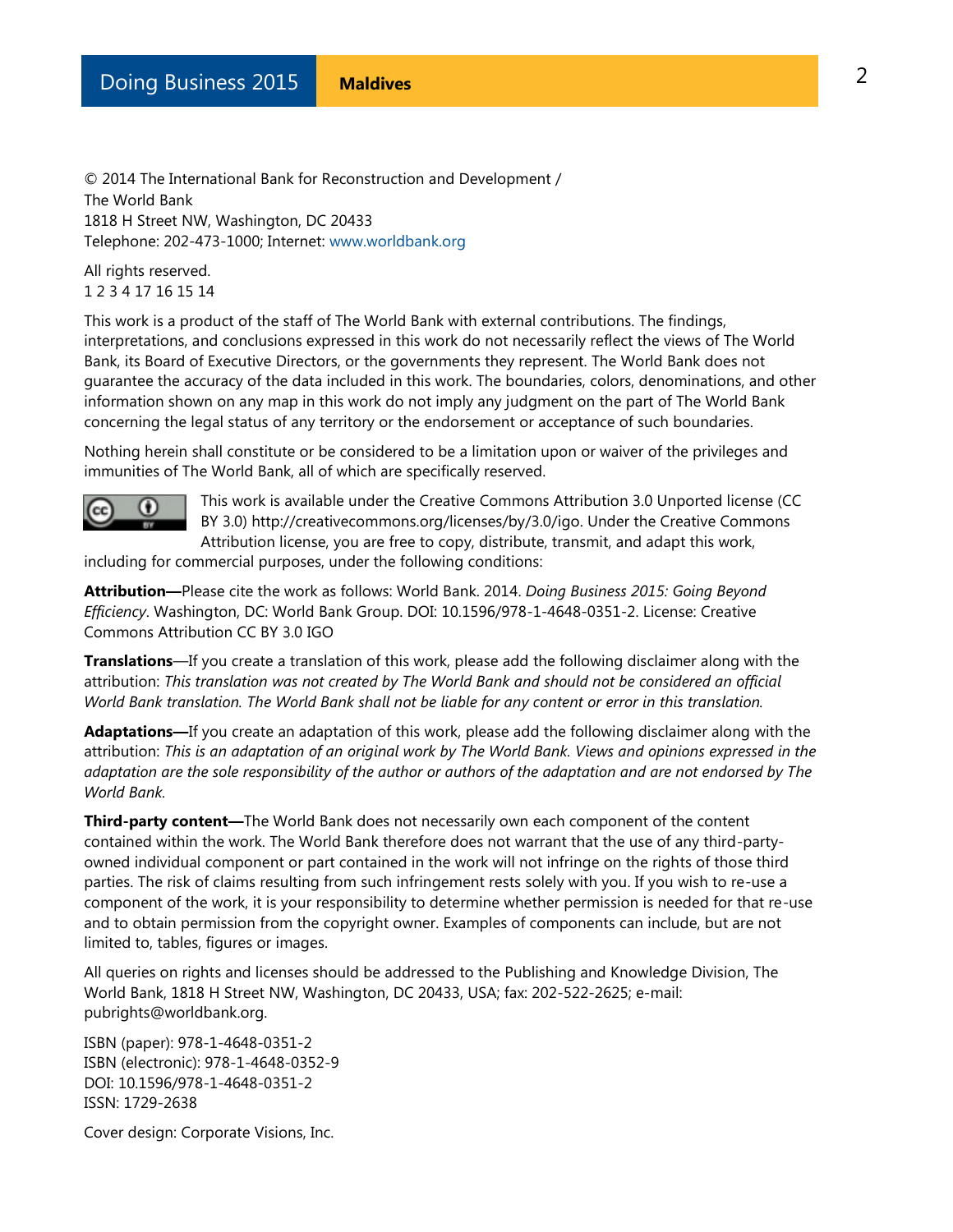### **CONTENTS**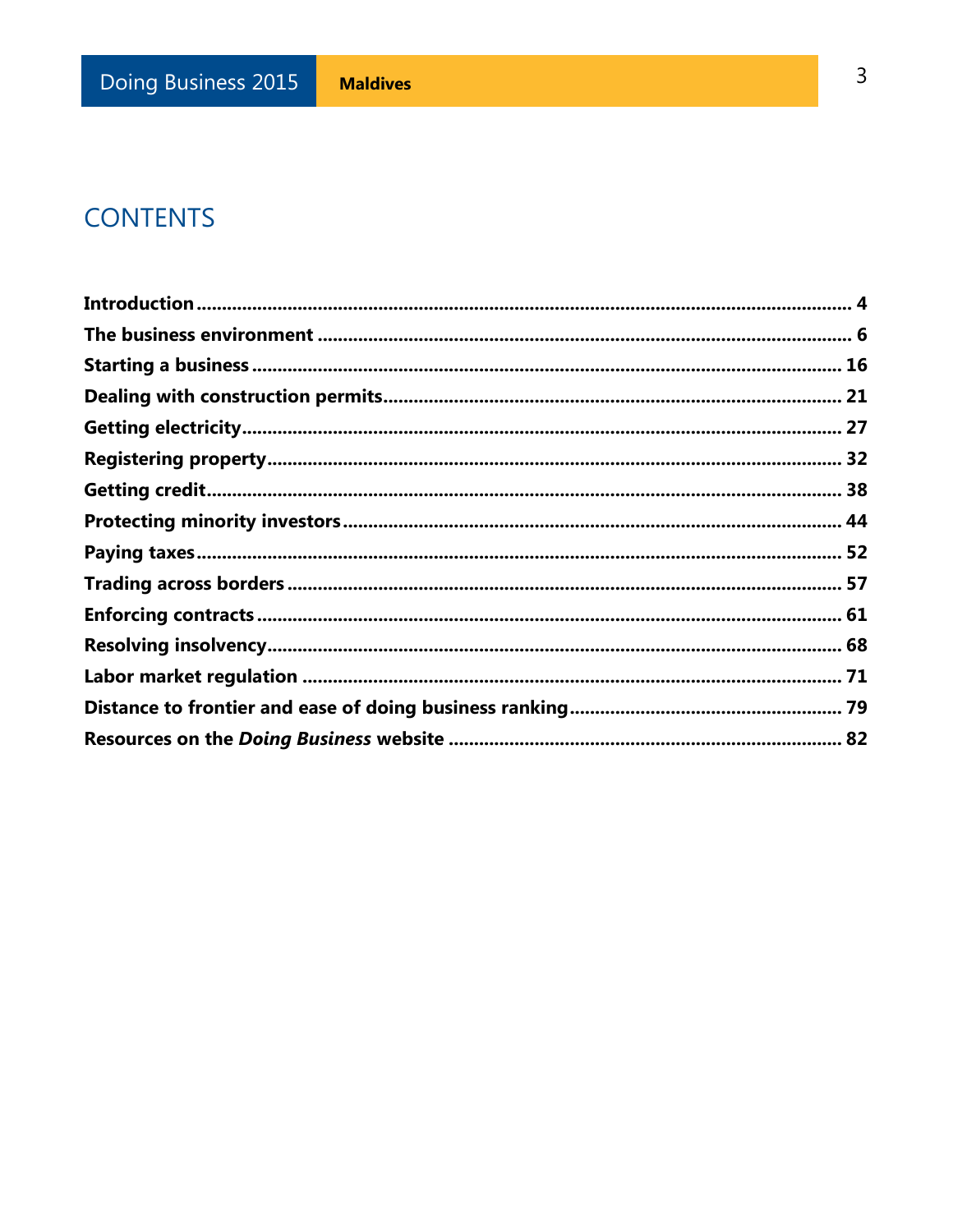### <span id="page-3-0"></span>INTRODUCTION

*Doing Business* sheds light on how easy or difficult it is for a local entrepreneur to open and run a small to medium-size business when complying with relevant regulations. It measures and tracks changes in regulations affecting 11 areas in the life cycle of a business: starting a business, dealing with construction permits, getting electricity, registering property, getting credit, protecting minority investors, paying taxes, trading across borders, enforcing contracts, resolving insolvency and labor market regulation.

In a series of annual reports *Doing Business* presents quantitative indicators on business regulations and the protection of property rights that can be compared across 189 economies, from Afghanistan to Zimbabwe, over time. The data set covers 47 economies in Sub-Saharan Africa, 32 in Latin America and the Caribbean, 25 in East Asia and the Pacific, 26 in Eastern Europe and Central Asia, 20 in the Middle East and North Africa and 8 in South Asia, as well as 31 OECD high-income economies. The indicators are used to analyze economic outcomes and identify what reforms have worked, where and why.

This economy profile presents the *Doing Business* indicators for Maldives. To allow useful comparison, it also provides data for other selected economies (comparator economies) for each indicator. The data in this report are current as of June

1, 2014 (except for the paying taxes indicators, which cover the period January–December 2013).

The *Doing Business* methodology has limitations. Other areas important to business—such as an economy's proximity to large markets, the quality of its infrastructure services (other than those related to trading across borders and getting electricity), the security of property from theft and looting, the transparency of government procurement, macroeconomic conditions or the underlying strength of institutions—are not directly studied by *Doing Business*. The indicators refer to a specific type of business, generally a local limited liability company operating in the largest business city. Because standard assumptions are used in the data collection, comparisons and benchmarks are valid across economies. The data not only highlight the extent of obstacles to doing business; they also help identify the source of those obstacles, supporting policy makers in designing regulatory reform.

More information is available in the full report. *Doing Business 2015* presents the indicators, analyzes their relationship with economic outcomes and presents business regulatory reforms. The data, along with information on ordering *Doing Business 2015*, are available on the *Doing Business* website at http://www.doingbusiness.org.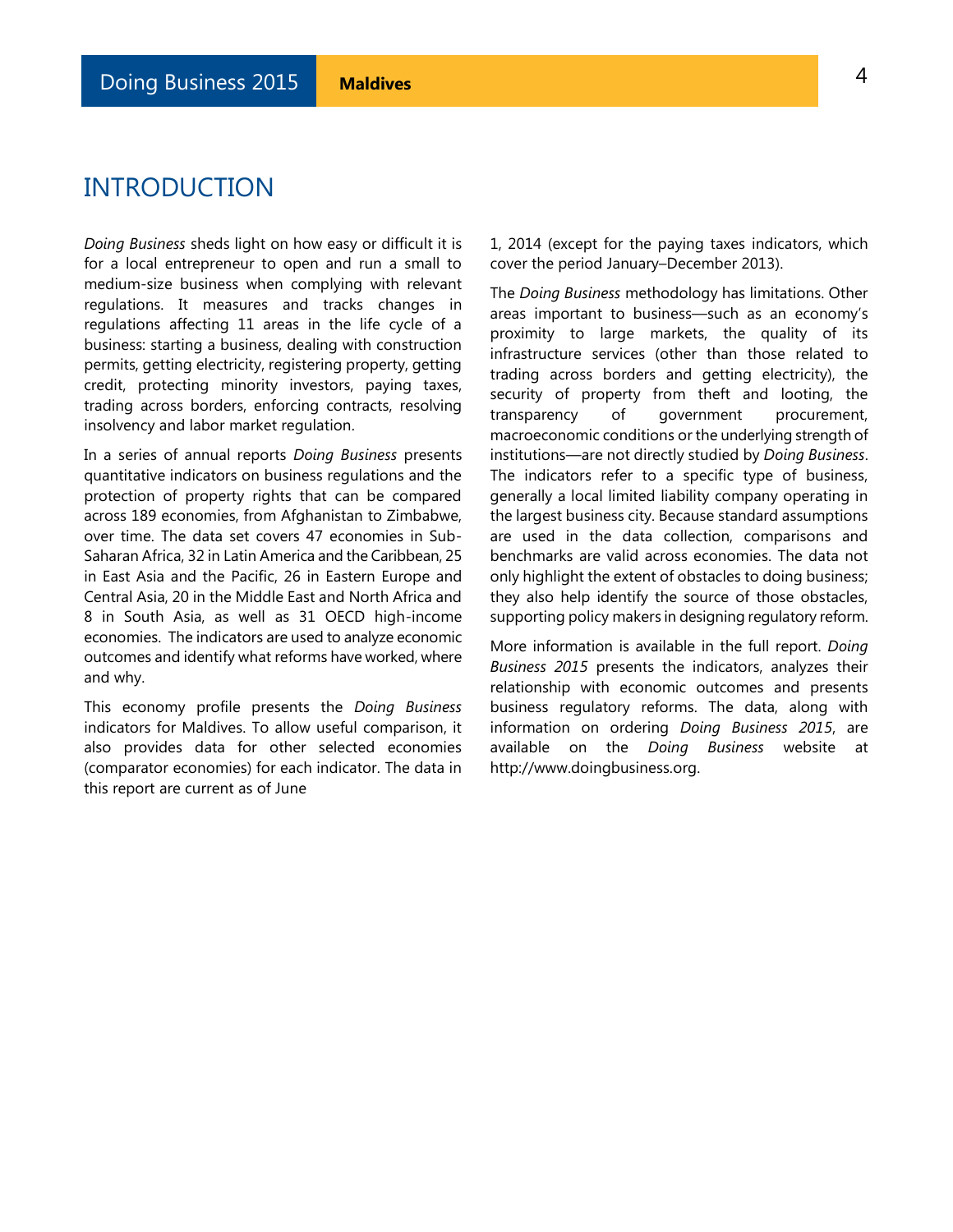### CHANGES IN *DOING BUSINESS 2015*

As part of a 2-year update in methodology, *Doing Business 2015* incorporates 7 important changes. First, the ease of doing business ranking as well as all topiclevel rankings are now computed on the basis of distance to frontier scores (see the chapter on the distance to frontier and ease of doing business ranking). Second, for the 11 economies with a population of more than 100 million, data for a second city have been added to the data set and the ranking calculation. These economies are Bangladesh, Brazil, China, India, Indonesia, Japan, Mexico, Nigeria, Pakistan, the Russian Federation and the United States. Third, for getting credit, the methodology has been revised for both the strength of legal rights index and the depth of credit information index. The number of points has been increased in both indices, from 10 to 12 for the strength of legal rights index and from 6 to 8 for the depth of credit information index. In addition, only credit bureaus and registries that cover at least 5% of the adult population can receive a score on the depth of credit information index.

Fourth, the name of the protecting investors indicator set has been changed to protecting minority investors to better reflect its scope—and the scope of the indicator set has been expanded to include shareholders' rights in corporate governance beyond related-party transactions. Fifth, the resolving insolvency indicator set has been expanded to include an index measuring the strength of the legal framework for insolvency. Sixth, the calculation of the distance to frontier score for paying taxes has been changed. The total tax rate component now enters the score in a nonlinear fashion, in an approach different from that used for all other indicators (see the chapter on the distance to frontier and ease of doing business ranking).

Finally, the name of the employing workers indicator set has been changed to labor market regulation, and the scope of this indicator set has also been changed. The indicators now focus on labor market regulation applying to the retail sector rather than the manufacturing sector, and their coverage has been expanded to include regulations on labor disputes and on benefits provided to workers. The labor market regulation indicators continue to be excluded from the aggregate distance to frontier score and ranking on the ease of doing business.

Beyond these changes there are 3 other updates in methodology. For paying taxes, the financial statement variables have been updated to be proportional to 2012 income per capita; previously they were proportional to 2005 income per capita. For enforcing contracts, the value of the claim is now set at twice the income per capita or \$5,000, whichever is greater. For dealing with construction permits, the cost of construction is now set at 50 times income per capita (before, the cost was assessed by the *Doing Business* respondents). In addition, this indicator set no longer includes the procedures for obtaining a landline telephone connection.

For more details on the changes, see the "What is changing in *Doing Business*?" chapter starting on page 24 of the *Doing Business 2015* report. For more details on the data and methodology, please see the "Data Notes" chapter starting on page 114 of the *Doing Business 2015* report. For more details on the distance to frontier metric, please see the "Distance to frontier and ease of doing business ranking" chapter in this profile.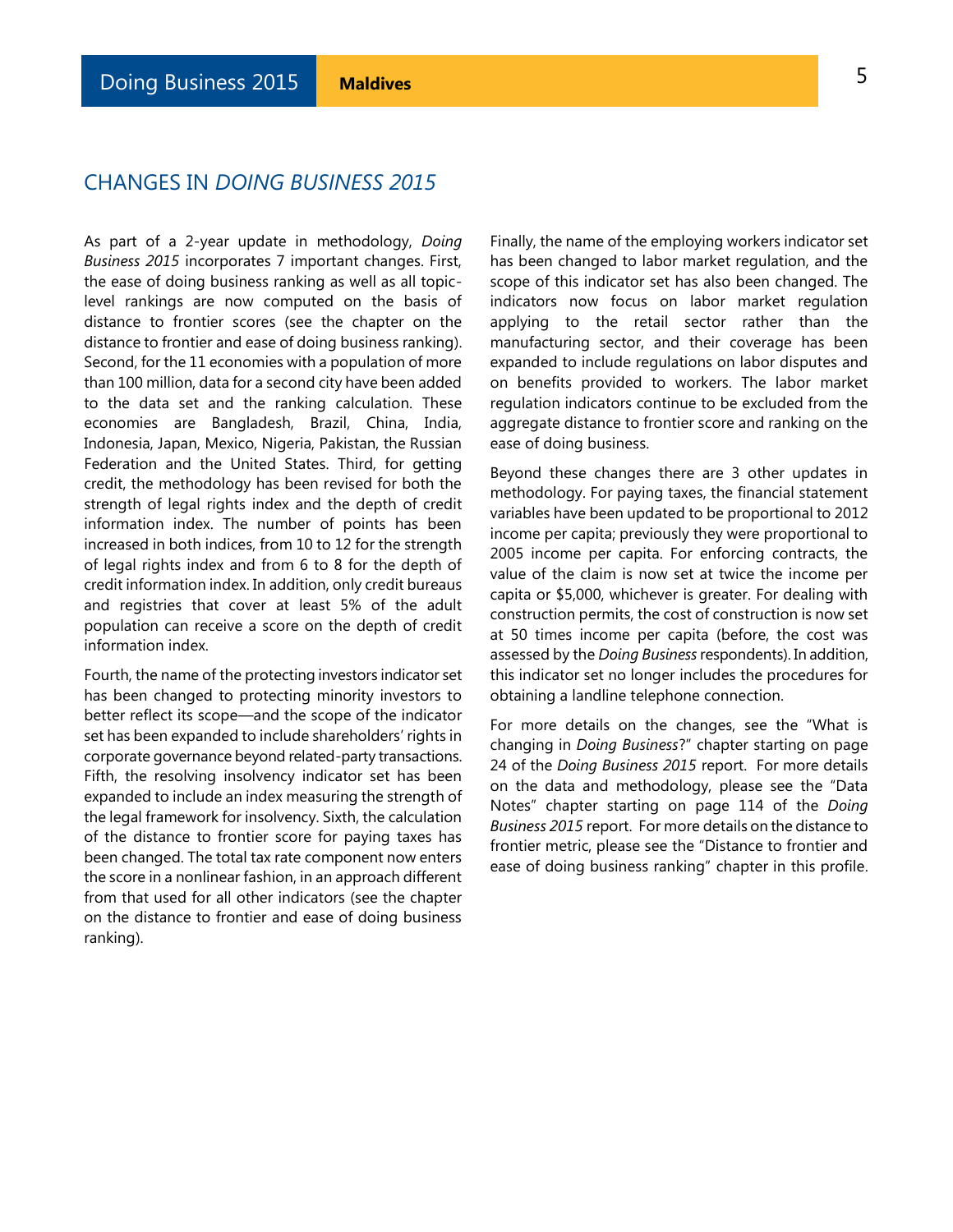<span id="page-5-0"></span>For policy makers trying to improve their economy's regulatory environment for business, a good place to start is to find out how it compares with the regulatory environment in other economies. *Doing Business* provides an aggregate ranking on the ease of doing business based on indicator sets that measure and benchmark regulations applying to domestic small to medium-size businesses through their life cycle. Economies are ranked from 1 to 189 by the ease of doing business ranking. This year's report presents results for 2 aggregate measures: the distance to frontier score and the ease of doing business ranking. The ranking of economies is determined by sorting the aggregate distance to frontier (DTF) scores. The distance to frontier score benchmarks economies with respect to regulatory practice, showing the absolute distance to the best performance in each *Doing Business*  indicator. An economy's distance to frontier score is indicated on a scale from 0 to 100, where 0 represents the worst performance and 100 the frontier. (See the chapter on the distance to frontier and ease of doing business). The 10 topics included in the ranking in *Doing Business 2015*: starting a business, dealing with construction permits, getting electricity, registering property, getting credit, protecting minority investors, paying taxes, trading across borders, enforcing contracts and resolving insolvency. The labor market regulation indicators (formerly employing workers) are not included in this year's aggregate ease of doing business ranking, but the data are presented in this year's economy profile.

The aggregate ranking on the ease of doing business benchmarks each economy's performance on the indicators against that of all other economies in the *Doing Business* sample (figure 1.1). While this ranking tells much about the business environment in an economy, it does not tell the whole story. The ranking on the ease of doing business, and the underlying indicators, do not measure all aspects of the business environment that matter to firms and investors or that affect the competitiveness of the economy. Still, a high ranking does mean that the government has created a regulatory environment conducive to operating a business.

#### **ECONOMY OVERVIEW**

Region: South Asia

Income category: Upper middle income

Population: 345,023

GNI per capita (US\$): 5,600

DB2015 rank: 116

DB2014 rank: 114\*

Change in rank: -2

DB 2015 DTF: 58.7

DB 2014 DTF: 58.5

Change in DTF: 0.2

\* DB2014 ranking shown is not last year's published ranking but a comparable ranking for DB2014 that captures the effects of such factors as data corrections and the changes in methodology. See the data notes starting on page 114 of the *Doing Business 2015* report for sources and definitions.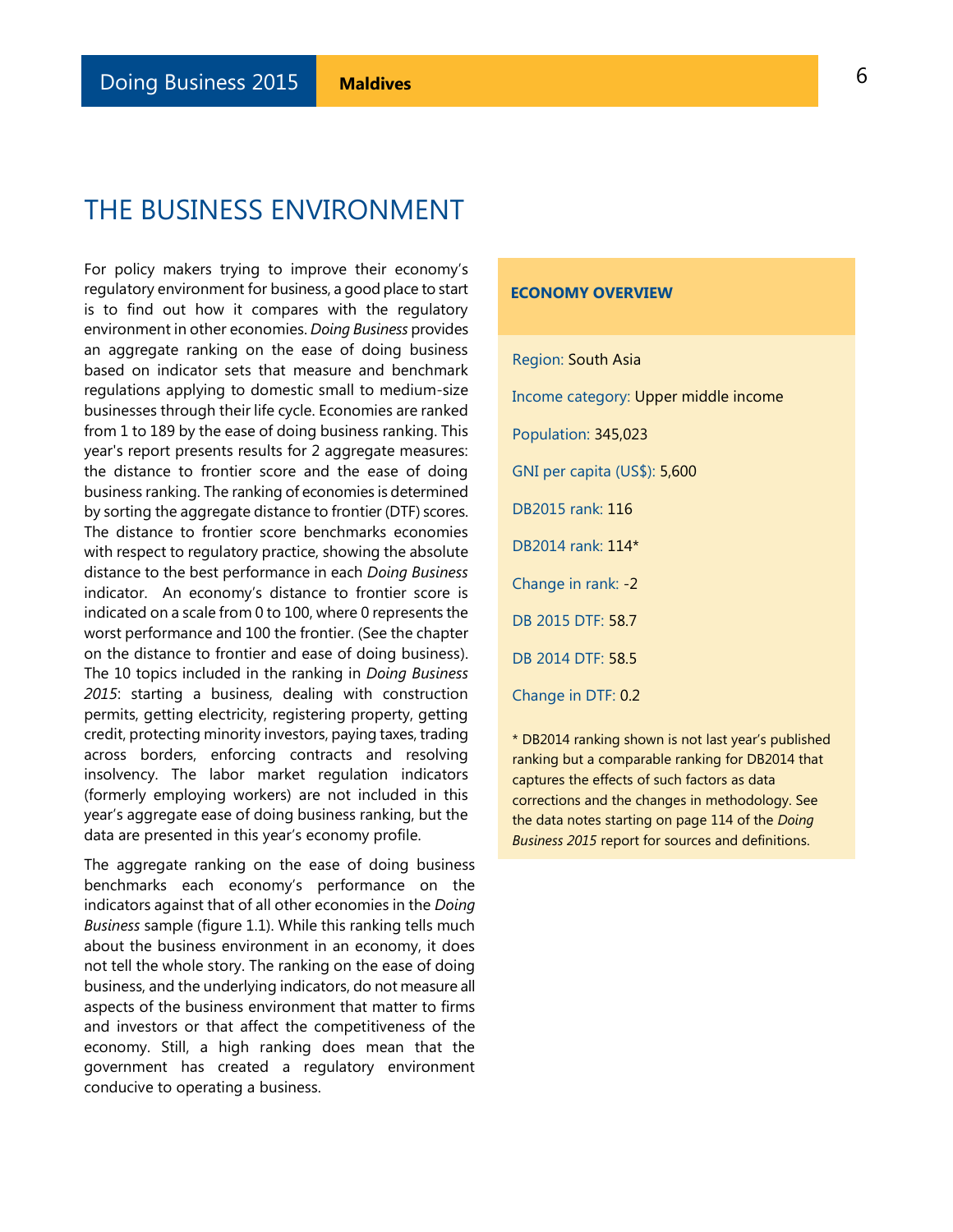Figure 1.1 Where economies stand in the global ranking on the ease of doing business

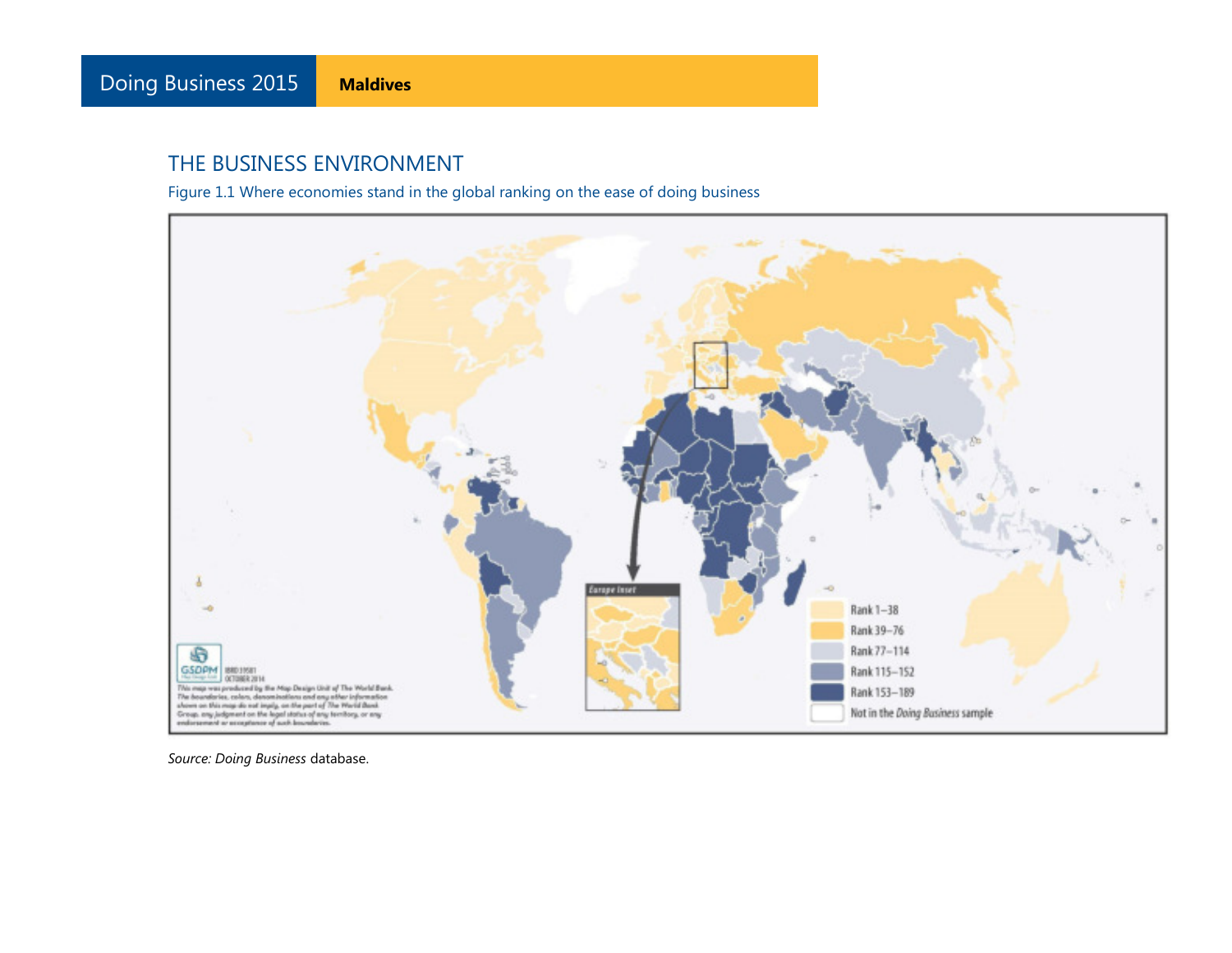Doing Business 2015 **Maldives**

### THE BUSINESS ENVIRONMENT

For policy makers, knowing where their economy stands in the aggregate ranking on the ease of doing business is useful. Also useful is to know how it ranks relative to comparator economies and relative to the regional average (figure 1.2). The economy's rankings (figure 1.3) and distance to frontier scores (figure 1.4) on the topics included in the ease of doing business ranking provide another perspective.

#### Figure 1.2 How Maldives and comparator economies rank on the ease of doing business



*Note:* The rankings are benchmarked to June 2014 and based on the average of each economy's distance to frontier (DTF) scores for the 10 topics included in this year's aggregate ranking. The distance to frontier score benchmarks economies with respect to regulatory practice, showing the absolute distance to the best performance in each *Doing Business* indicator. An economy's distance to frontier score is indicated on a scale from 0 to 100, where 0 represents the worst performance and 100 the frontier. For the economies for which the data cover 2 cities, scores are a population-weighted average for the 2 cities. *Source: Doing Business* database.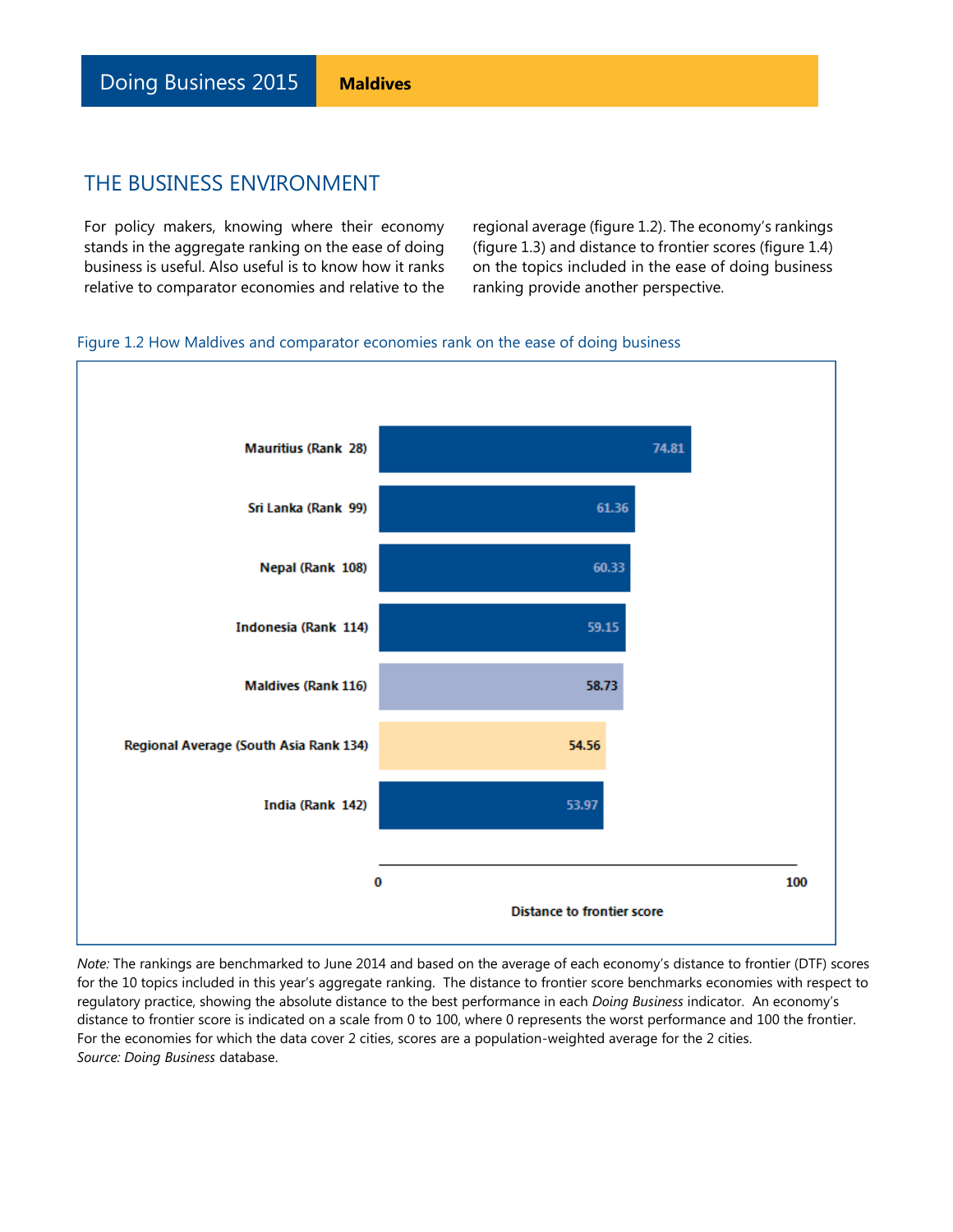#### Figure 1.3 Rankings on *Doing Business* topics - Maldives

(Scale: Rank 189 center, Rank 1 outer edge)



Figure 1.4 Distance to frontier scores on *Doing Business* topics - Maldives (Scale: Score 0 center, Score 100 outer edge)



*Note:* The rankings are benchmarked to June 2014 and based on the average of each economy's distance to frontier (DTF) scores for the 10 topics included in this year's aggregate ranking. The distance to frontier score benchmarks economies with respect to regulatory practice, showing the absolute distance to the best performance in each *Doing Business* indicator. An economy's distance to frontier score is indicated on a scale from 0 to 100, where 0 represents the worst performance and 100 the frontier. For the economies for which the data cover 2 cities, scores are a population-weighted average for the 2 cities. *Source: Doing Business* database.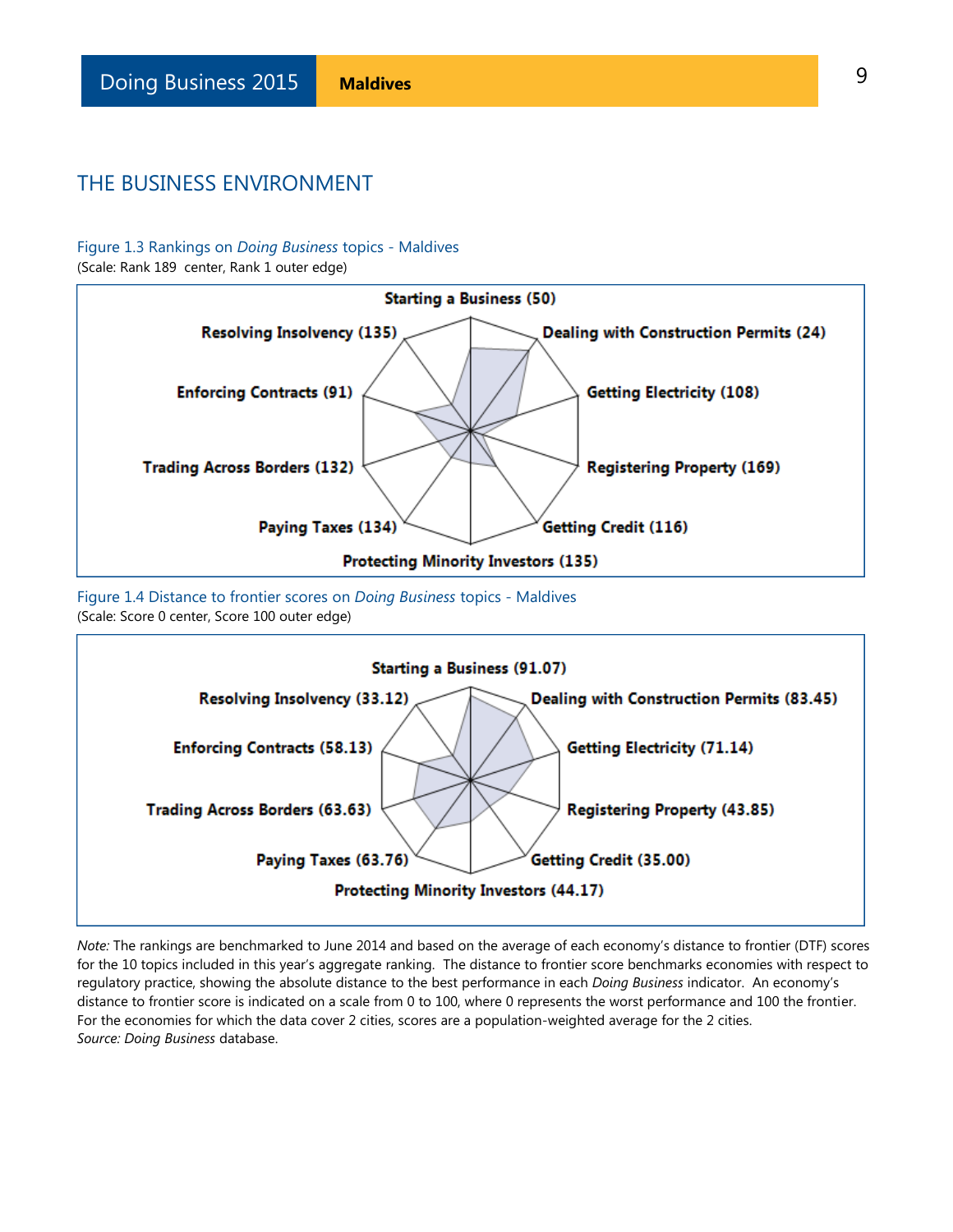Just as the overall ranking on the ease of doing business tells only part of the story, so do changes in that ranking. Yearly movements in rankings can provide some indication of changes in an economy's regulatory environment for firms, but they are always relative.

Moreover, year-to-year changes in the overall rankings do not reflect how the business regulatory environment in an economy has changed over time—or how it has changed in different areas. To aid in assessing such changes,

*Doing Business* introduced the distance to frontier score. This measure shows how far on average an economy is from the best performance achieved by any economy on each *Doing Business* indicator.

Comparing the measure for an economy at 2 points in time allows users to assess how much the economy's regulatory environment as measured by *Doing Business* has changed over time—how far it has moved toward (or away from) the most efficient practices and strongest regulations in areas covered by *Doing Business* (figure 1.5).



*Note:* The distance to frontier score shows how far on average an economy is from the best performance achieved by any economy on each *Doing Business* indicator since 2010, except for getting credit, paying taxes, protecting minority investors and resolving insolvency which had methodology changes in 2014 and thus are only comparable to 2013. The measure is normalized to range between 0 and 100, with 100 representing the best performance (the frontier). See the data notes starting on page 114 of the *Doing Business 2015* report for more details on the distance to frontier score.

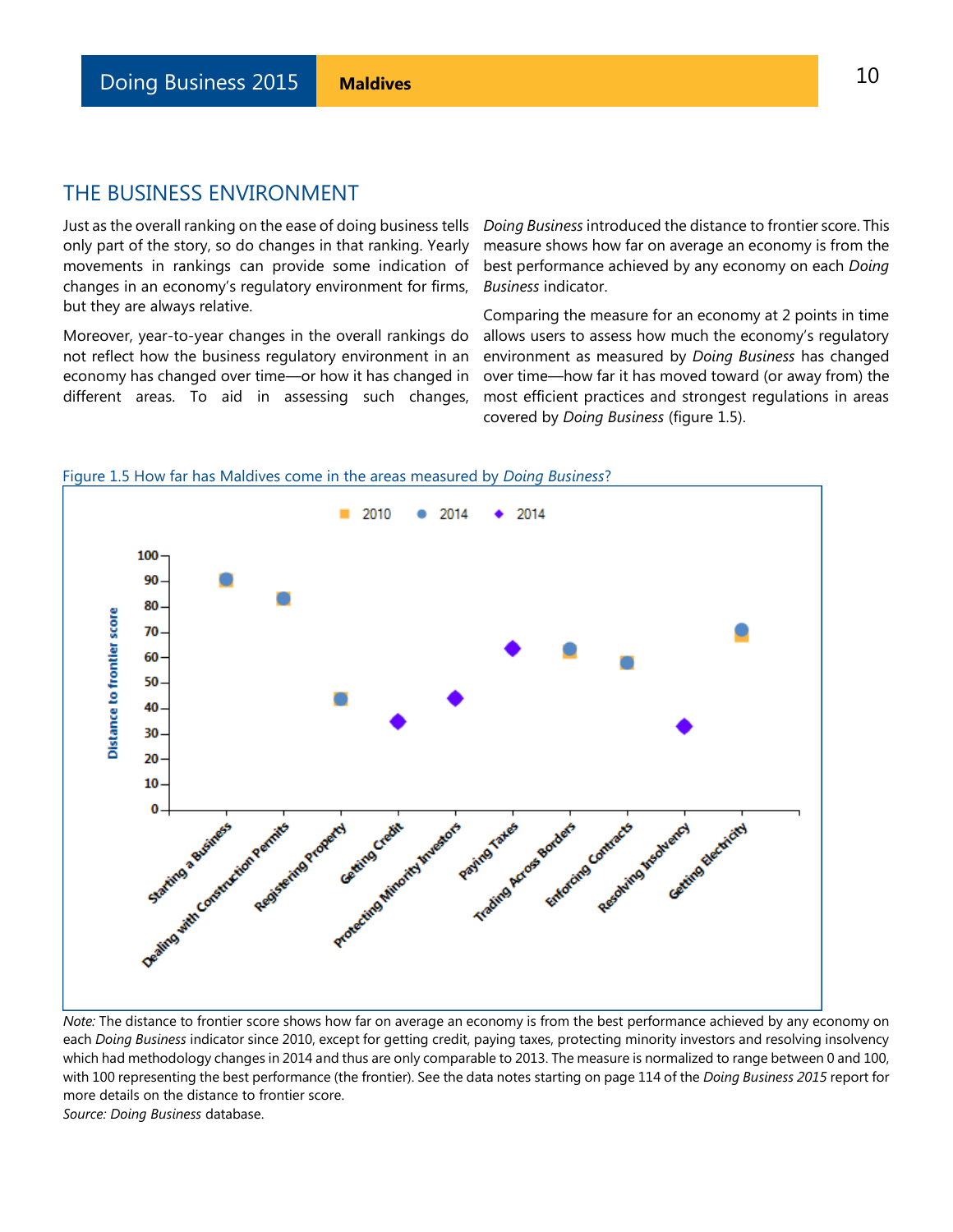The absolute values of the indicators tell another part of the story (table 1.1). The indicators, on their own or in comparison with the indicators of a good practice economy or those of comparator economies in the region, may reveal bottlenecks reflected in large numbers of procedures, long delays or high costs. Or they may reveal unexpected strengths in an area of business

regulation—such as a regulatory process that can be completed with a small number of procedures in a few days and at a low cost. Comparison of the economy's indicators today with those in the previous year may show where substantial bottlenecks persist—and where they are diminishing.

#### Table 1.1 Summary of *Doing Business* indicators for Maldives

| <b>Indicator</b>                                               | <b>Maldives DB2015</b> | Maldives DB2014 | India DB2015 | Indonesia DB2015 | Mauritius DB2015 | Nepal DB2015 | Sri Lanka DB2015 | Best performer globally<br><b>DB2015</b> |
|----------------------------------------------------------------|------------------------|-----------------|--------------|------------------|------------------|--------------|------------------|------------------------------------------|
| <b>Starting a Business (rank)</b>                              | 50                     | 41              | 158          | 155              | 29               | 104          | 104              | New Zealand (1)                          |
| <b>Starting a Business (DTF</b><br>Score)                      | 91.07                  | 91.06           | 68.42        | 68.84            | 92.47            | 83.01        | 83.01            | New Zealand (99.96)                      |
| Procedures (number)                                            | 5.0                    | 5.0             | 11.9         | 10.0             | 5.0              | 7.0          | 9.0              | New Zealand (1.0)*                       |
| Time (days)                                                    | 9.0                    | 9.0             | 28.4         | 52.5             | 6.0              | 17.0         | 11.0             | New Zealand (0.5)                        |
| Cost (% of income per<br>capita)                               | 6.2                    | 6.2             | 12.2         | 21.1             | 2.1              | 32.2         | 20.7             | Slovenia (0.0)                           |
| Paid-in min. capital (% of<br>income per capita)               | 2.3                    | 2.3             | 111.2        | 35.5             | 0.0              | 0.0          | 0.0              | 112 Economies (0.0)*                     |
| <b>Dealing with Construction</b><br><b>Permits (rank)</b>      | 24                     | 24              | 184          | 153              | 117              | 91           | 60               | Hong Kong SAR, China<br>(1)              |
| <b>Dealing with Construction</b><br><b>Permits (DTF Score)</b> | 83.45                  | 83.45           | 30.89        | 59.03            | 67.17            | 71.83        | 76.50            | Hong Kong SAR, China<br>(95.53)          |
| Procedures (number)                                            | 9.0                    | 9.0             | 25.4         | 17.0             | 13.0             | 10.0         | 12.0             | Hong Kong SAR, China<br>(5.0)            |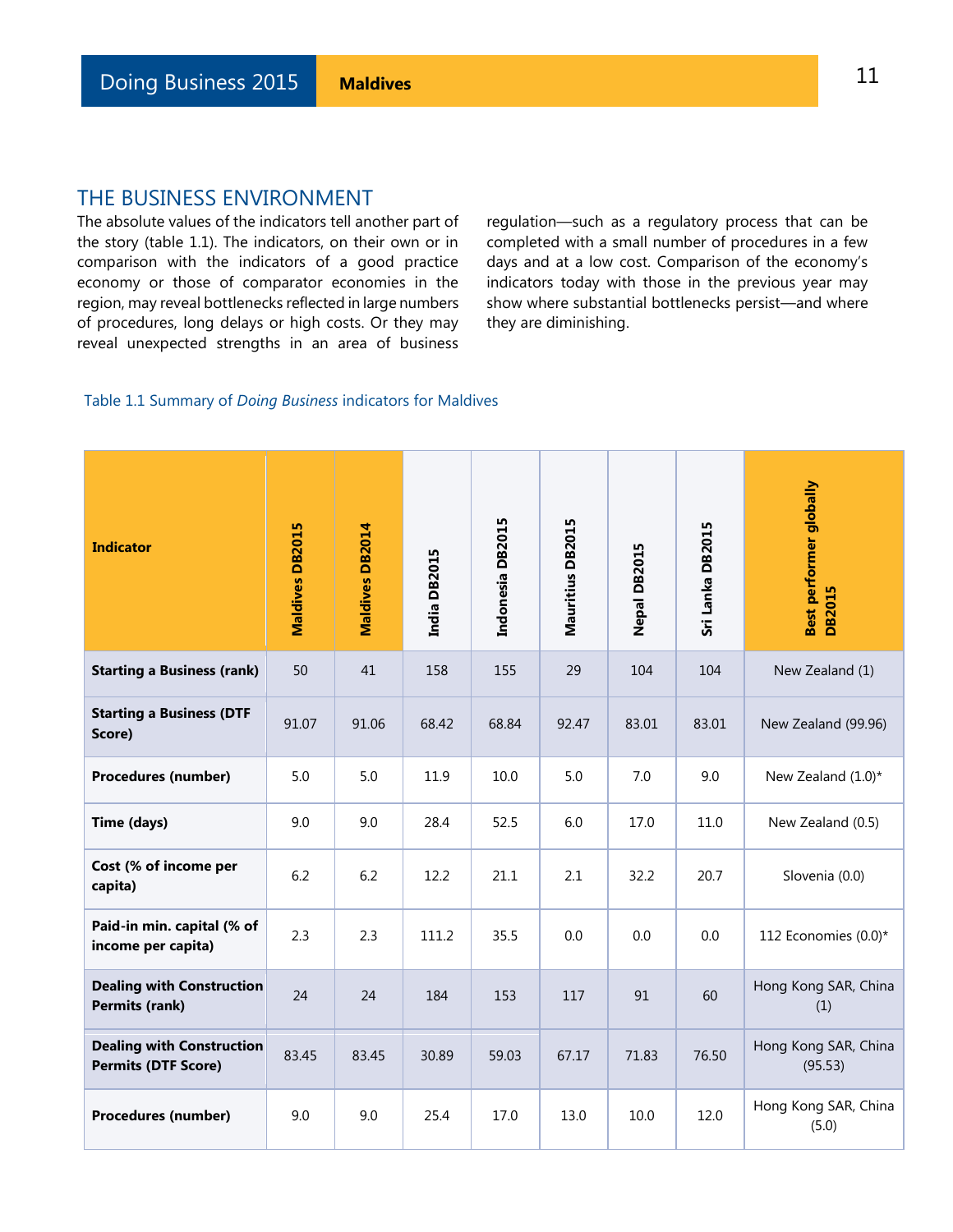**Doing Business 2015 Maldives** 12 **Maldives** 12

| <b>Indicator</b>                                | Maldives DB2015 | Maldives DB2014 | India DB2015   | Indonesia DB2015 | Mauritius DB2015 | <b>Nepal DB2015</b> | Sri Lanka DB2015 | Best performer globally<br><b>DB2015</b> |
|-------------------------------------------------|-----------------|-----------------|----------------|------------------|------------------|---------------------|------------------|------------------------------------------|
| Time (days)                                     | 140.0           | 140.0           | 185.9          | 211.0            | 245.0            | 86.0                | 169.0            | Singapore (26.0)                         |
| Cost (% of warehouse<br>value)                  | 0.2             | 0.2             | 28.2           | 4.3              | 0.7              | 9.4                 | 0.3              | Qatar $(0.0)^*$                          |
| <b>Getting Electricity (rank)</b>               | 108             | 111             | 137            | 78               | 41               | 85                  | 100              | Korea, Rep. (1)                          |
| <b>Getting Electricity (DTF</b><br>Score)       | 71.14           | 68.65           | 63.06          | 76.90            | 83.74            | 76.07               | 72.71            | Korea, Rep. (99.83)                      |
| Procedures (number)                             | 6.0             | 6.0             | 7.0            | 5.0              | 4.0              | 5.0                 | 5.0              | 12 Economies (3.0)*                      |
| Time (days)                                     | 91.0            | 108.0           | 105.7          | 90.7             | 84.0             | 70.0                | 104.0            | Korea, Rep. (18.0)*                      |
| Cost (% of income per<br>capita)                | 391.5           | 398.0           | 487.7          | 353.6            | 277.0            | 1,284.9             | 901.6            | Japan $(0.0)$                            |
| <b>Registering Property</b><br>(rank)           | 169             | 168             | 121            | 117              | 98               | 27                  | 131              | Georgia (1)                              |
| <b>Registering Property (DTF</b><br>Score)      | 43.85           | 43.85           | 60.40          | 60.74            | 66.00            | 83.08               | 58.45            | Georgia (99.88)                          |
| Procedures (number)                             | 6.0             | $6.0\,$         | $7.0\,$        | 5.0              | 4.0              | 3.0                 | 9.0              | 4 Economies (1.0)*                       |
| Time (days)                                     | 57.0            | 57.0            | 47.0           | 27.4             | 14.0             | 5.0                 | 51.0             | 3 Economies (1.0)*                       |
| Cost (% of property value)                      | 16.2            | 16.2            | 7.0            | 10.8             | 10.6             | 4.8                 | 5.1              | 4 Economies (0.0)*                       |
| <b>Getting Credit (rank)</b>                    | 116             | 111             | 36             | 71               | 36               | 116                 | 89               | New Zealand (1)                          |
| <b>Getting Credit (DTF Score)</b>               | 35.00           | 35.00           | 65.00          | 50.00            | 65.00            | 35.00               | 45.00            | New Zealand (100)                        |
| <b>Strength of legal rights</b><br>index (0-12) | $\overline{2}$  | $\overline{2}$  | 6              | 4                | 6                | $\overline{7}$      | $\overline{3}$   | 3 Economies (12)*                        |
| Depth of credit<br>information index (0-8)      | 5               | 5               | $\overline{7}$ | 6                | $\overline{7}$   | $\boldsymbol{0}$    | $\sqrt{6}$       | 23 Economies (8)*                        |
| <b>Credit registry coverage</b>                 | 17.3            | 17.5            | 0.0            | 46.4             | 71.9             | 0.0                 | $0.0\,$          | Portugal (100.0)                         |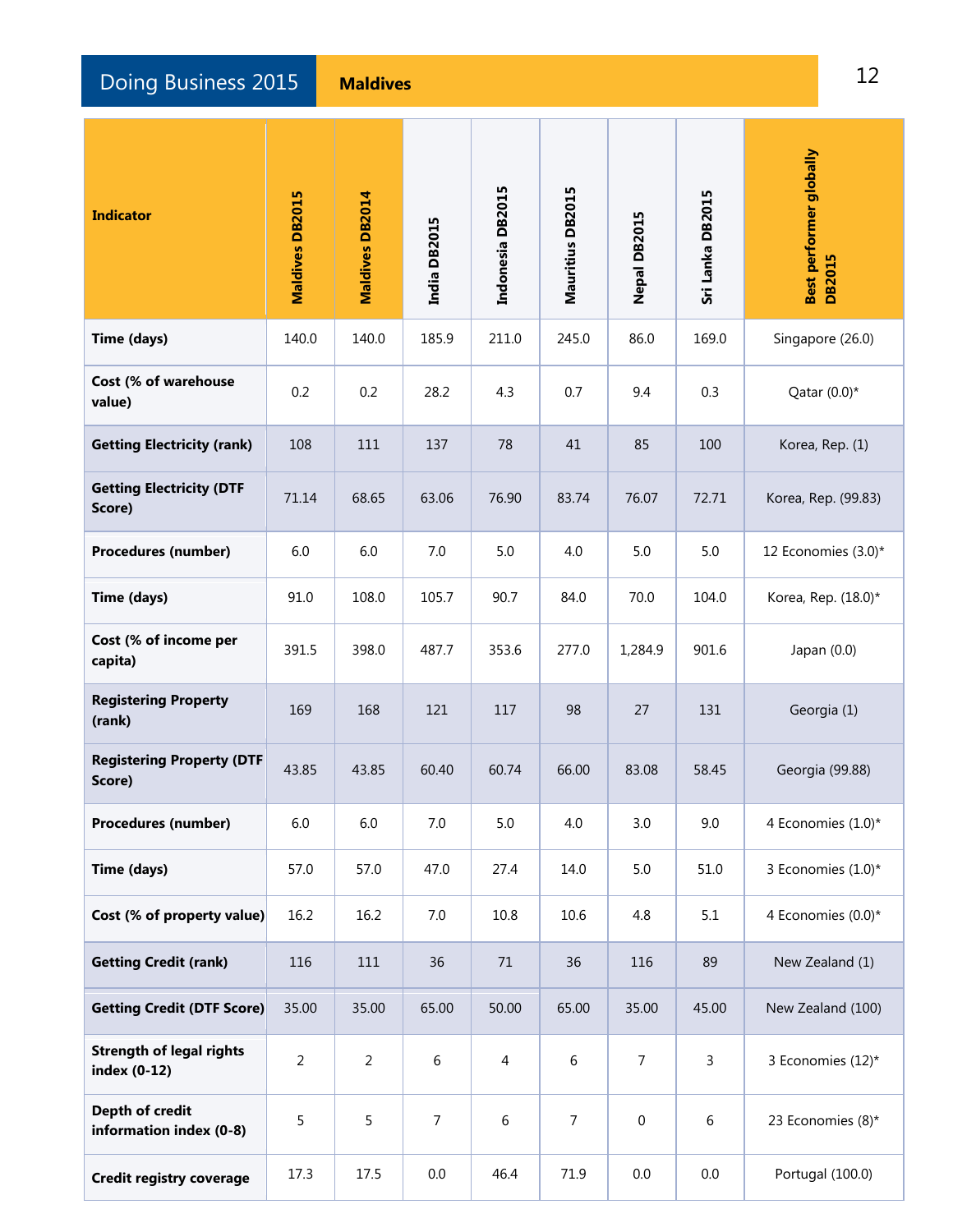**Doing Business 2015 Maldives** 13 **Maldives** 13

| <b>Indicator</b>                                                      | <b>Maldives DB2015</b> | Maldives DB2014  | India DB2015 | Indonesia DB2015 | Mauritius DB2015 | <b>Nepal DB2015</b> | Sri Lanka DB2015 | <b>Best performer globally</b><br><b>DB2015</b> |
|-----------------------------------------------------------------------|------------------------|------------------|--------------|------------------|------------------|---------------------|------------------|-------------------------------------------------|
| (% of adults)                                                         |                        |                  |              |                  |                  |                     |                  |                                                 |
| Credit bureau coverage<br>(% of adults)                               | 0.0                    | 0.0              | 22.4         | 0.0              | 0.0              | 1.0                 | 44.5             | 23 Economies (100.0)*                           |
| <b>Protecting Minority</b><br>Investors (rank)                        | 135                    | 127              | 7            | 43               | 28               | 71                  | 51               | New Zealand (1)                                 |
| <b>Protecting Minority</b><br><b>Investors (DTF Score)</b>            | 44.17                  | 44.17            | 72.50        | 60.83            | 65.00            | 56.67               | 59.17            | New Zealand (81.67)                             |
| <b>Extent of conflict of</b><br>interest regulation index<br>$(0-10)$ | 5.3                    | 5.3              | 6.7          | 6.0              | 7.3              | 5.3                 | 6.0              | Singapore (9.3)*                                |
| <b>Extent of shareholder</b><br>governance index (0-10)               | 3.5                    | 3.5              | 7.8          | 6.2              | 5.7              | 6.0                 | 5.8              | France $(7.8)$ *                                |
| <b>Strength of minority</b><br>investor protection index<br>$(0-10)$  | 4.4                    | 4.4              | 7.3          | 6.1              | 6.5              | 5.7                 | 5.9              | New Zealand (8.2)                               |
| <b>Paying Taxes (rank)</b>                                            | 134                    | 130              | 156          | 160              | 13               | 126                 | 158              | <b>United Arab Emirates</b><br>$(1)^*$          |
| <b>Paying Taxes (DTF Score)</b>                                       | 63.76                  | 63.76            | 55.53        | 53.66            | 91.92            | 66.52               | 55.00            | <b>United Arab Emirates</b><br>$(99.44)^*$      |
| Payments (number per<br>year)                                         | 30.0                   | 30.0             | 33.0         | 65.0             | 8.0              | 34.0                | 47.0             | Hong Kong SAR, China<br>$(3.0)*$                |
| Time (hours per year)                                                 | 413.0                  | 413.0            | 243.0        | 253.5            | 152.0            | 334.0               | 167.0            | Luxembourg (55.0)                               |
| <b>Trading Across Borders</b><br>(rank)                               | 132                    | 133              | 126          | 62               | 17               | 171                 | 69               | Singapore (1)                                   |
| <b>Trading Across Borders</b><br>(DTF Score)                          | 63.63                  | 63.38            | 65.47        | 77.46            | 87.74            | 36.08               | 76.94            | Singapore (96.47)                               |
| <b>Documents to export</b><br>(number)                                | $\boldsymbol{7}$       | $\boldsymbol{7}$ | 7            | 4                | $\overline{4}$   | $11\,$              | $\overline{7}$   | Ireland $(2)^*$                                 |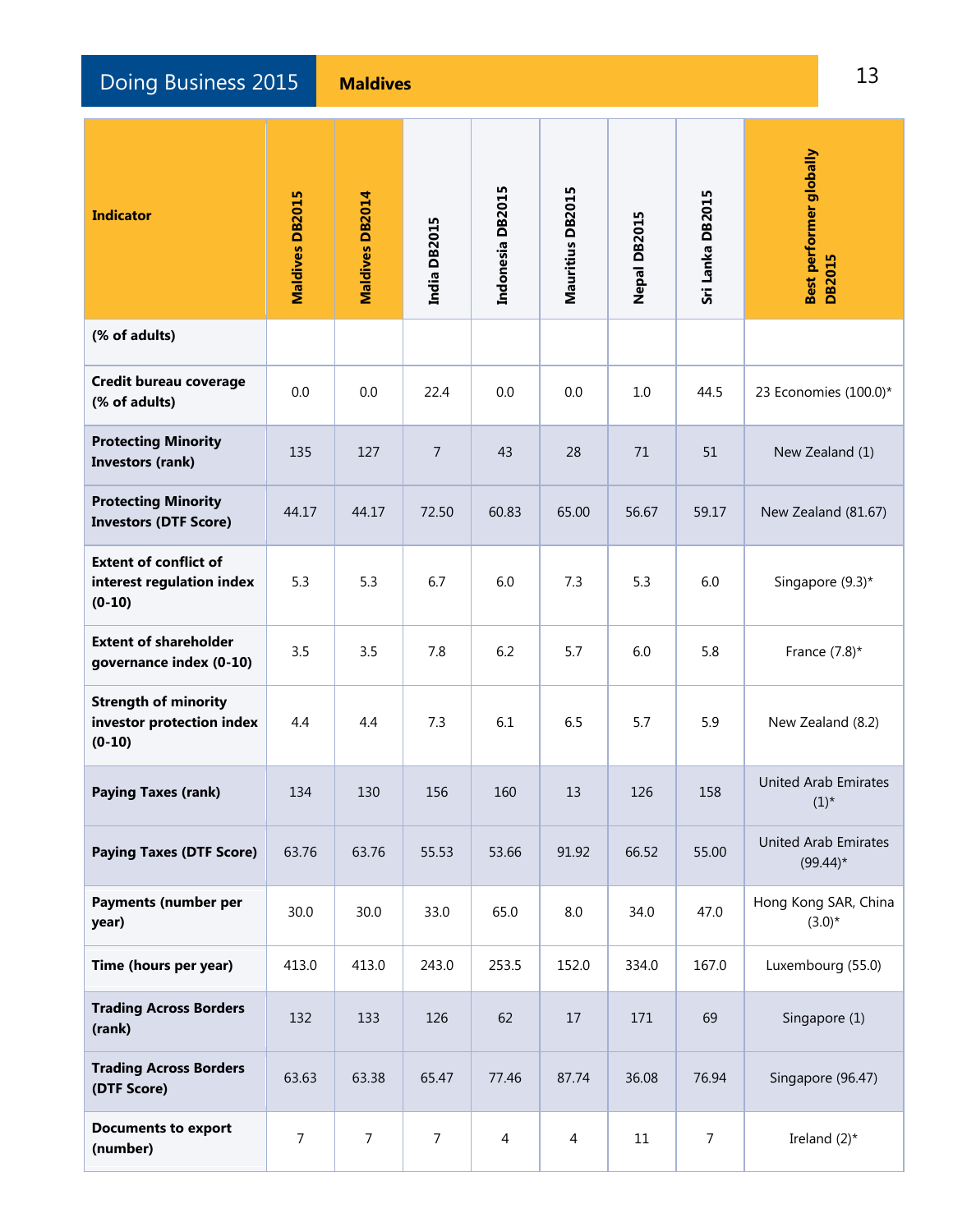**Doing Business 2015 Maldives** 14 **Maldives** 14

| <b>Indicator</b>                                       | <b>Maldives DB2015</b> | Maldives DB2014 | India DB2015 | Indonesia DB2015 | Mauritius DB2015 | Nepal DB2015 | Sri Lanka DB2015 | Best performer globally<br><b>DB2015</b> |
|--------------------------------------------------------|------------------------|-----------------|--------------|------------------|------------------|--------------|------------------|------------------------------------------|
| Time to export (days)                                  | 21.0                   | 21.0            | 17.1         | 17.0             | 10.0             | 40.0         | 16.0             | 5 Economies (6.0)*                       |
| Cost to export (US\$ per<br>container)                 | 1,625.0                | 1,625.0         | 1,332.0      | 571.8            | 675.0            | 2,545.0      | 560.0            | Timor-Leste (410.0)                      |
| <b>Cost to export (deflated</b><br>US\$ per container) | 1,625.0                | 1,663.9         | 1,332.0      | 571.8            | 675.0            | 2,545.0      | 560.0            |                                          |
| <b>Documents to import</b><br>(number)                 | 9                      | 9               | 10           | 8                | 5                | 11           | $\overline{7}$   | Ireland $(2)^*$                          |
| Time to import (days)                                  | 22.0                   | 22.0            | 21.1         | 26.0             | 9.0              | 39.0         | 13.0             | Singapore (4.0)                          |
| Cost to import (US\$ per<br>container)                 | 1,610.0                | 1,610.0         | 1,462.0      | 646.8            | 710.0            | 2,650.0      | 690.0            | Singapore (440.0)                        |
| <b>Cost to import (deflated</b><br>US\$ per container) | 1,610.0                | 1,648.5         | 1,462.0      | 646.8            | 710.0            | 2,650.0      | 690.0            |                                          |
| <b>Enforcing Contracts (rank)</b>                      | 91                     | 91              | 186          | 172              | 44               | 134          | 165              | Singapore (1)                            |
| <b>Enforcing Contracts (DTF</b><br>Score)              | 58.13                  | 58.13           | 25.81        | 37.28            | 66.22            | 49.65        | 38.96            | Singapore (89.54)                        |
| Time (days)                                            | 665.0                  | 665.0           | 1,420.0      | 471.0            | 519.0            | 910.0        | 1,318.0          | Singapore (150.0)                        |
| Cost (% of claim)                                      | 16.5                   | 16.5            | 39.6         | 115.7            | 25.0             | 26.8         | 22.8             | Iceland (9.0)                            |
| <b>Procedures (number)</b>                             | 41.0                   | 41.0            | 46.0         | 40.0             | 34.0             | 39.0         | 40.0             | Singapore (21.0)*                        |
| <b>Resolving Insolvency</b><br>(rank)                  | 135                    | 132             | 137          | 75               | 43               | 82           | 72               | Finland (1)                              |
| <b>Resolving Insolvency (DTF</b><br>Score)             | 33.12                  | 33.36           | 32.60        | 46.75            | 62.81            | 45.41        | 47.81            | Finland (93.85)                          |
| Time (years)                                           | 1.5                    |                 | 4.3          | 1.9              | 1.7              | 2.0          | 1.7              | Ireland $(0.4)$                          |
| Cost (% of estate)                                     | 4.0                    | 4.0             | 9.0          | 21.6             | 14.5             | 9.0          | 10.0             | Norway (1.0)                             |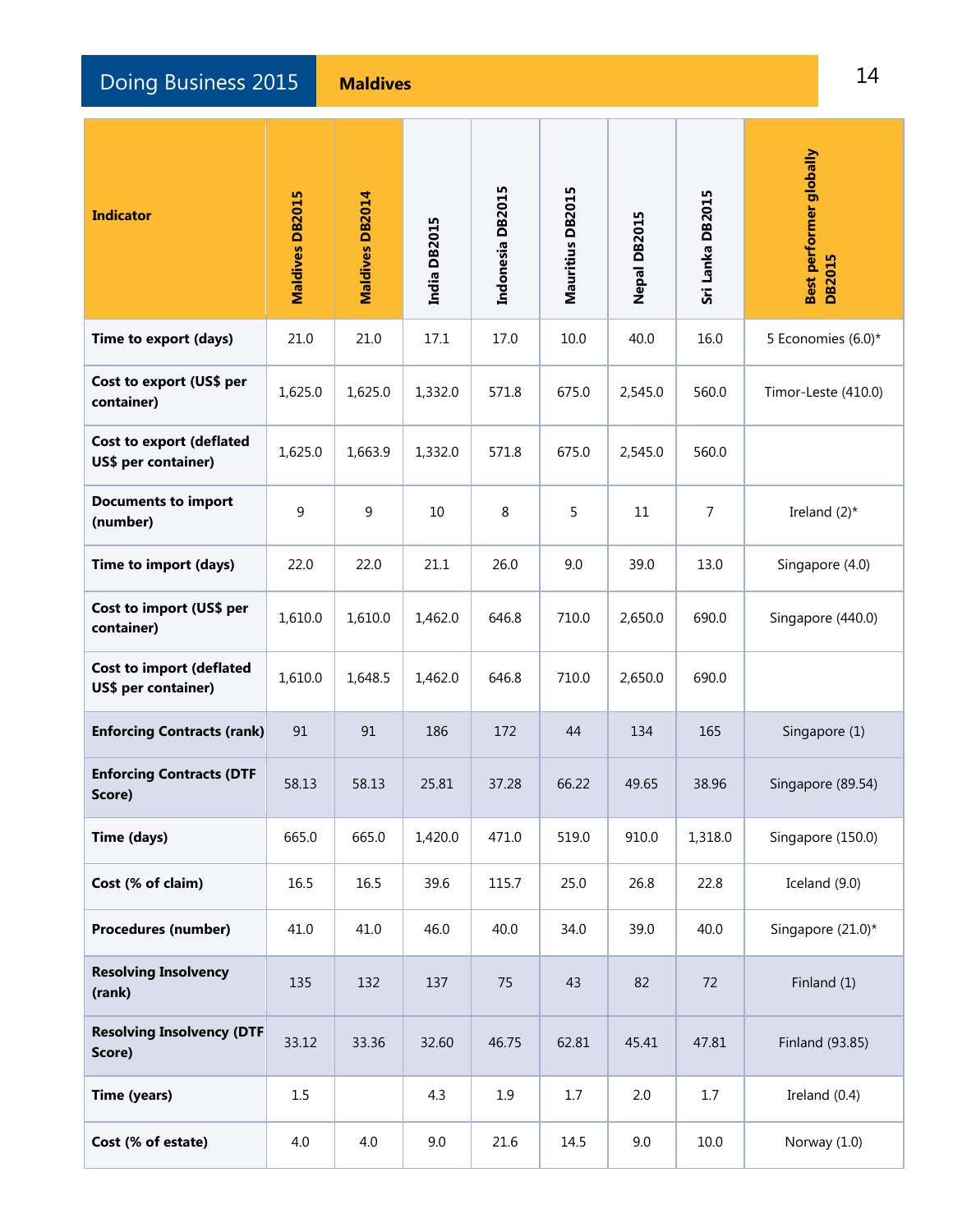Doing Business 2015 **Maldives** 15

| <b>Indicator</b>                                                  | <b>DB2015</b><br>Maldives | <b>DB2014</b><br>Maldives | <b>DB2015</b><br>India | Indonesia DB2015 | Mauritius DB2015 | Nepal DB2015 | Sri Lanka DB2015 | Best performer globally<br><b>DB2015</b> |
|-------------------------------------------------------------------|---------------------------|---------------------------|------------------------|------------------|------------------|--------------|------------------|------------------------------------------|
| <b>Outcome (0 as piecemeal</b><br>sale and 1 as going<br>concern) | $\Omega$                  | $\Omega$                  | $\boldsymbol{0}$       | $\boldsymbol{0}$ | $\mathbf 1$      | $\mathbf 0$  | $\Omega$         |                                          |
| <b>Recovery rate (cents on</b><br>the dollar)                     | 49.9                      | 50.4                      | 25.7                   | 31.7             | 67.4             | 43.7         | 42.4             | Japan (92.9)                             |
| <b>Strength of insolvency</b><br>framework index (0-16)           | 2.0                       | 2.0                       | 6.0                    | 9.5              | 8.5              | 7.0          | 8.0              | 5 Economies (15.0)*                      |

*Note:* DB2014 rankings shown are not last year's published rankings but comparable rankings for DB2014 that capture the effects of such factors as data corrections and changes to the methodology. Trading across borders deflated and non-deflated values are identical in DB2015 because it is defined as the base year for the deflator. The best performer on time for paying taxes is defined as the lowest time recorded among all economies in the DB2015 sample that levy the 3 major taxes: profit tax, labor taxes and mandatory contributions, and VAT or sales tax. If an economy has no laws or regulations covering a specific area—for example, insolvency—it receives a "no practice" mark. Similarly, an economy receives a "no practice" or "not possible" mark if regulation exists but is never used in practice or if a competing regulation prohibits such practice. Either way, a "no practice" mark puts the economy at the bottom of the ranking on the relevant indicator.

\* Two or more economies share the top ranking on this indicator. A number shown in place of an economy's name indicates the number of economies that share the top ranking on the indicator. For a list of these economies, see the *Doing Business* website (http://www.doingbusiness.org).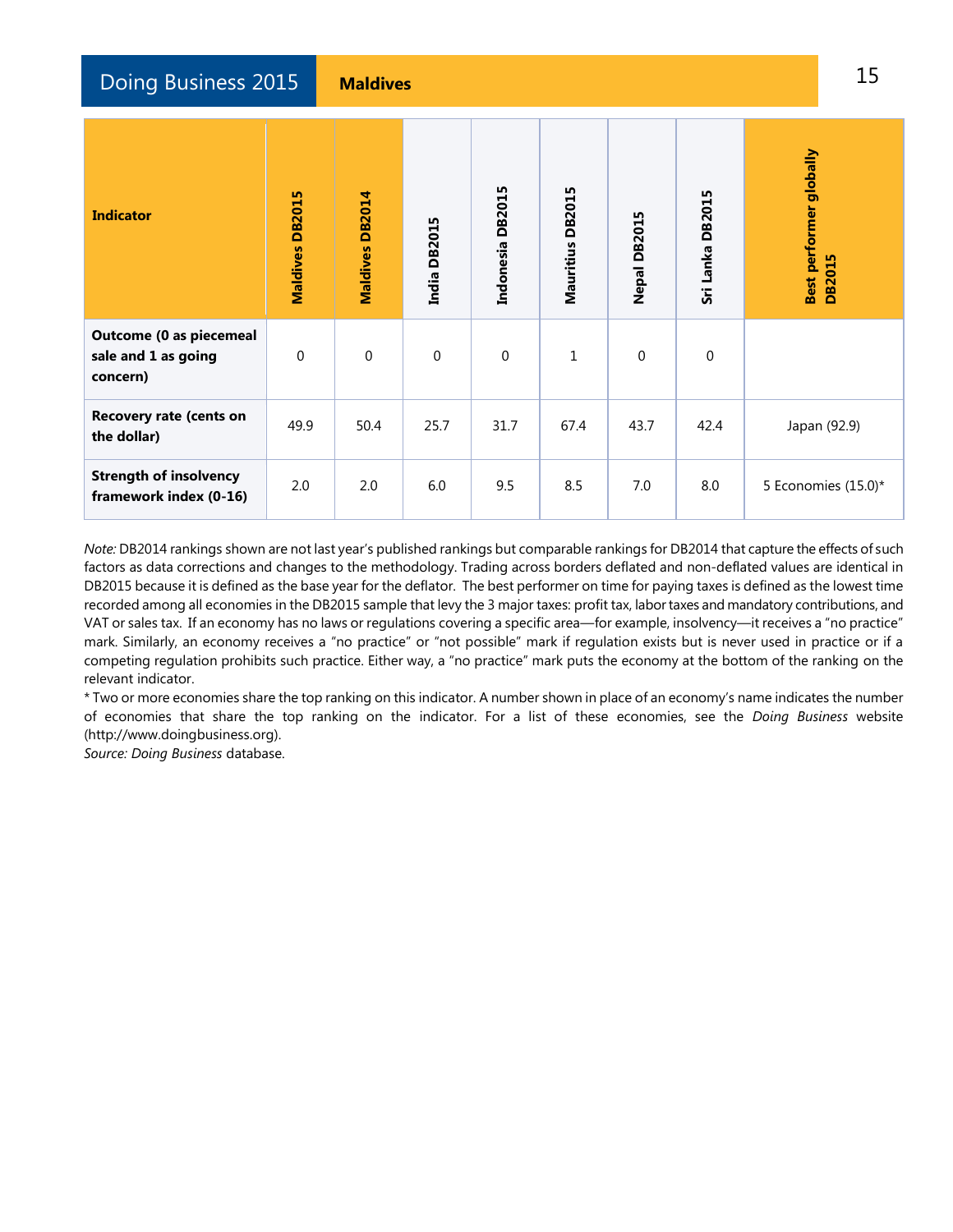<span id="page-15-0"></span>Formal registration of companies has many immediate benefits for the companies and for business owners and employees. Legal entities can outlive their founders. Resources are pooled as several shareholders join forces to start a company. Formally registered companies have access to services and institutions from courts to banks as well as to new markets. And their employees can benefit from protections provided by the law. An additional benefit comes with limited liability companies. These limit the financial liability of company owners to their investments, so personal assets of the owners are not put at risk. Where governments make registration easy, more entrepreneurs start businesses in the formal sector, creating more good jobs and generating more revenue for the government.

#### What do the indicators cover?

*Doing Business* measures the ease of starting a business in an economy by recording all procedures officially required or commonly done in practice by an entrepreneur to start up and formally operate an industrial or commercial business—as well as the time and cost required to complete these procedures. It also records the paid-in minimum capital that companies must deposit before registration (or within 3 months). The ranking of economies on the ease of starting a business is determined by sorting their distance to frontier scores for starting a business. These scores are the simple average of the distance to frontier scores for each of the component indicators.

To make the data comparable across economies, *Doing Business* uses several assumptions about the business and the procedures. It assumes that all information is readily available to the entrepreneur and that there has been no prior contact with officials. It also assumes that the entrepreneur will pay no bribes. And it assumes that the business:

- Is a limited liability company, located in the largest business city and is 100% domestically  $owned<sup>1</sup>$ .
- Has between 10 and 50 employees.

L

 Conducts general commercial or industrial activities.

### **WHAT THE STARTING A BUSINESS INDICATORS MEASURE**

#### **Procedures to legally start and operate a company (number)**

Preregistration (for example, name verification or reservation, notarization)

Registration in the economy's largest business city<sup>1</sup>

Postregistration (for example, social security registration, company seal)

#### **Time required to complete each procedure (calendar days)**

Does not include time spent gathering information

Each procedure starts on a separate day (2 procedures cannot start on the same day). Procedures that can be fully completed online are recorded as ½ day.

Procedure completed once final document is received

No prior contact with officials

### **Cost required to complete each procedure (% of income per capita)**

Official costs only, no bribes

No professional fees unless services required by law

### **Paid-in minimum capital (% of income per capita)**

Deposited in a bank or with a notary before registration (or within 3 months)

- Has a start-up capital of 10 times income per capita.
- Has a turnover of at least 100 times income per capita.
- Does not qualify for any special benefits.
- Does not own real estate.

 $1$  For the 11 economies with a population of more than 100 million, data for a second city have been added.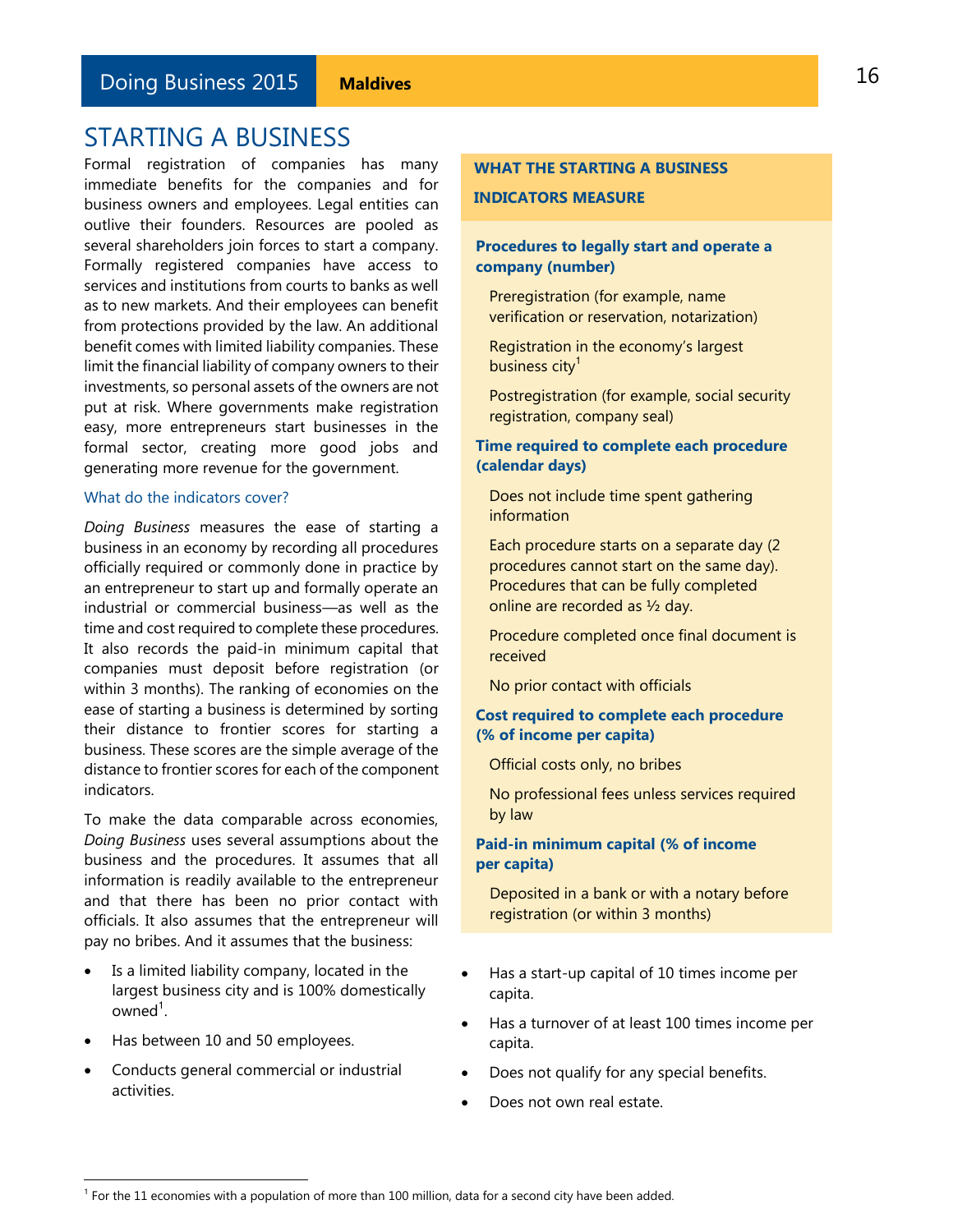### Where does the economy stand today?

What does it take to start a business in Maldives? According to data collected by *Doing Business*, starting a business there requires 5.0 procedures, takes 9.0 days, costs 6.2% of income per capita and requires paid-in minimum capital of 2.3% of income per capita (figure 2.1). Most indicator sets refer to a case scenario in the

largest business city of an economy, except for 11 economies for which the data are a population-weighted average of the 2 largest business cities. See the chapter on distance to frontier and ease of doing business ranking at the end of this profile for more details.

#### Figure 2.1 What it takes to start a business in Maldives -

 $\blacksquare$  Time  $\blacksquare$  Cost 10 Ω 8  $\boldsymbol{6}$ Cost (% of income per capita) 6 Time (days) 4 Þ  $\overline{a}$  $\bf{0}$ Ō 5 1 2 в 4 **Procedures (number)** 

Paid-in minimum capital (% of income per capita): 2.3

*Note:* Time shown in the figure above may not reflect simultaneity of procedures. Online procedures account for 0.5 days in the total time calculation. For more information on the methodology of the starting a business indicators, see the *Doing Business* website (http://www.doingbusiness.org). For details on the procedures reflected here, see the summary at the end of this chapter. *Source: Doing Business* database.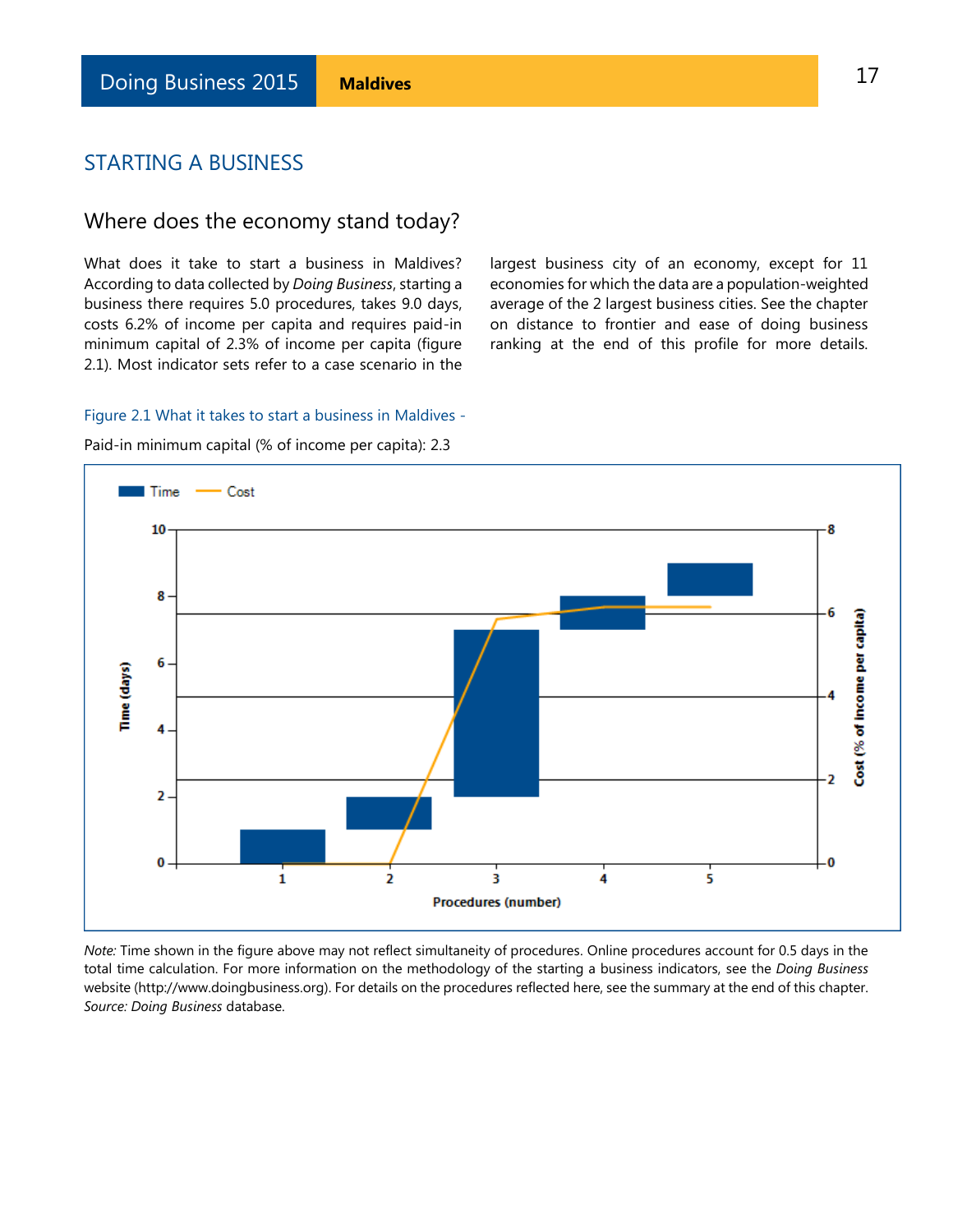Globally, Maldives stands at 50 in the ranking of 189 economies on the ease of starting a business (figure 2.2). The rankings for comparator economies and the regional average ranking provide other useful information for assessing how easy it is for an entrepreneur in Maldives to start a business.

#### Figure 2.2 How Maldives and comparator economies rank on the ease of starting a business

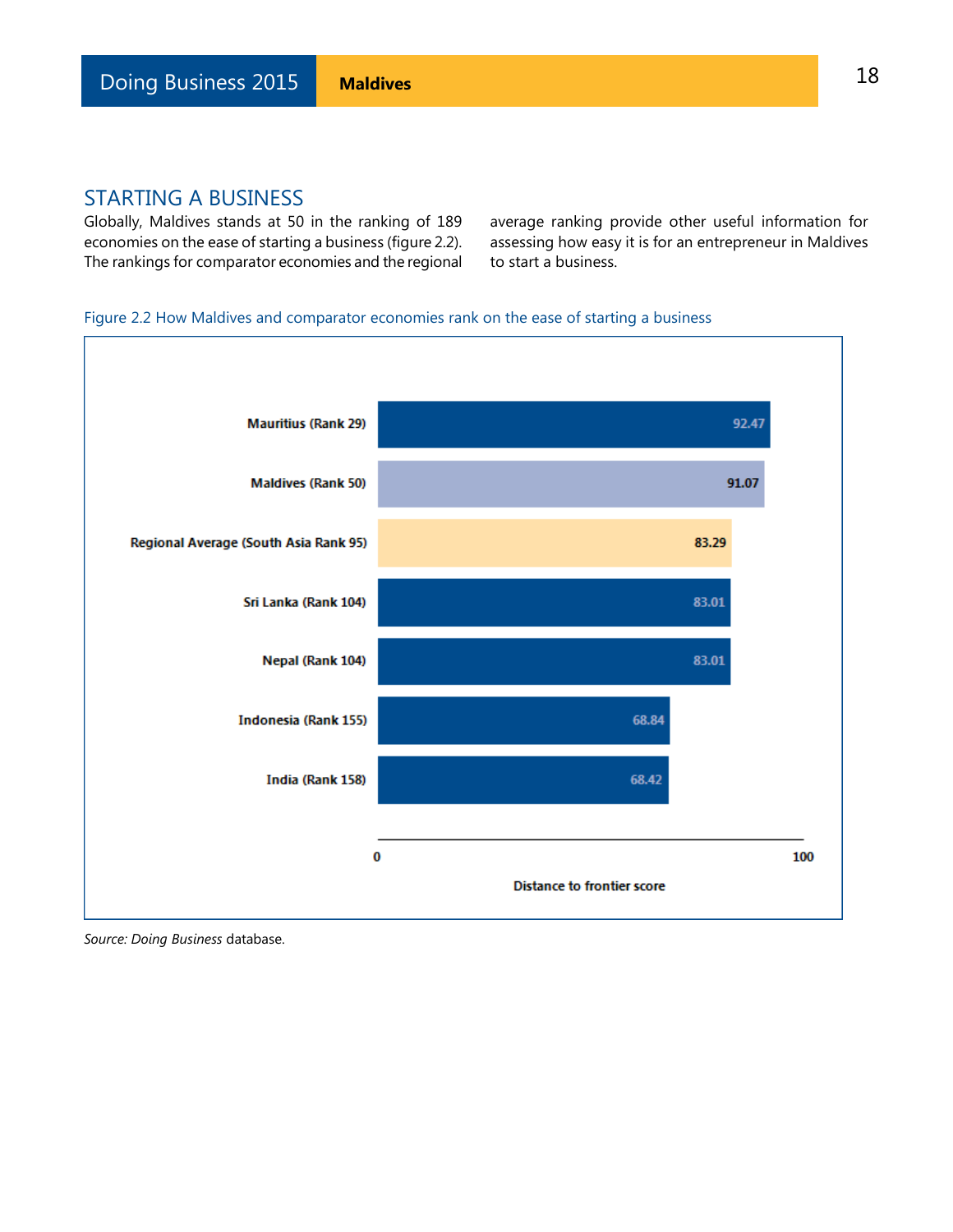### What are the details?

Underlying the indicators shown in this chapter for Maldives is a set of specific procedures—the bureaucratic and legal steps that an entrepreneur must complete to incorporate and register a new firm. These are identified by *Doing Business* through collaboration with relevant local professionals and the study of laws, regulations and publicly available information on business entry in that economy. Following is a detailed summary of those procedures, along with the associated time and cost. These procedures are those that apply to a company matching the standard assumptions (the "standardized company") used by *Doing Business* in collecting the data (see the section in this chapter on what the indicators measure).

#### **STANDARDIZED COMPANY**

**Legal form: Limited Liability Company** 

**Paid in minimum capital requirement: MVR 2,000**

#### **City: Malé**

**Start-up Capital: 10 times GNI per capita**

Table 2.2 Summary of time, cost and procedures for starting a business in Maldives -

| No.            | <b>Procedure</b>                                                                                                                                                                                                                                                                                                                                                                                                                | <b>Time to</b><br>complete | <b>Cost to complete</b>                                                                                 |
|----------------|---------------------------------------------------------------------------------------------------------------------------------------------------------------------------------------------------------------------------------------------------------------------------------------------------------------------------------------------------------------------------------------------------------------------------------|----------------------------|---------------------------------------------------------------------------------------------------------|
| 1              | Reserve a unique company name and obtain the standard forms<br>for incorporation<br>The Companies Act 1996 governs the rules on acceptable company<br>names. To make the incorporation process easier, the Registrar of<br>Companies provides standard memorandum and articles of association.<br>The standard forms are downloadable on the web. No fees apply for<br>the name confirmation.<br>Agency: Registrar of Companies | 1 day                      | no charge                                                                                               |
| $\overline{2}$ | Pay registration fees<br>Since January 2010, registration fees are paid at the Ministry of<br>Economic Development.<br>Agency: Ministry of Economic Development                                                                                                                                                                                                                                                                 | 1 day                      | fees included in<br>procedure 3                                                                         |
| 3              | Register at the Registrar of Companies and Apply for a Tax<br><b>Identification Number (TIN)</b><br>The schedule of the Companies Act 1996 sets the company registration<br>fees based on a sliding scale of authorized share capital, as shown<br>below.<br>If the authorized capital is MVR 10,000 or less, the fee is MVR 1,000. If<br>authorized capital is more than MVR 10,000, an additional fee is                      | 5 days                     | MVR 2,000 annual<br>company fee +<br>registration fee (see<br>the comment) $+$<br>MVR 500 stamp<br>duty |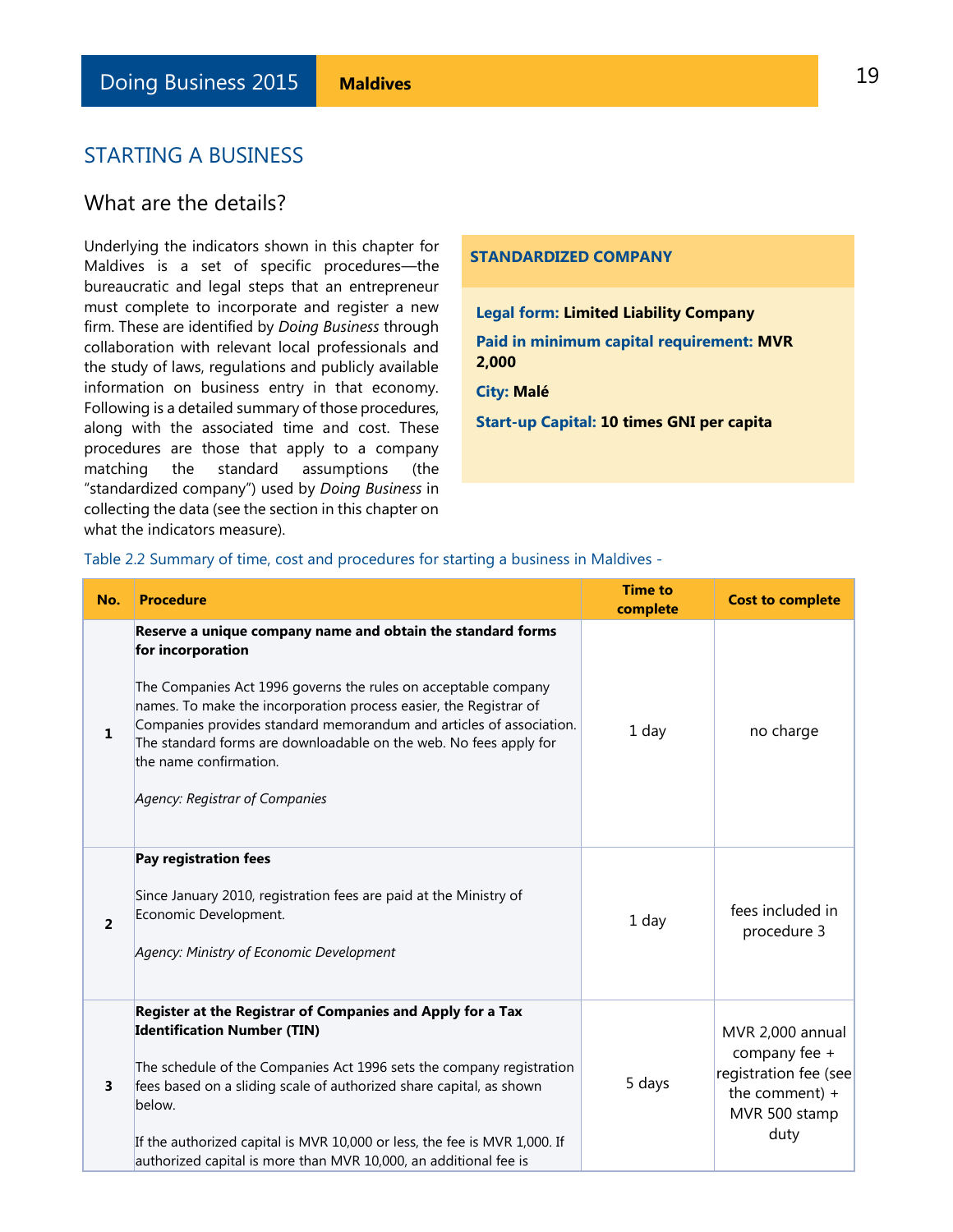| No. | <b>Procedure</b>                                                                                                                                                                                                                                                                                                                                                                                                                                                                             | <b>Time to</b><br>complete | <b>Cost to complete</b> |
|-----|----------------------------------------------------------------------------------------------------------------------------------------------------------------------------------------------------------------------------------------------------------------------------------------------------------------------------------------------------------------------------------------------------------------------------------------------------------------------------------------------|----------------------------|-------------------------|
|     | payable on every MVR 4,000 or part thereof of the authorized capital, as<br>follows:<br>- Between MVR 10,000 and MVR 500,000: MVR 10.<br>Between MVR 500,000 and MVR 4,000,000: MVR 4.<br>Between MVR 4,000,000 and MVR 8,000,000: MVR 2.<br>- Above MVR 8,000,000: MVR 1.<br>In addition to this sliding-scale fee, public companies must pay an<br>annual fee of MVR 10,000 before the end of March every year; private<br>companies must pay MVR 2,000.<br>Agency: Registrar of Companies |                            |                         |
| 4   | Make a company seal<br>The Companies Act 1996 requires all companies to make a company<br>seal and register it with the Registrar of Companies.<br>Agency: Seal maker                                                                                                                                                                                                                                                                                                                        | 1 day                      | <b>MVR 250</b>          |
| 5   | Register the company seal with the Registrar of Companies<br>Business founders must register the company seal with the Registrar of<br>Companies.<br>Agency: Registrar of Companies                                                                                                                                                                                                                                                                                                          | 1 day                      | no charge               |

\* Takes place simultaneously with another procedure.

*Note:* Online procedures account for 0.5 days in the total time calculation. *Source: Doing Business* database.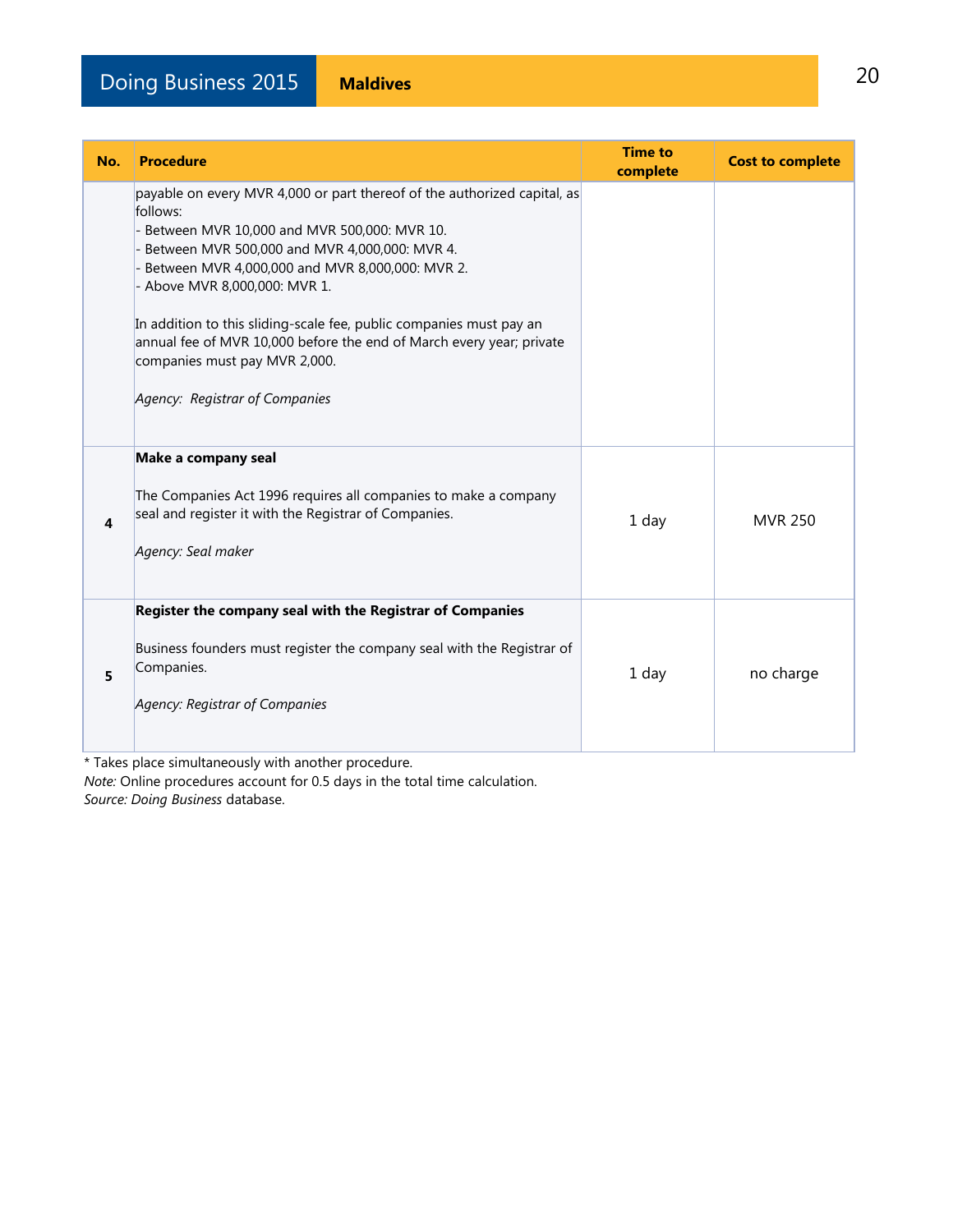### <span id="page-20-0"></span>DEALING WITH CONSTRUCTION PERMITS

Regulation of construction is critical to protect the public. But it needs to be efficient, to avoid excessive constraints on a sector that plays an important part in every economy. Where complying with building regulations is excessively costly in time and money, many builders opt out. They may pay bribes to pass inspections or simply build illegally, leading to hazardous construction that puts public safety at risk. Where compliance is simple, straightforward and inexpensive, everyone is better off.

#### What do the indicators cover?

*Doing Business* records the procedures, time and cost for a business in the construction industry to obtain all the necessary approvals to build a warehouse in the economy's largest business city, connect it to basic utilities and register the warehouse so that it can be used as collateral or transferred to another entity.

The ranking of economies on the ease of dealing with construction permits is determined by sorting their distance to frontier scores for dealing with construction permits. These scores are the simple average of the distance to frontier scores for each of the component indicators.

To make the data comparable across economies, *Doing Business* uses several assumptions about the business and the warehouse, including the utility connections.

The business:

- Is a limited liability company operating in the construction business and located in the largest business city. For the 11 economies with a population of more than 100 million, data for a second city have been added. Is domestically owned and operated.
- Has 60 builders and other employees.

The warehouse:

- Is valued at 50 times income per capita.
- Is a new construction (there was no previous construction on the land).

#### **WHAT THE DEALING WITH CONSTRUCTION**

#### **PERMITS INDICATORS MEASURE**

#### **Procedures to legally build a warehouse (number)**

Submitting all relevant documents and obtaining all necessary clearances, licenses, permits and certificates

Submitting all required notifications and receiving all necessary inspections

Obtaining utility connections for water and sewerage

Registering the warehouse after its completion (if required for use as collateral or for transfer of the warehouse)

#### **Time required to complete each procedure (calendar days)**

Does not include time spent gathering information

Each procedure starts on a separate day. Procedures that can be fully completed online are recorded as ½ day.

Procedure considered completed once final document is received

No prior contact with officials

#### **Cost required to complete each procedure (% of warehouse value)**

Official costs only, no bribes

- Will have complete architectural and technical plans prepared by a licensed architect or engineer.
- Will be connected to water and sewerage (sewage system, septic tank or their equivalent). The connection to each utility network will be 150 meters (492 feet) long.
- Will be used for general storage, such as of books or stationery (not for goods requiring special conditions).
- Will take 30 weeks to construct (excluding all delays due to administrative and regulatory requirements).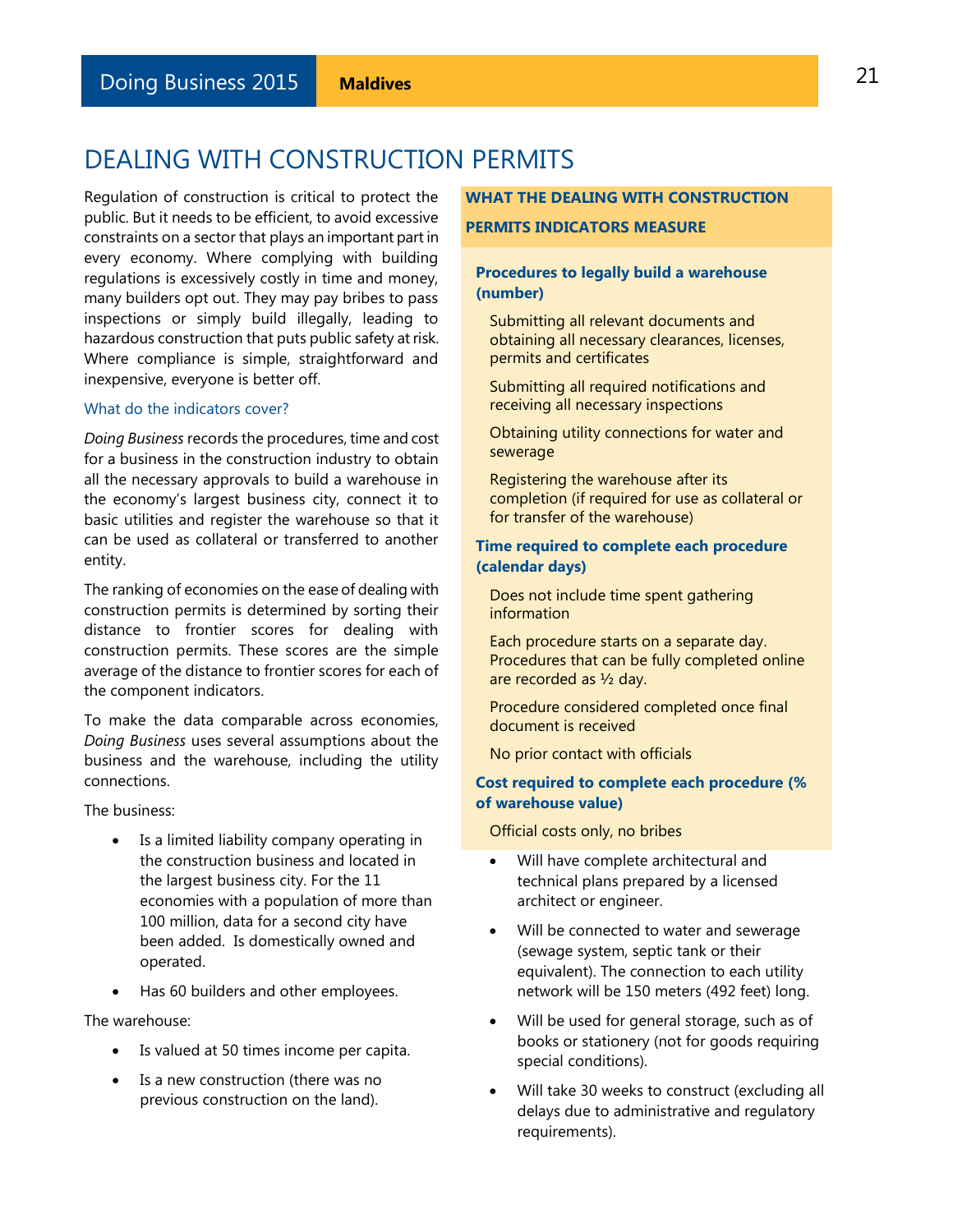### DEALING WITH CONSTRUCTION PERMITS Where does the economy stand today?

What does it take to comply with the formalities to build a warehouse in Maldives? According to data collected by *Doing Business*, dealing with construction permits there requires 9.0 procedures, takes 140.0 days and costs 0.2% of the warehouse value (figure 3.1). Most indicator sets refer to a case scenario in the largest business city of an

economy, except for 11 economies for which the data are a population-weighted average of the 2 largest business cities. See the chapter on distance to frontier and ease of doing business ranking at the end of this profile for more details.





*Note:* Time shown in the figure above may not reflect simultaneity of procedures. Online procedures account for 0.5 days in the total time calculation. For more information on the methodology of the dealing with construction permits indicators, see the *Doing Business* website (http://www.doingbusiness.org). For details on the procedures reflected here, see the summary at the end of this chapter.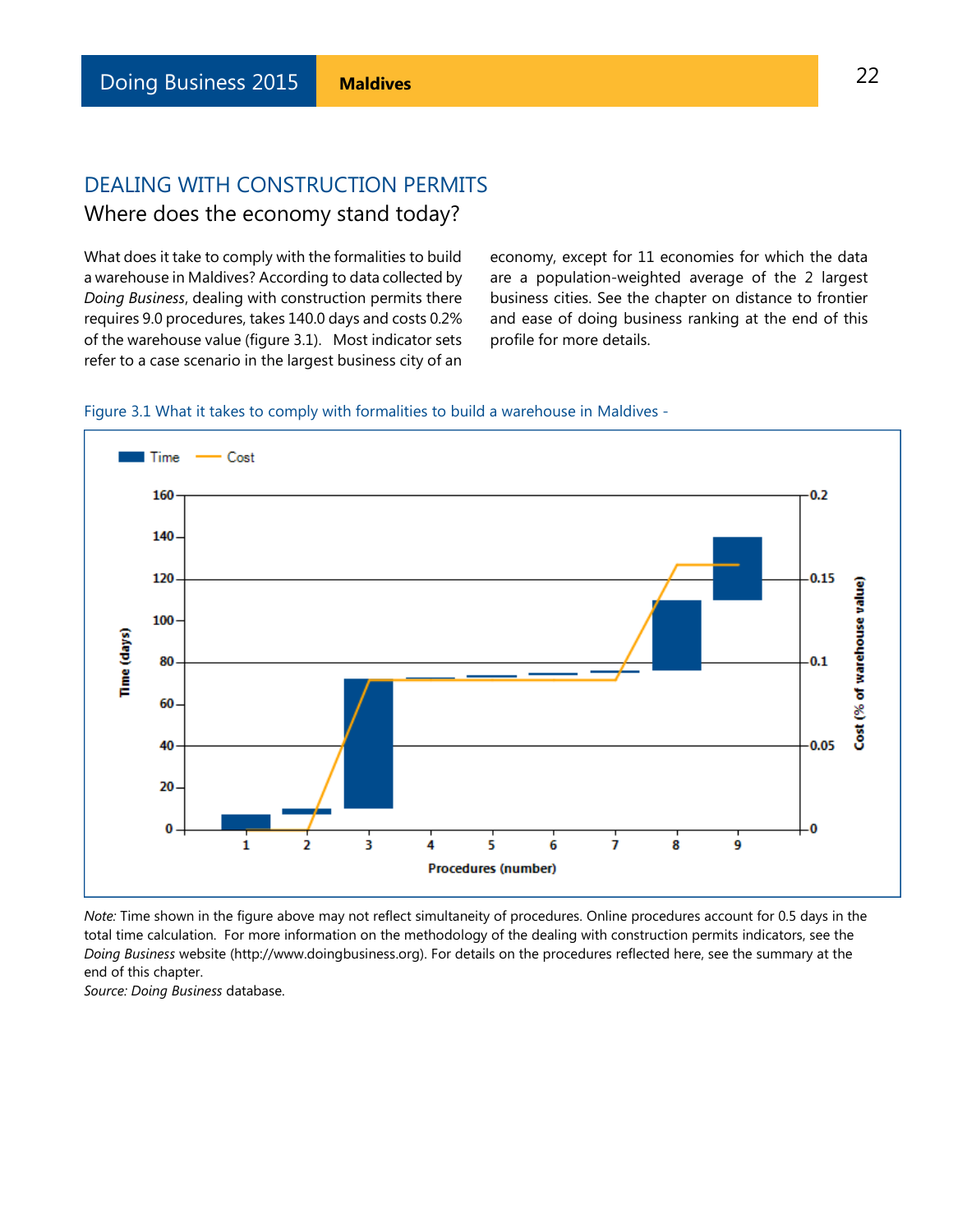Globally, Maldives stands at 24 in the ranking of 189 economies on the ease of dealing with construction permits (figure 3.2). The rankings for comparator economies and the regional average ranking provide other useful information for assessing how easy it is for an entrepreneur in Maldives to legally build a warehouse.

#### Figure 3.2 How Maldives and comparator economies rank on the ease of dealing with construction permits

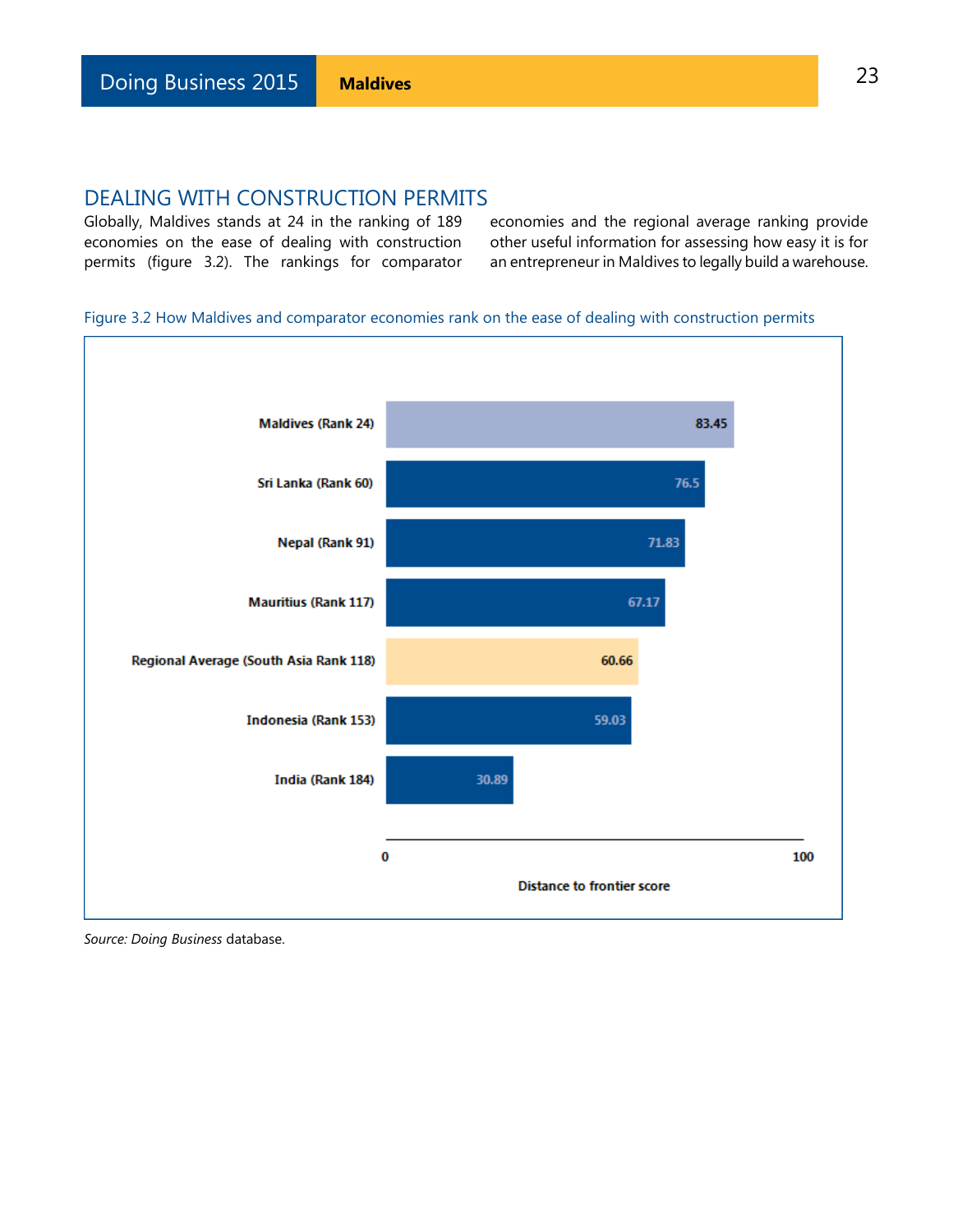### DEALING WITH CONSTRUCTION PERMITS What are the details?

The indicators reported here for Maldives are based on a set of specific procedures—the steps that a company must complete to legally build a warehouse—identified by *Doing Business* through information collected from experts in construction licensing, including architects, civil engineers, construction lawyers, construction firms, utility service providers and public officials who deal with building regulations. These procedures are those that apply to a company and structure matching the standard assumptions used by *Doing Business* in collecting the data (see the section in this chapter on what the indicators cover).

| <b>BUILDING A WAREHOUSE</b>               |                      |  |  |  |  |
|-------------------------------------------|----------------------|--|--|--|--|
| <b>Estimated cost of</b><br>construction: | <b>MVR 4,344,295</b> |  |  |  |  |
| <b>City:</b>                              | Malé                 |  |  |  |  |

The procedures, along with the associated time and cost, are summarized below.

| No.                     | <b>Procedure</b>                                                                                                                                                                                                                                                                                                                                                                                                                                                                                                                                                                                                    | <b>Time to</b><br>complete | <b>Cost to complete</b> |
|-------------------------|---------------------------------------------------------------------------------------------------------------------------------------------------------------------------------------------------------------------------------------------------------------------------------------------------------------------------------------------------------------------------------------------------------------------------------------------------------------------------------------------------------------------------------------------------------------------------------------------------------------------|----------------------------|-------------------------|
| 1                       | Request and obtain permit to block the road/carry out site works<br>A permit to block the road is required from the City Council. If a<br>complete road block is not required, but if the site works would<br>interrupt or affect the pedestrian or road traffic, a permit to carry out<br>site works is required. For both permits, relevant sign boards are<br>provided by the City Council and are required to be displayed at the<br>work site.<br>Agency: Malé City Council                                                                                                                                    | 7 days                     | no charge               |
| $\overline{\mathbf{c}}$ | Request approval from the Malé City Council, depending on the<br>road width<br>The officials will check whether the excavation works are done within<br>the defined boundaries.<br>Agency: Malé City Council                                                                                                                                                                                                                                                                                                                                                                                                        | 3 days                     | no charge               |
| 3                       | <b>Obtain building permit</b><br>BuildCo must submit an application to the Malé City Council (Building<br>Approval Section), which approves the architectural and structural<br>drawings. In the case of a building with two or more floors, the City<br>Council also sends the drawings to the Ministry of Construction and<br>Public Infrastructure for its approval. The cost is MVR 2.00 per sq. m.<br>Significant under staffing of engineers can be a hurdle for companies in<br>need of timely completion of their applications. Only two engineers<br>service the entire city.<br>Agency: Malé City Council | 62 days                    | MVR 3,902               |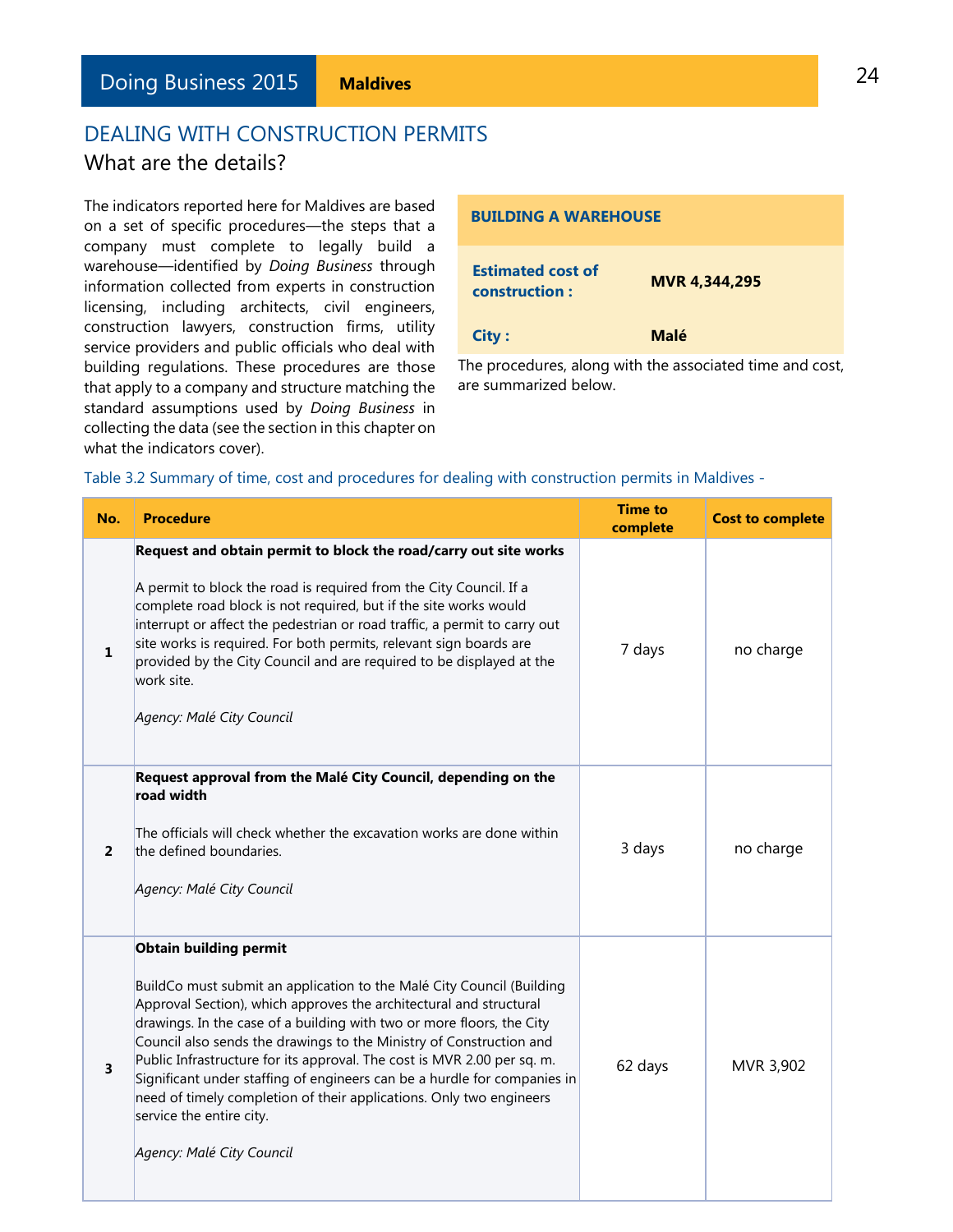# Doing Business 2015 **Maldives** 25

| No.            | <b>Procedure</b>                                                                                                                                                                                                                                                                                                                                                                                                                           | <b>Time to</b><br>complete | <b>Cost to complete</b> |
|----------------|--------------------------------------------------------------------------------------------------------------------------------------------------------------------------------------------------------------------------------------------------------------------------------------------------------------------------------------------------------------------------------------------------------------------------------------------|----------------------------|-------------------------|
| 4              | Receive set out inspection from the Malé City Council<br>The Malé City Council (Building Approval Section) checks the plot of<br>land for any work done, height of adjacent houses, and width of the<br>road for consistency with the measurements given in the drawings.<br>Agency: Malé City Council                                                                                                                                     | 1 day                      | no charge               |
| 5              | Receive foundation inspection from the Malé City Council<br>The Male' City Council will inspect the foundation to ensure that it does<br>not encroach on the other property. The Male' City Council will not<br>conduct any other inspections during construction since the company<br>manages that process internally through a licensed professional.<br>Agency: Malé City Council                                                       | 1 day                      | no charge               |
| 6              | Apply for water and sewerage connection<br>BuildCo must submit an application for connecting the warehouse to<br>the main drinking water and sewage systems, based on the utility plans<br>for the warehouse.<br>The following documents must be provided:<br>- National Identity Cards<br>- The application forms - one for water and one for sewage<br>- The plumbing drawings of the building.<br>Agency: Malé Water and Sewage Company | 1 day                      | no charge               |
| $\overline{7}$ | Receive inspection by Malé Water and Sewage Company<br>Agency: Malé Water and Sewage Company                                                                                                                                                                                                                                                                                                                                               | 1 day                      | no charge               |
| 8              | Obtain water and sewage connection<br>Agency: Malé Water and Sewage Company                                                                                                                                                                                                                                                                                                                                                                | 34 days                    | MVR 3,000               |
| 9              | <b>Obtain occupancy permit from Maldives Housing Urban</b><br><b>Development Board</b><br>After completion of the construction work, BuildCo must request an<br>occupancy permit.<br>Agency: Maldives Housing Urban Development Board                                                                                                                                                                                                      | 30 days                    | no charge               |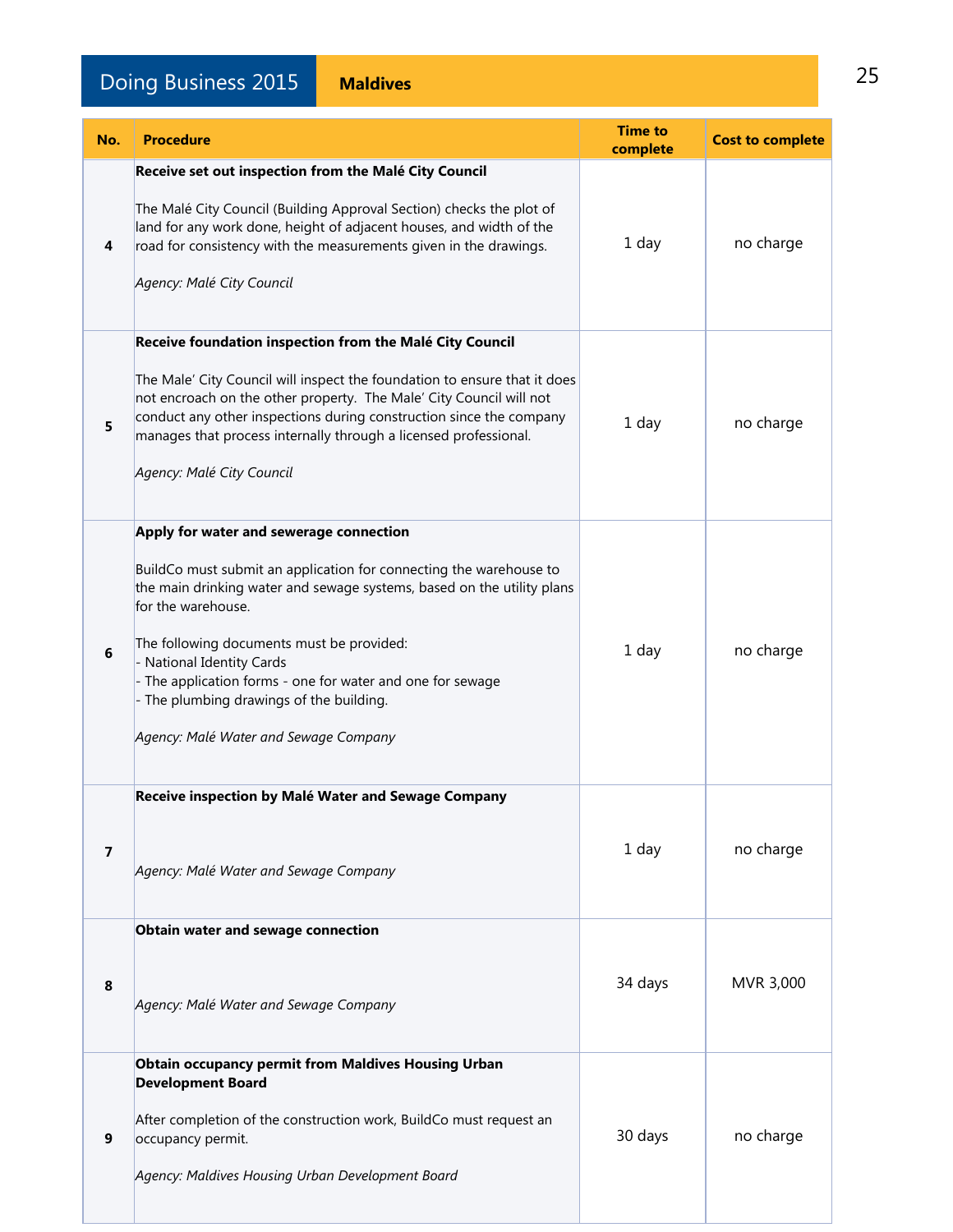\* Takes place simultaneously with another procedure. *Note:* Online procedures account for 0.5 days in the total time calculation. *Source: Doing Business* database.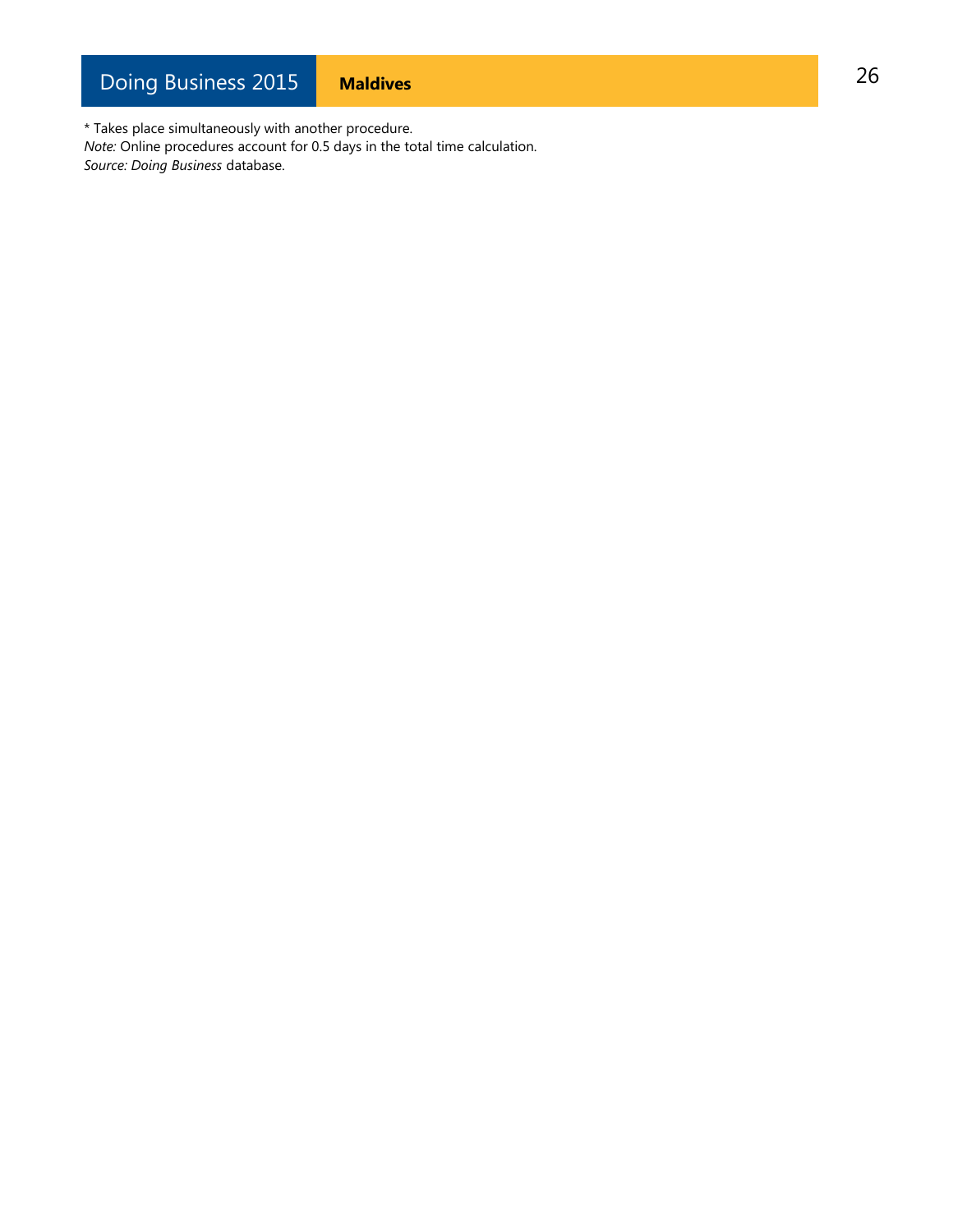<span id="page-26-0"></span>Access to reliable and affordable electricity is vital for businesses. To counter weak electricity supply, many firms in developing economies have to rely on selfsupply, often at a prohibitively high cost. Whether electricity is reliably available or not, the first step for a customer is always to gain access by obtaining a connection.

#### What do the indicators cover?

*Doing Business* records all procedures required for a local business to obtain a permanent electricity connection and supply for a standardized warehouse, as well as the time and cost to complete them. These procedures include applications and contracts with electricity utilities, clearances from other agencies and the external and final connection works. The ranking of economies on the ease of getting electricity is determined by sorting their distance to frontier scores for getting electricity. These scores are the simple average of the distance to frontier scores for each of the component indicators. To make the data comparable across economies, several assumptions are used.

The warehouse:

- Is owned by a local entrepreneur, located in the economy's largest business city, in an area where other warehouses are located. For the 11 economies with a population of more than 100 million, data for a second city have been added.
- Is not in a special economic zone where the connection would be eligible for subsidization or faster service.
- Is located in an area with no physical constraints (ie. property not near a railway).
- Is a new construction being connected to electricity for the first time.
- Is 2 stories, both above ground, with a total surface of about 1,300.6 square meters (14,000 square feet), is built on a plot of 929 square meters (10,000 square feet), is used for storage of refrigerated goods

The electricity connection:

 Is 150 meters long and is a 3-phase, 4-wire Y, 140-kilovolt-ampere (kVA) (subscribed capacity) connection.

### **WHAT THE GETTING ELECTRICITY INDICATORS MEASURE**

### **Procedures to obtain an electricity connection (number)**

- Submitting all relevant documents and obtaining all necessary clearances and permits
- Completing all required notifications and receiving all necessary inspections
- Obtaining external installation works and possibly purchasing material for these works
- Concluding any necessary supply contract and obtaining final supply

#### **Time required to complete each procedure (calendar days)**

Is at least 1 calendar day

Each procedure starts on a separate day

Does not include time spent gathering information

Reflects the time spent in practice, with little follow-up and no prior contact with officials

#### **Cost required to complete each procedure (% of income per capita)**

Official costs only, no bribes

Excludes value added tax

- Is to either the low-voltage or the mediumvoltage distribution network and either overhead or underground, whichever is more common in the area where the warehouse is located. Included only negligible length in the customer's private domain.
- Requires crossing of a 10-meter road but all the works are carried out in a public land, so there is no crossing into other people's private property.
- Involves installing one electricity meter. The monthly electricity consumption will be 26880 kilowatt hour (kWh). The internal electrical wiring has been completed.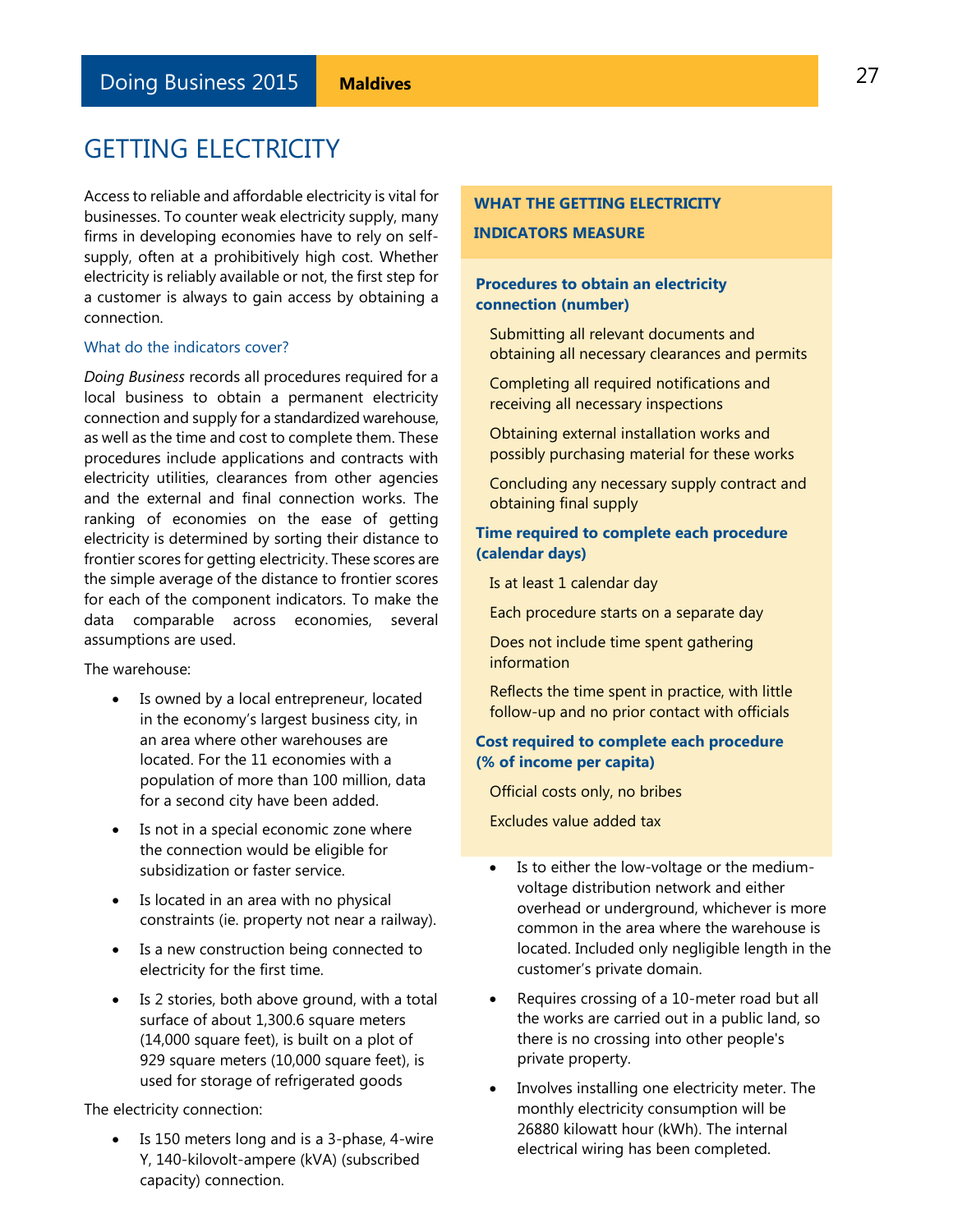### Where does the economy stand today?

What does it take to obtain a new electricity connection in Maldives? According to data collected by *Doing Business,* getting electricity there requires 6.0 procedures, takes 91.0 days and costs 391.5% of income per capita (figure 4.1).

Most indicator sets refer to a case scenario in the largest business city of an economy, except for 11 economies for which the data are a population-weighted average of the 2 largest business cities. See the chapter on distance to frontier and ease of doing business ranking at the end of this profile for more details.





*Note:* Time shown in the figure above may not reflect simultaneity of procedures. For more information on the methodology of the getting electricity indicators, see the *Doing Business* website (http://www.doingbusiness.org). For details on the procedures reflected here, see the summary at the end of this chapter. *Source: Doing Business* database.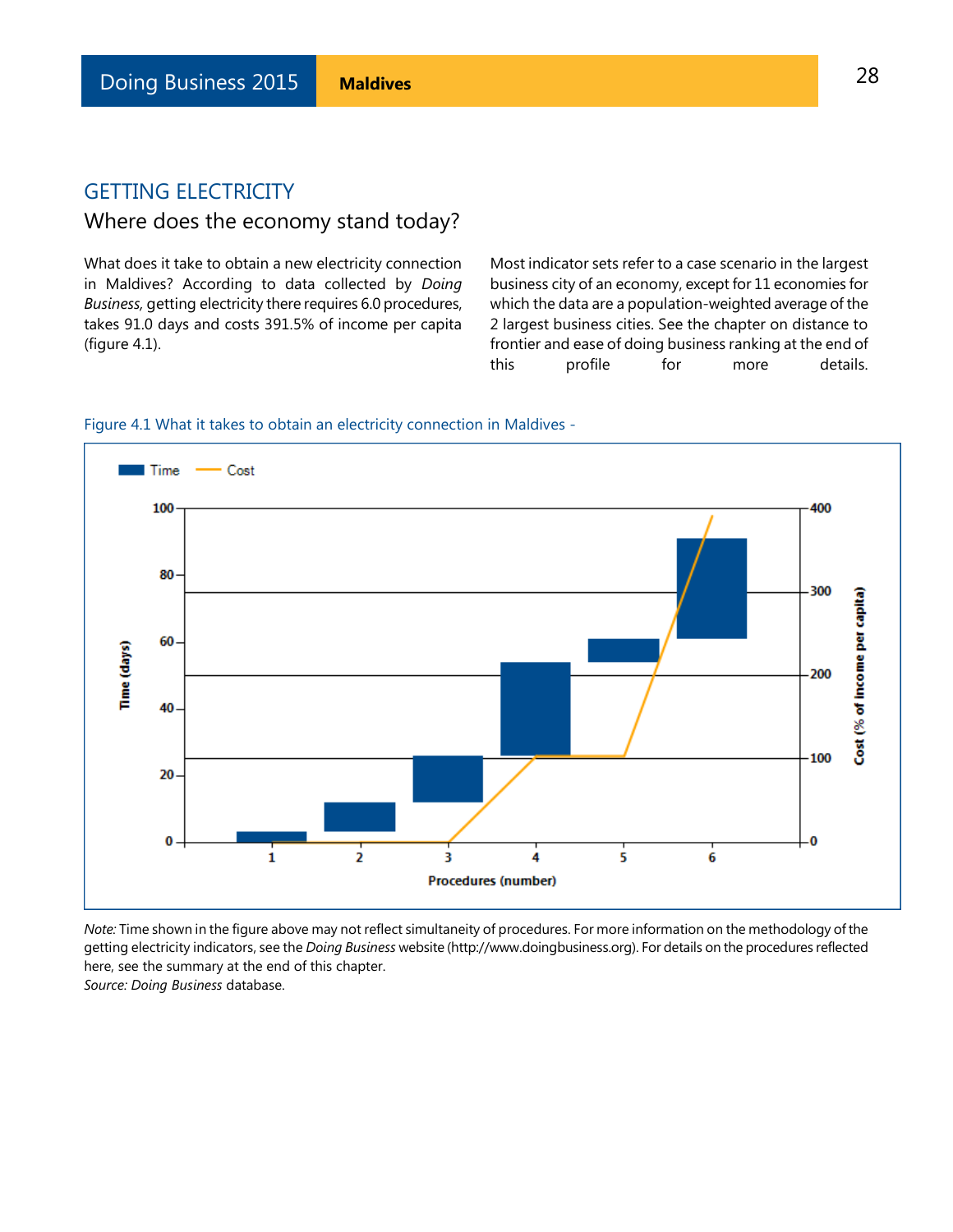Globally, Maldives stands at 108 in the ranking of 189 economies on the ease of getting electricity (figure 4.2). The rankings for comparator economies and the regional average ranking provide another perspective in assessing how easy it is for an entrepreneur in Maldives to connect a warehouse to electricity.

#### Figure 4.2 How Maldives and comparator economies rank on the ease of getting electricity

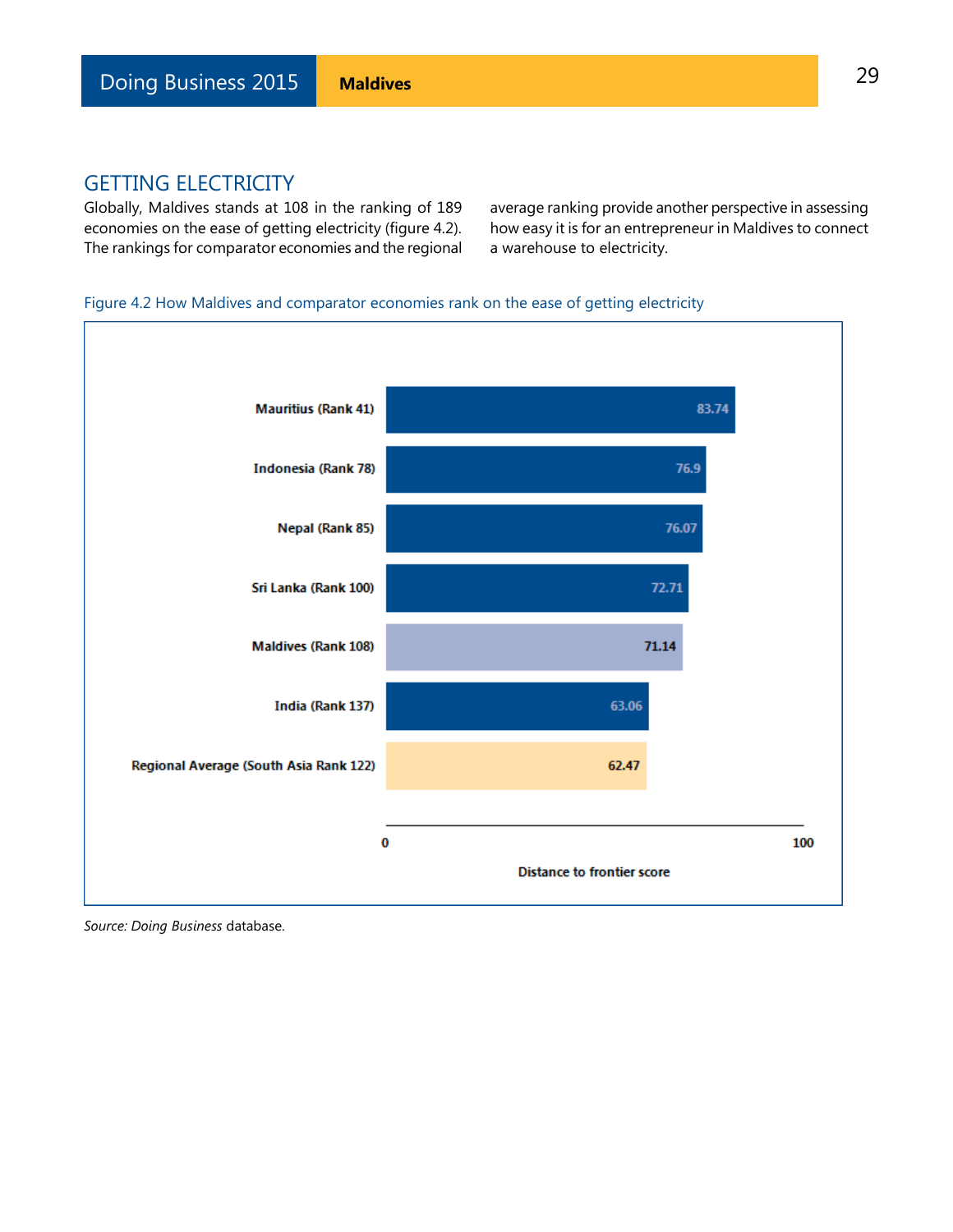### What are the details?

The indicators reported here for Maldives are based on a set of specific procedures—the steps that an entrepreneur must complete to get a warehouse connected to electricity by the local distribution utility identified by *Doing Business.* Data are collected from the distribution utility, then completed and verified by electricity regulatory agencies and independent professionals such as electrical engineers, electrical contractors and construction companies. The electricity distribution utility surveyed is the one serving the area (or areas) in which warehouses are located. If there is a choice of distribution utilities, the one serving the largest number of customers is selected.

# **OBTAINING AN ELECTRICITY CONNECTION Name of utility: State Electric Co. Ltd City:** Malé The procedures are those that apply to a warehouse and

electricity connection matching the standard assumptions used by *Doing Business* in collecting the data (see the section in this chapter on what the indicators cover). The procedures, along with the associated time and cost, are summarized below.

Table 4.2 Summary of time, cost and procedures for getting electricity in Maldives -

| No.            | <b>Procedure</b>                                                                                                                                                                                                                                                                                                                                                                                                                                                                                                               | <b>Time to</b><br>complete | <b>Cost to complete</b> |
|----------------|--------------------------------------------------------------------------------------------------------------------------------------------------------------------------------------------------------------------------------------------------------------------------------------------------------------------------------------------------------------------------------------------------------------------------------------------------------------------------------------------------------------------------------|----------------------------|-------------------------|
| 1              | Get Load Calculation of the premise with LV panel drawings<br>approved by Maldives Energy Authority<br>The process of getting the drawings approved by MEA is that the<br>customer has to submit the detail LV panel drawings and the load<br>calculation to MEA with a letter asking to approve the drawings. The<br>approval process normally takes 2-4 working days and is free of charge.<br>This is a requirement to be provided along with the application form for<br>electricity.<br>Agency: Maldives Energy Authority | 3 calendar days            | MVR <sub>0</sub>        |
| $\overline{2}$ | Apply and receive electrical installation testing application signed<br>by utility engineer<br>The form for electrical installation testing application is available on the<br>STELCO website. The electrical installation testing certification is done<br>solely by STELCO engineers.<br>Agency: STELCO                                                                                                                                                                                                                      | 9 calendar days            | <b>MVR 100</b>          |
| 3              | Submit application to STELCO and await estimate<br>The following documents need to be attached to application form:<br>Installation testing application signed by a licensed electrical contractor.<br>Electricity Connection Application signed by the owner, together with his<br>national ID card (if not owner then please provide a valid power of<br>attorney and original national ID card), Registration documents of the                                                                                              | 14 calendar days           | MVR <sub>0</sub>        |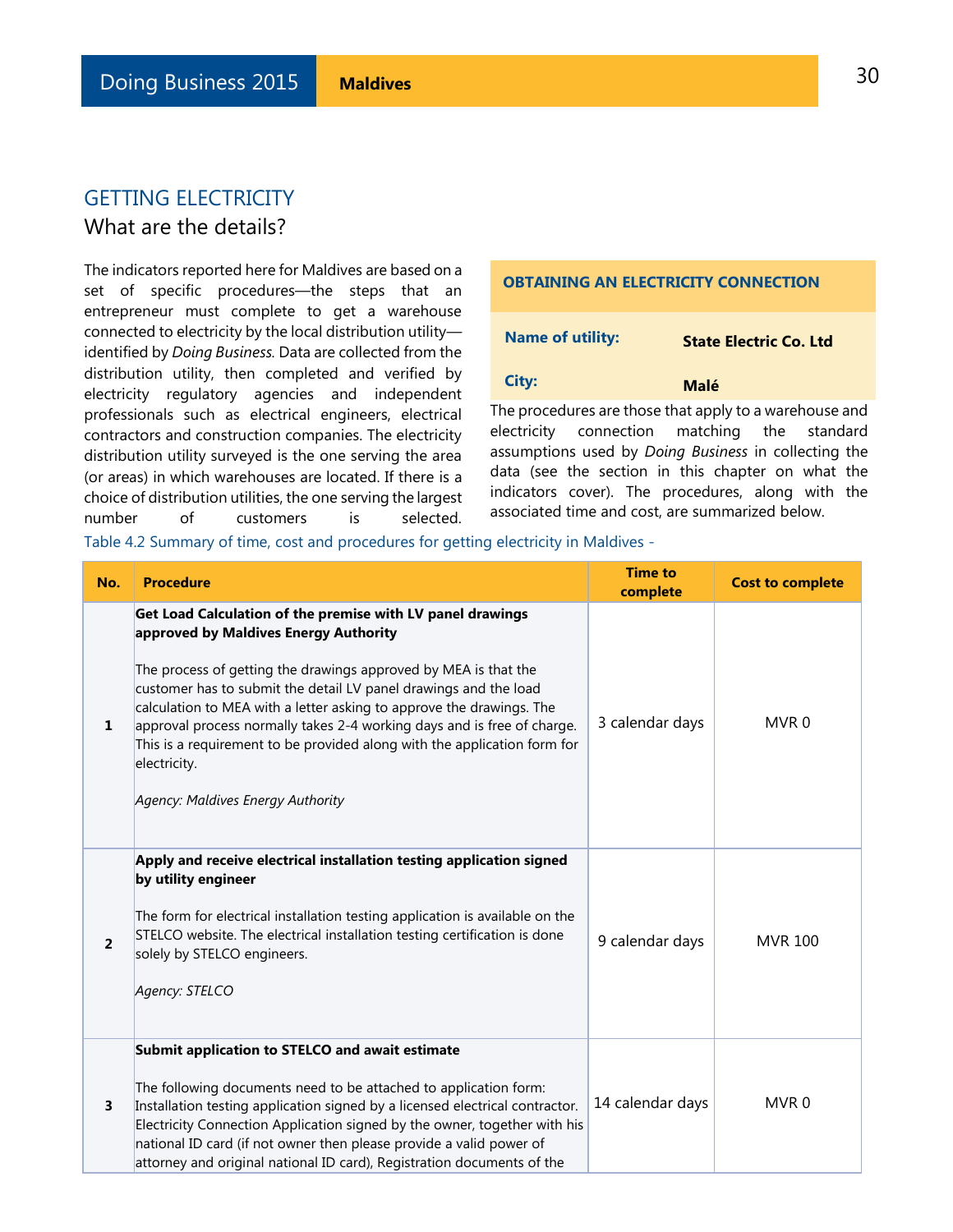| No. | <b>Procedure</b>                                                                                                                                                                                                                                                                                                                                                                                                                                                                                                                                  | <b>Time to</b><br>complete | <b>Cost to complete</b> |
|-----|---------------------------------------------------------------------------------------------------------------------------------------------------------------------------------------------------------------------------------------------------------------------------------------------------------------------------------------------------------------------------------------------------------------------------------------------------------------------------------------------------------------------------------------------------|----------------------------|-------------------------|
|     | plot issued by Male' Municipality, Load Calculation of the premise with<br>LV panel drawings which are both approved by Maldives Energy<br>Authority.<br>Agency: STELCO                                                                                                                                                                                                                                                                                                                                                                           |                            |                         |
| 4   | Customer purchases materials (LV panels)<br>Customer has to purchase the LV panel (meter is included in the panel).<br>Customer may also buy the cables, but utility also sells that, and<br>customer can either pay utility for it or someone else.<br>Agency: Customer                                                                                                                                                                                                                                                                          | 28 calendar days           | MVR 90,000              |
| 5   | Request and receive kWh meter testing from STELCO<br>The LV panel and meter has to be tested by STELCO, before they<br>conduct external connection works.<br>Agency: STELCO                                                                                                                                                                                                                                                                                                                                                                       | 7 calendar days            | <b>MVR 50</b>           |
| 6   | STELCO conducts external connection works, meter installation and<br>turns on electricity<br>In Male there is no specific location for warehouses hence it is difficult to<br>point out a specific place where warehouses are clustered.10m is very<br>unrealistic for Male, usually it will be approximately 200m. The meter is<br>installed and tested (no separate procedure as the customer is not<br>involved). Electricity is turned on by the utility automatically after all<br>external connection works are complete.<br>Agency: STELCO | 30 calendar days           | MVR 250,000             |

\* Takes place simultaneously with another procedure.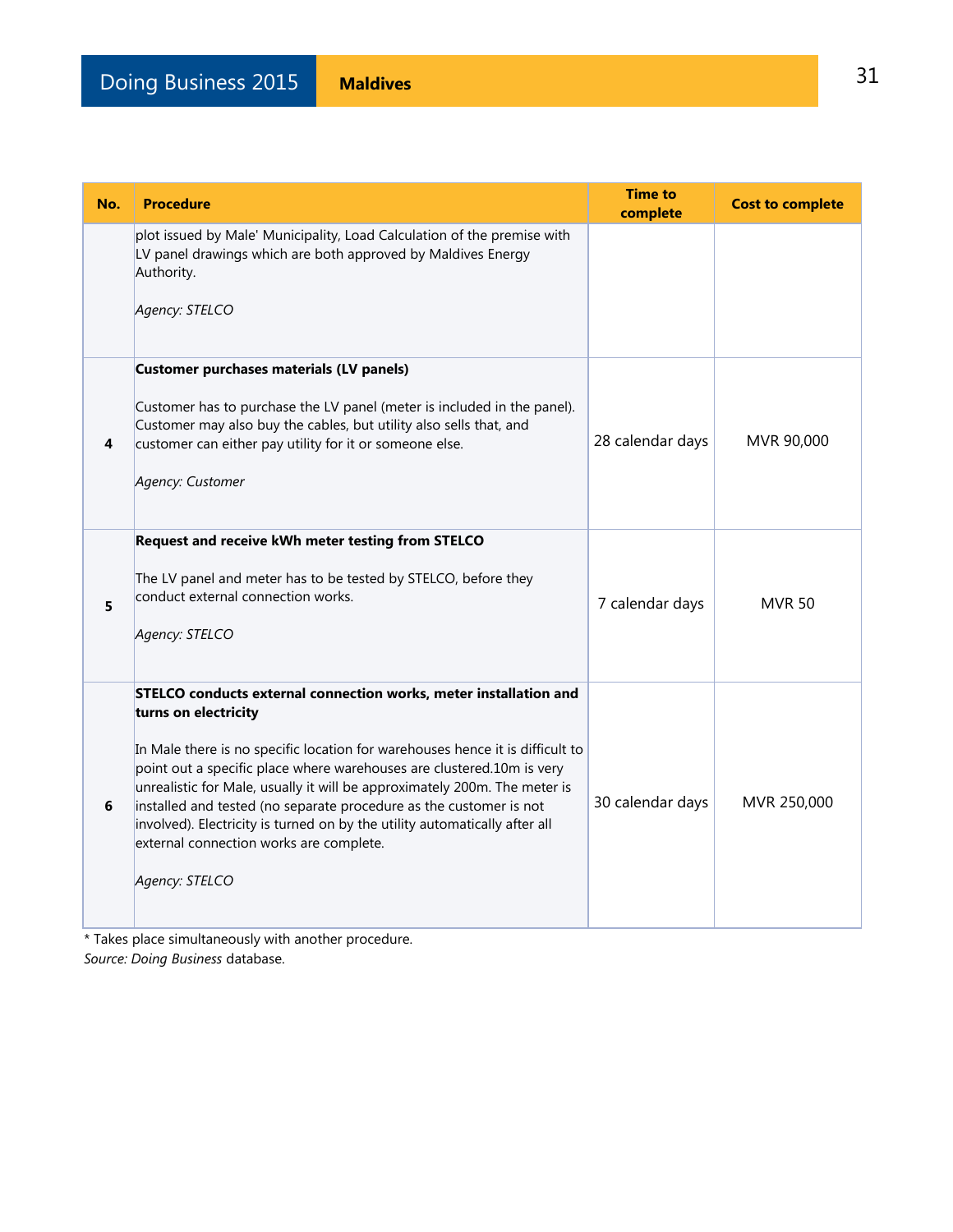<span id="page-31-0"></span>Ensuring formal property rights is fundamental. Effective administration of land is part of that. If formal property transfer is too costly or complicated, formal titles might go informal again. And where property is informal or poorly administered, it has little chance of being accepted as collateral for loans—limiting access to finance.

#### What do the indicators cover?

*Doing Business* records the full sequence of procedures necessary for a business to purchase property from another business and transfer the property title to the buyer's name. The transaction is considered complete when it is opposable to third parties and when the buyer can use the property, use it as collateral for a bank loan or resell it. The ranking of economies on the ease of registering property is determined by sorting their distance to frontier scores for registering property. These scores are the simple average of the distance to frontier scores for each of the component indicators. To make the data comparable across economies, several assumptions about the parties to the transaction, the property and the procedures are used.

The parties (buyer and seller):

- Are limited liability companies, 100% domestically and privately owned and perform general commercial activities.
- Are located in the economy's largest business city<sup>2</sup>.
- Have 50 employees each, all of whom are nationals.

The property (fully owned by the seller):

L

- Has a value of 50 times income per capita. The sale price equals the value.
- Is registered in the land registry or cadastre, or both, and is free of title disputes.
- Property will be transferred in its entirety.

#### **WHAT THE REGISTERING PROPERTY**

#### **INDICATORS MEASURE**

#### **Procedures to legally transfer title on immovable property (number)**

Preregistration (for example, checking for liens, notarizing sales agreement, paying property transfer taxes)

Registration in the economy's largest business  $\text{city}^2$ 

Postregistration (for example, filing title with the municipality)

#### **Time required to complete each procedure (calendar days)**

Does not include time spent gathering information

Each procedure starts on a separate day. Procedures that can be fully completed online are recorded as ½ day.

Procedure considered completed once final document is received

No prior contact with officials

#### **Cost required to complete each procedure (% of property value)**

Official costs only, no bribes

No value added or capital gains taxes included

- Is located in a periurban commercial zone, and no rezoning is required.
- Has no mortgages attached, has been under the same ownership for the past 10 years.
- Consists of 557.4 square meters (6,000 square feet) of land and a 10-year-old, 2-story warehouse of 929 square meters (10,000 square feet). The warehouse is in good condition and complies with all safety standards, building codes and legal requirements. There is no heating system.

 $^2$  For the 11 economies with a population of more than 100 million, data for a second city have been added.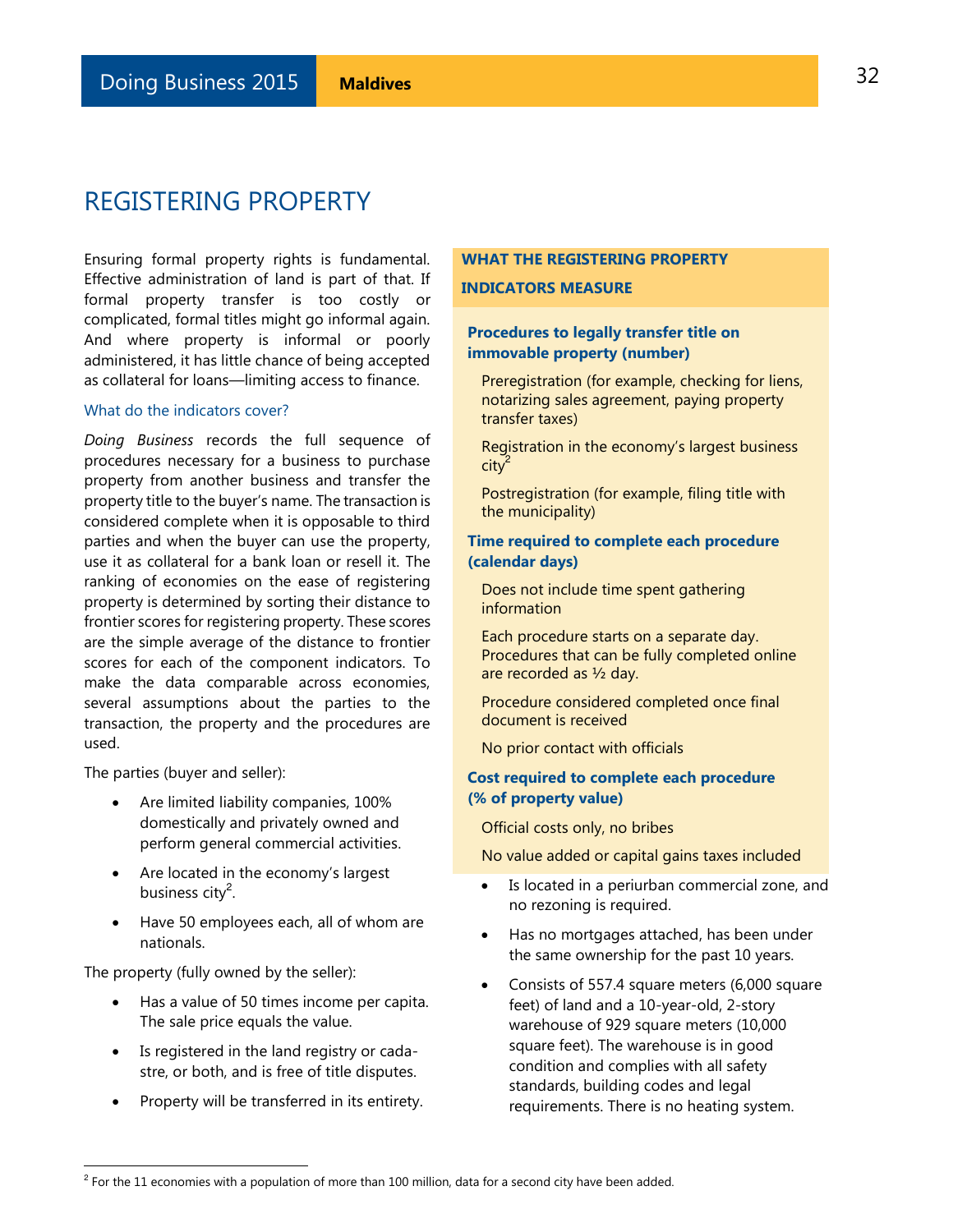### Where does the economy stand today?

What does it take to complete a property transfer in Maldives? According to data collected by *Doing Business*, registering property there requires 6.0 procedures, takes 57.0 days and costs 16.2% of the property value (figure 5.1).

Most indicator sets refer to a case scenario in the largest business city of an economy, except for 11 economies for which the data are a population-weighted average of the 2 largest business cities. See the chapter on distance to frontier and ease of doing business ranking at the end of this profile for more details.



#### Figure 5.1 What it takes to register property in Maldives -

*Note:* Time shown in the figure above may not reflect simultaneity of procedures. Online procedures account for 0.5 days in the total time calculation. For more information on the methodology of the registering property indicators, see the *Doing Business* website (http://www.doingbusiness.org). For details on the procedures reflected here, see the summary at the end of this chapter. *Source: Doing Business* database.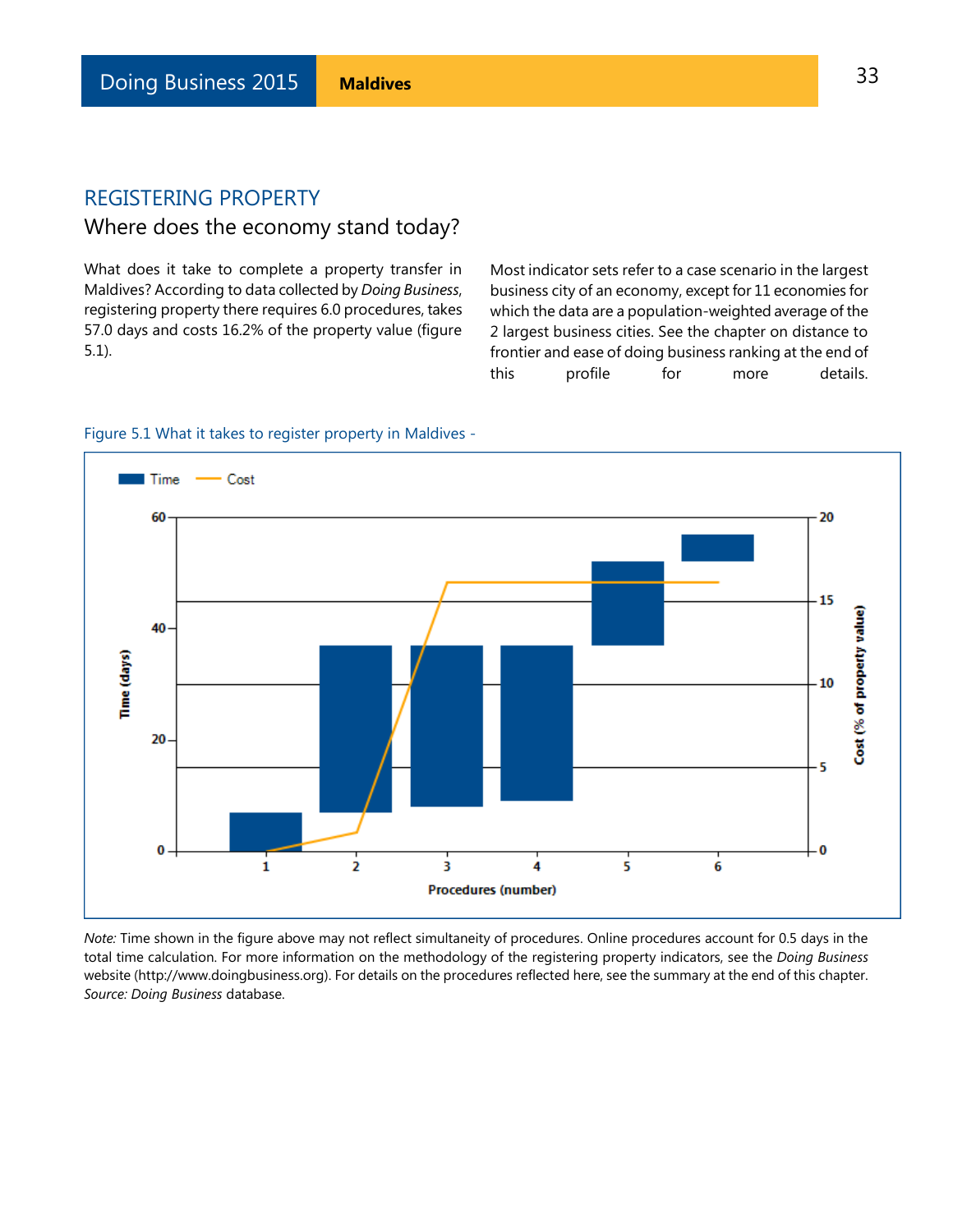Globally, Maldives stands at 169 in the ranking of 189 economies on the ease of registering property (figure 5.2). The rankings for comparator economies and the regional average ranking provide other useful information for assessing how easy it is for an entrepreneur in Maldives to transfer property.

### Figure 5.2 How Maldives and comparator economies rank on the ease of registering property

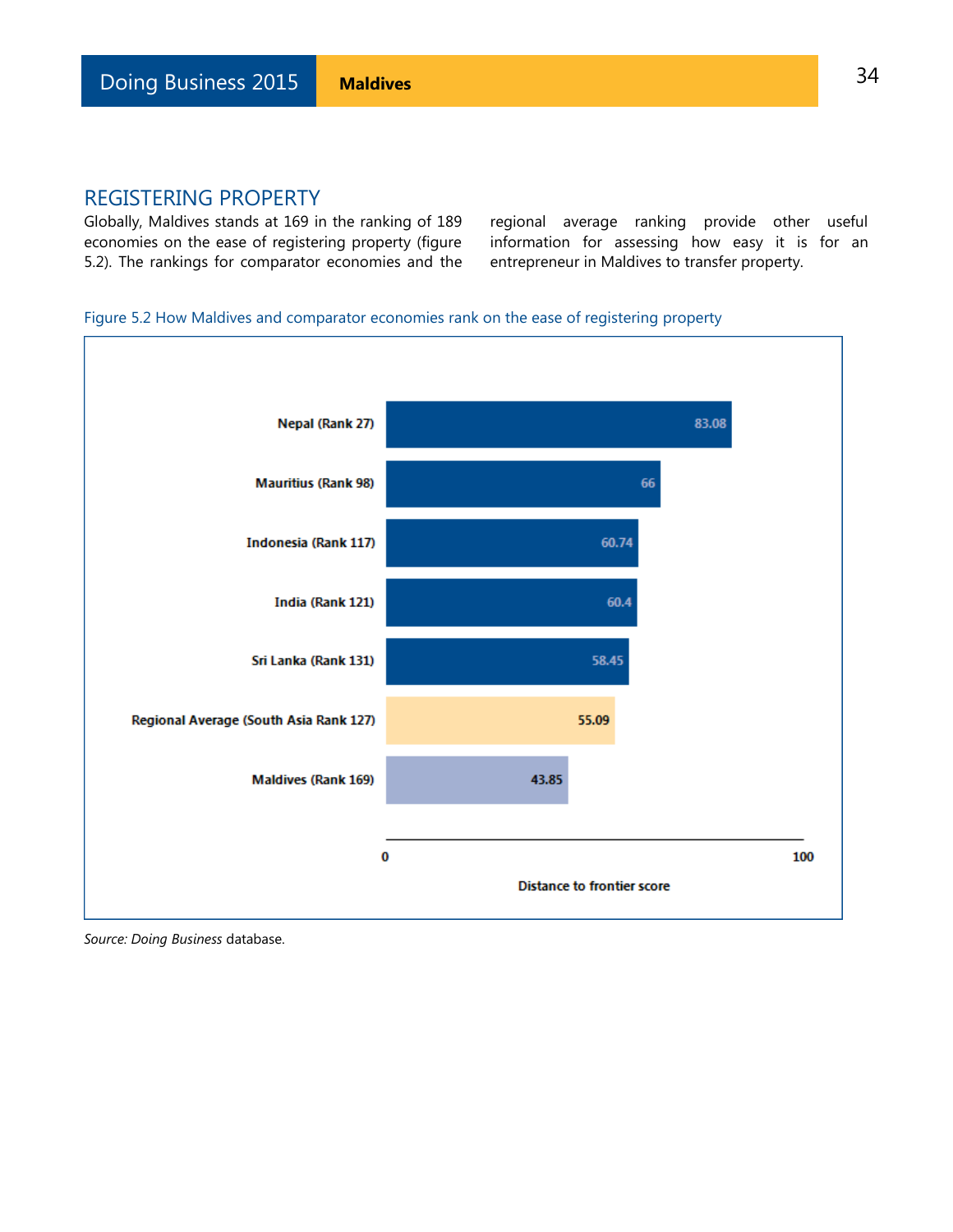Economies worldwide have been making it easier for entrepreneurs to register and transfer property—such as by computerizing land registries, introducing time limits for procedures and setting low fixed fees. Many have cut the time required substantially—enabling buyers to use or mortgage their property earlier. What property registration reforms has *Doing Business* recorded in Maldives (table 5.1)?

Table 5.1 How has Maldives made registering property easier—or not? By *Doing Business* report year from DB2010 to DB2015

| DB year       | Reform                                                                                                         |
|---------------|----------------------------------------------------------------------------------------------------------------|
| <b>DB2011</b> | Maldives now allows registered companies to own land as<br>long as all company shares are owned by Maldivians. |

*Note:* For information on reforms in earlier years (back to DB2005), see the *Doing Business* reports for these years, available at http://www.doingbusiness.org. *Source: Doing Business* database.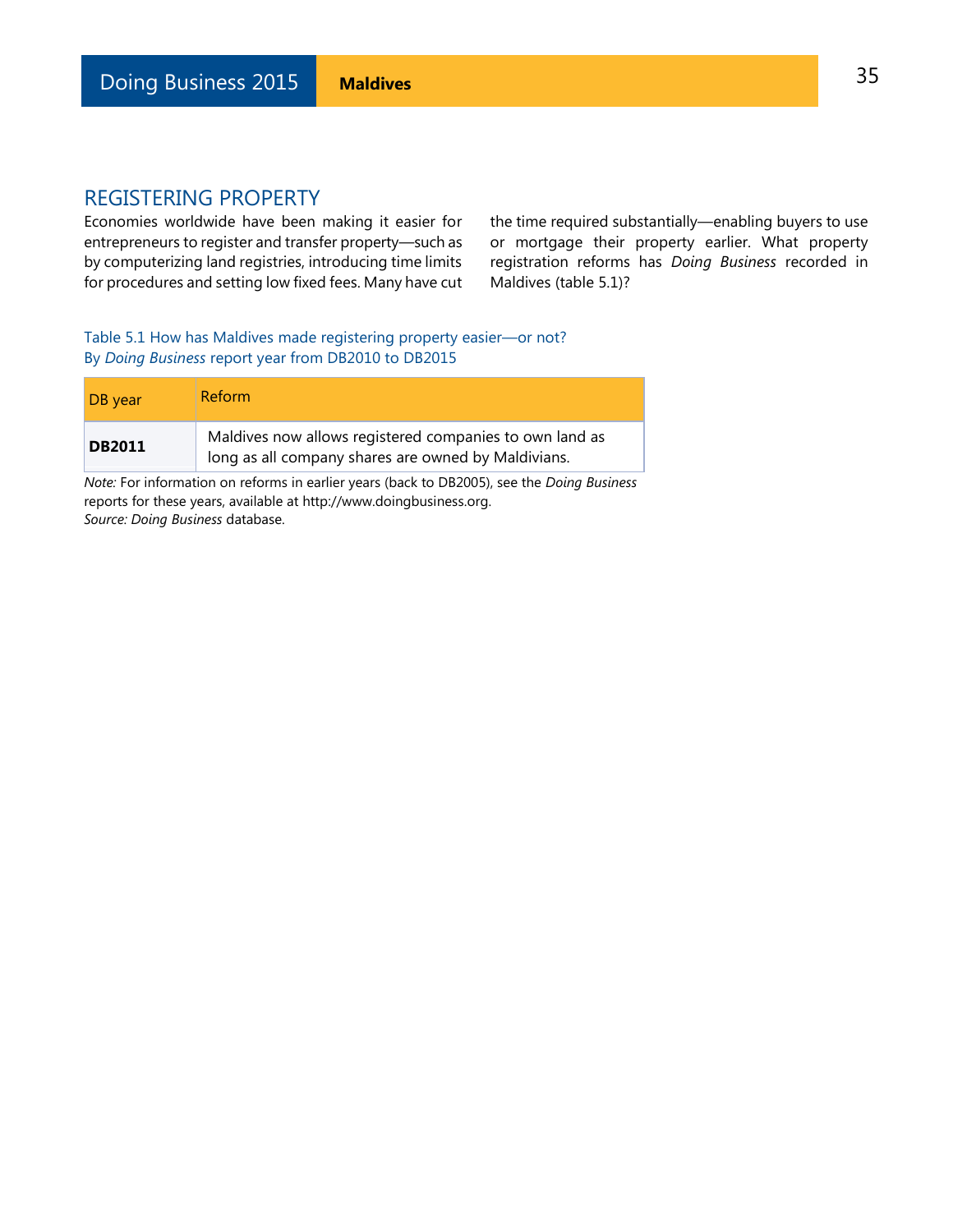### What are the details?

The indicators reported here are based on a set of specific procedures—the steps that a buyer and seller must complete to transfer the property to the buyer's name—identified by *Doing Business* through information collected from local property lawyers, notaries and property registries. These procedures are those that apply to a transaction matching the standard assumptions used by *Doing Business* in collecting the data (see the section in this chapter on what the indicators cover).

| <b>STANDARD PROPERTY TRANSFER</b> |                      |  |  |
|-----------------------------------|----------------------|--|--|
| <b>Property value:</b>            | <b>MVR 4,344,295</b> |  |  |
| City:                             | Malé                 |  |  |

The procedures, along with the associated time and cost, are summarized below.

#### Table 5.2 Summary of time, cost and procedures for registering property in Maldives

| No.            | <b>Procedure</b>                                                                                                                                                                                                                                                                                                                                                                                                                                                                                                                                                                                                                                                        | <b>Time to</b><br>complete                            | <b>Cost to complete</b>                                              |
|----------------|-------------------------------------------------------------------------------------------------------------------------------------------------------------------------------------------------------------------------------------------------------------------------------------------------------------------------------------------------------------------------------------------------------------------------------------------------------------------------------------------------------------------------------------------------------------------------------------------------------------------------------------------------------------------------|-------------------------------------------------------|----------------------------------------------------------------------|
| 1              | <b>Check for encumbrances</b><br>Due diligence searches may be lodged by anyone (including individuals)<br>at the Male' City Council in order to check whether any mortgages have<br>been registered against a property. The request must include a consent<br>letter allowing the Male' City Council to share the information with the<br>person requesting the search.<br>Agency: Male' City Council                                                                                                                                                                                                                                                                  | 7 days                                                | no cost                                                              |
| $\overline{2}$ | Apply to the Civil Court for the sale of the Land<br>Lawyer fees may be applicable and may vary from lawyer to lawyer. Legal<br>fees are estimated to be in the range of MRF 45,000- 55,000 for all court<br>transactions in relation to the property sale. The documents submitted to<br>the Civil Court for this procedure include:<br>1. Duly completed Land Sale Application Form of the Civil Court<br>2. Legal representation documents (Board Resolutions of companies<br>appointing counsel and court formalities)<br>3. Registration Certificate of the Buyer and the Seller<br>4. Copy of the Title Deed/Land Registration Certificate<br>Agency: Civil Court | 30 days<br>(simultaneous<br>with Procedures 3<br>& 4) | MRF 45,000-<br>$55,000 + MRF 25$<br>for court<br>administrative fees |
| 3              | * Purchase agreement is submitted to the Ministry of Housing<br>For taxation purposes, the value of the land is either the actual sale price<br>of the land or the total price of the land calculated on the basis of MRF<br>1,400 per square feet, whichever total value is higher. This tax is paid by<br>the seller. Time required is between 7 - 14 working days.                                                                                                                                                                                                                                                                                                   | 14 days<br>(simultaneous<br>with Procedures 2<br>8(4) | 15% of the value<br>of the property                                  |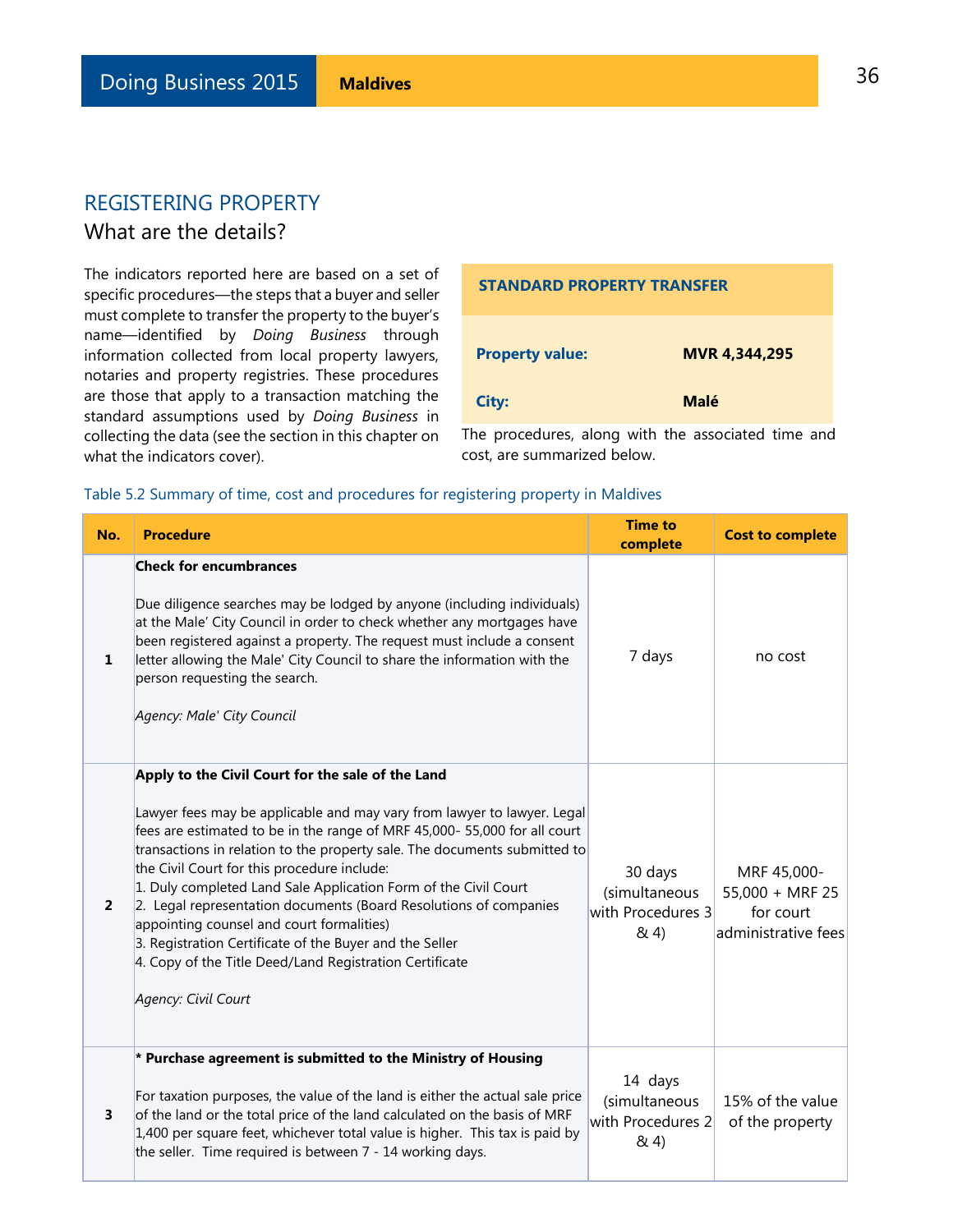| No. | <b>Procedure</b>                                                                                                                                                                                                                                                                                                                                                                                                                           | <b>Time to</b><br>complete                           | <b>Cost to complete</b>                                                                                                   |
|-----|--------------------------------------------------------------------------------------------------------------------------------------------------------------------------------------------------------------------------------------------------------------------------------------------------------------------------------------------------------------------------------------------------------------------------------------------|------------------------------------------------------|---------------------------------------------------------------------------------------------------------------------------|
|     | Agency: Ministry of Housing and Infrastructure                                                                                                                                                                                                                                                                                                                                                                                             |                                                      |                                                                                                                           |
| 4   | * Submit detailed outline chart to Civil Court<br>The detailed chart includes outlines of neighboring houses as well. The<br>outline charts are done by the Male' City Council.<br>Agency: Male' City Council                                                                                                                                                                                                                              | 3 days<br>(simultaneous<br>with Procedures 2<br>& 3) | no cost                                                                                                                   |
| 5   | Obtain the Civil Court Report or Judgment in relation to the sale of<br>property<br>Lawyer fees may be applicable. Legal fees are estimated to be in the<br>range of MRF 45,000-55,000 for all court transactions in relation to the<br>property sale. Time required for this Procedure is 10 workings days. The<br>Court confirms that the transaction of property is completed and<br>transferred to a new owner.<br>Agency: Civil Court | 15 days                                              | Lawyer fees and<br>court fees of MVR<br>$20 + MVR1$ per<br>page of the<br>judgment report<br>(included in<br>procedure 2) |
| 6   | Apply for registration at the Municipality<br>The documents that need to be submitted for the above purpose<br>include:<br>1. Originals of the registry/title documents of the current owner.<br>2. Proof of payment of tax to the Government.<br>3. The Civil Court Report or Judgment in relation to the sale of property.<br>Agency: Male' City Council                                                                                 | 5 days                                               | MRF 50/- for<br>issuing a Registry<br>certificate MRF<br>50/- for revenue<br>stamp                                        |

\* Takes place simultaneously with another procedure.

*Note:* Online procedures account for 0.5 days in the total time calculation. *Source: Doing Business* database.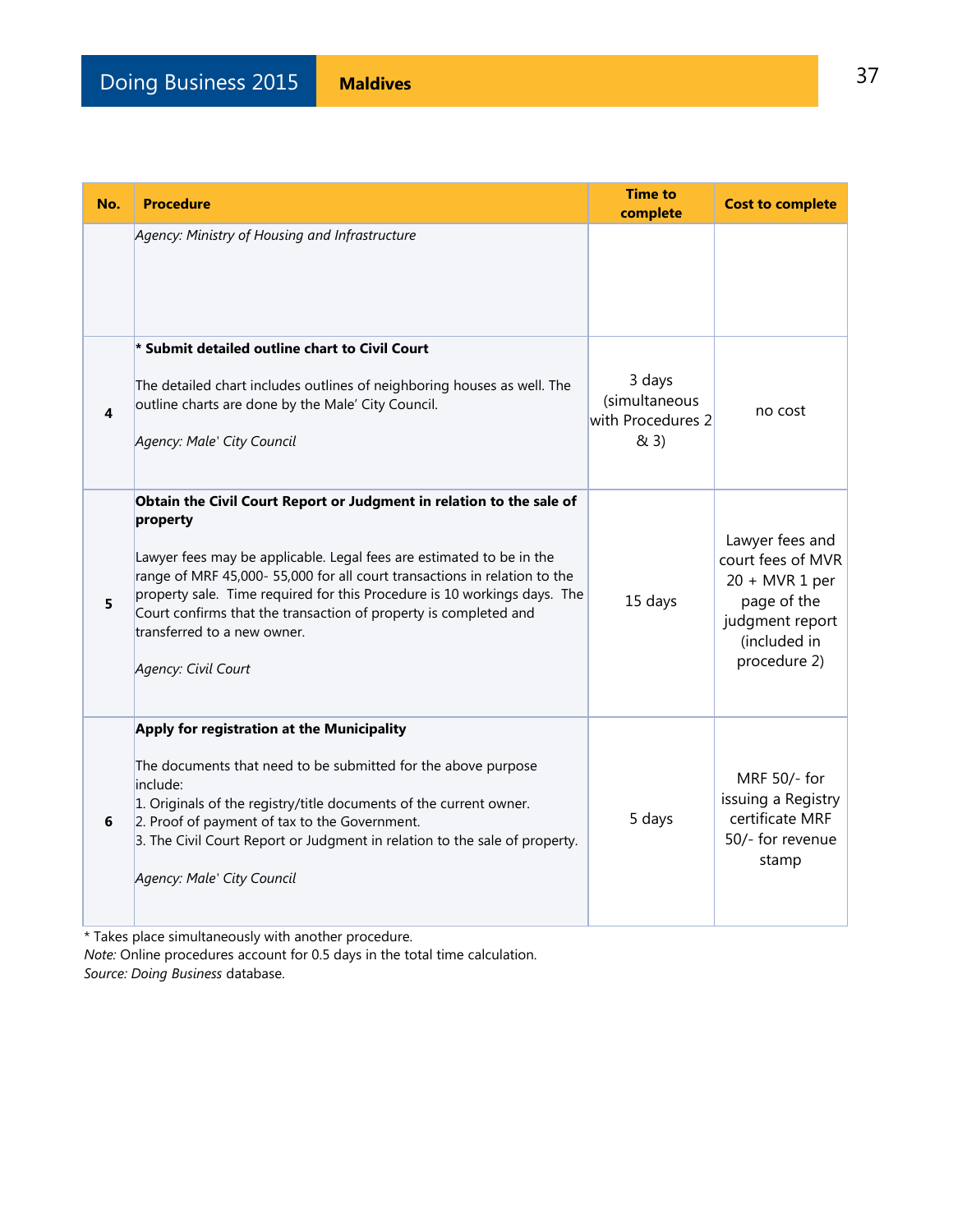# GETTING CREDIT

Two types of frameworks can facilitate access to credit and improve its allocation: credit information systems and borrowers and lenders in collateral and bankruptcy laws. Credit information systems enable lenders' rights to view a potential borrower's financial history (positive or negative)—valuable information to consider when assessing risk. And they permit borrowers to establish a good credit history that will allow easier access to credit. Sound collateral laws enable businesses to use their assets, especially movable property, as security to generate capital while strong creditors' rights have been associated with higher ratios of private sector credit to GDP.

#### What do the indicators cover?

*Doing Business* assesses the sharing of credit information and the legal rights of borrowers and lenders with respect to secured transactions through 2 sets of indicators. The depth of credit information index measures rules and practices affecting the coverage, scope and accessibility of credit information available through a credit registry or a credit bureau. The strength of legal rights index measures whether certain features that facilitate lending exist within the applicable collateral and bankruptcy laws. *Doing Business* uses two case scenarios, Case A and Case B, to determine the scope of the secured transactions system, involving a secured borrower and a secured lender and examining legal restrictions on the use of movable collateral (for more details on each case, see the Data Notes section of the *Doing Business 2015* report). These scenarios assume that the borrower:

Is a private limited liability company.

L

 Has its headquarters and only base of operations in the largest business city. For the 11 economies with a population of more than 100 million, data for a second city have been added.

### **WHAT THE GETTING CREDIT INDICATORS MEASURE**

### **Strength of legal rights index (0–12)<sup>3</sup>**

Rights of borrowers and lenders through collateral laws

Protection of secured creditors' rights through bankruptcy laws

#### **Depth of credit information index (0–8)<sup>4</sup>**

Scope and accessibility of credit information distributed by credit bureaus and credit registries

#### **Credit bureau coverage (% of adults)**

Number of individuals and firms listed in largest credit bureau as percentage of adult population

### **Credit registry coverage (% of adults)**

Number of individuals and firms listed in credit registry as percentage of adult population

- Has up to 50 employees.
- Is 100% domestically owned, as is the lender.

The ranking of economies on the ease of getting credit is determined by sorting their distance to frontier scores for getting credit. These scores are the distance to frontier score for the strength of legal rights index and the depth of credit information index.

<sup>3</sup> For the legal rights index, 2 new points are added in *Doing Business 2015* for new data collected to assess the overall legal framework for secured transactions and the functioning of the collateral registry.

<sup>4</sup> For the credit information index, 2 new points are added in *Doing Business 2015* for new data collected on accessing borrowers' credit information online and availability of credit scores.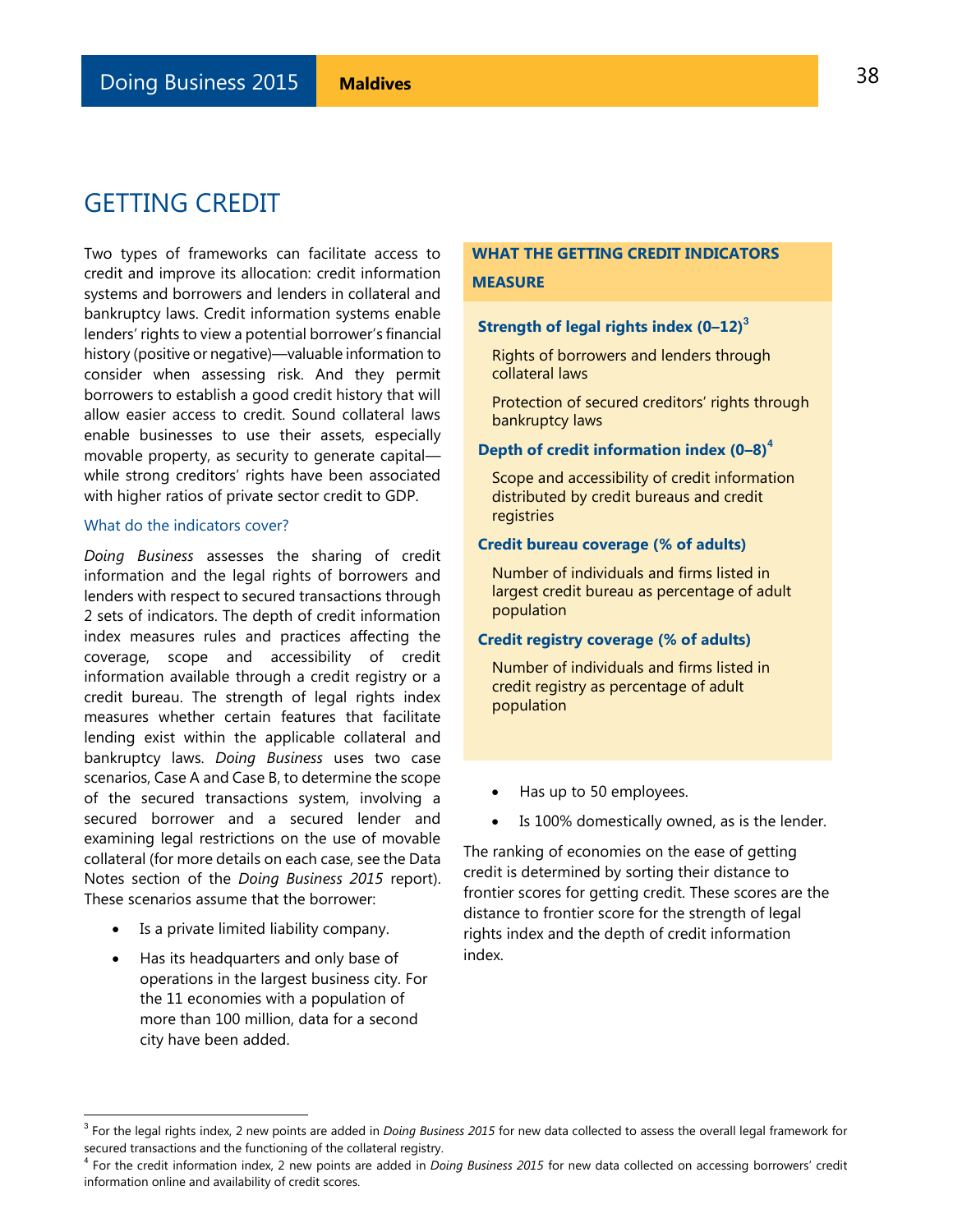# GETTING CREDIT Where does the economy stand today?

How well do the credit information system and collateral and bankruptcy laws in Maldives facilitate access to credit? The economy has a score of 5 on the depth of credit information index and a score of 2 on the strength of legal rights index (see the summary of scoring at the end of this chapter for details). Higher scores indicate more credit information and stronger legal rights for borrowers and lenders.

Globally, Maldives stands at 116 in the ranking of 189 economies on the ease of getting credit (figure 6.1). The rankings for comparator economies and the regional average ranking provide other useful information for assessing how well regulations and institutions in Maldives support lending and borrowing.

### Figure 6.1 How Maldives and comparator economies rank on the ease of getting credit



*Source: Doing Business* database.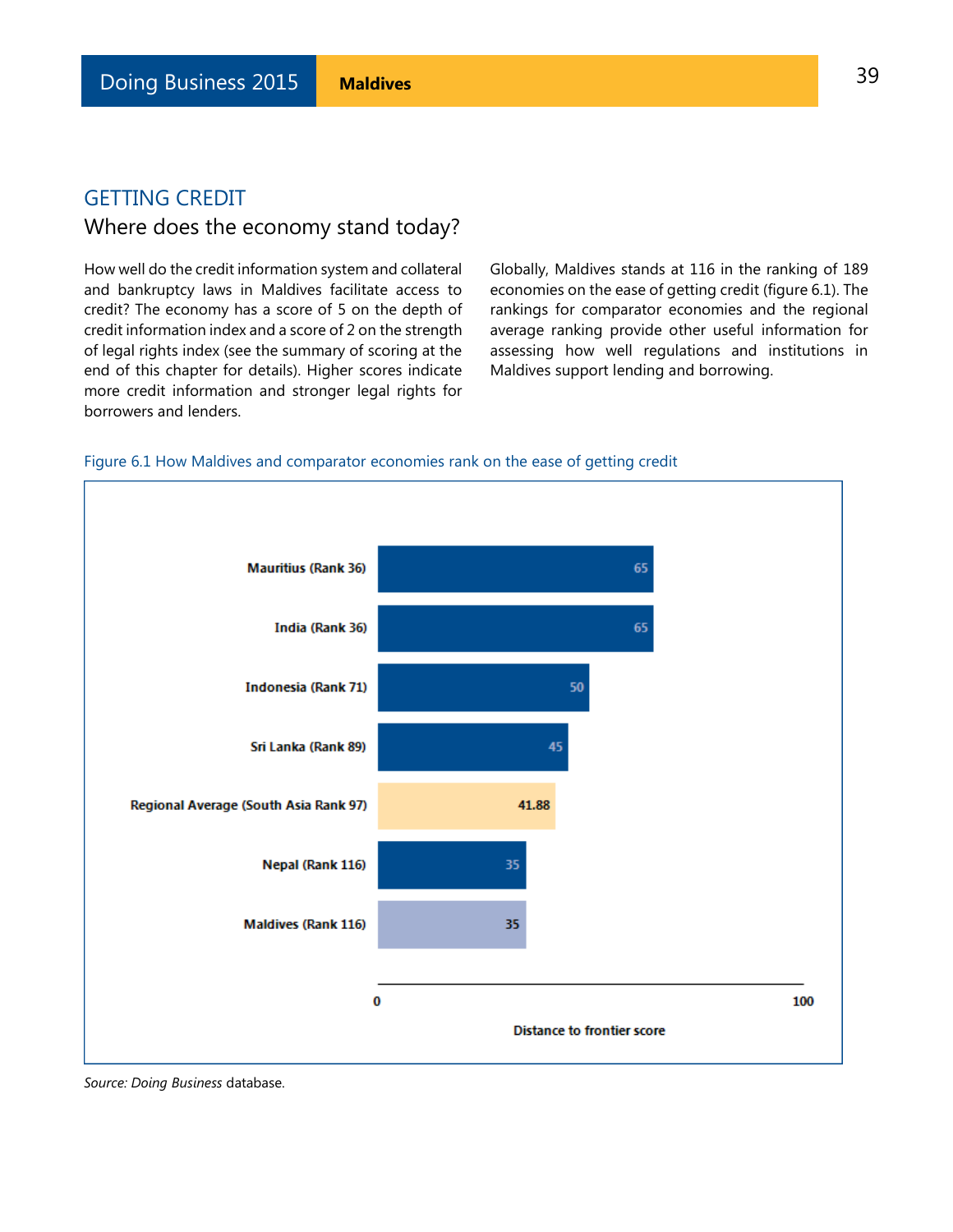### GETTING CREDIT

One way to put an economy's score on the getting credit indicators into context is to see where the economy stands in the distribution of scores across economies. Figure 6.2 highlights the score on the strength of legal

### Figure 6.2 How strong are legal rights for borrowers and lenders?

Economy scores on strength of legal rights index



*Note:* Higher scores indicate that collateral and bankruptcy laws are better designed to facilitate access to credit. *Source: Doing Business* database.

rights index for Maldives and shows the scores for comparator economies as well as the regional average score. Figure 6.3 shows the same for the depth of credit information index.

### Figure 6.3 How much credit information is shared and how widely?



Economy scores on depth of credit information index

*Note:* Higher scores indicate the availability of more credit information, from either a credit registry or a credit bureau, to facilitate lending decisions. If the credit bureau or registry is not operational or covers less than 5% of the adult population, the total score on the depth of credit information index is 0.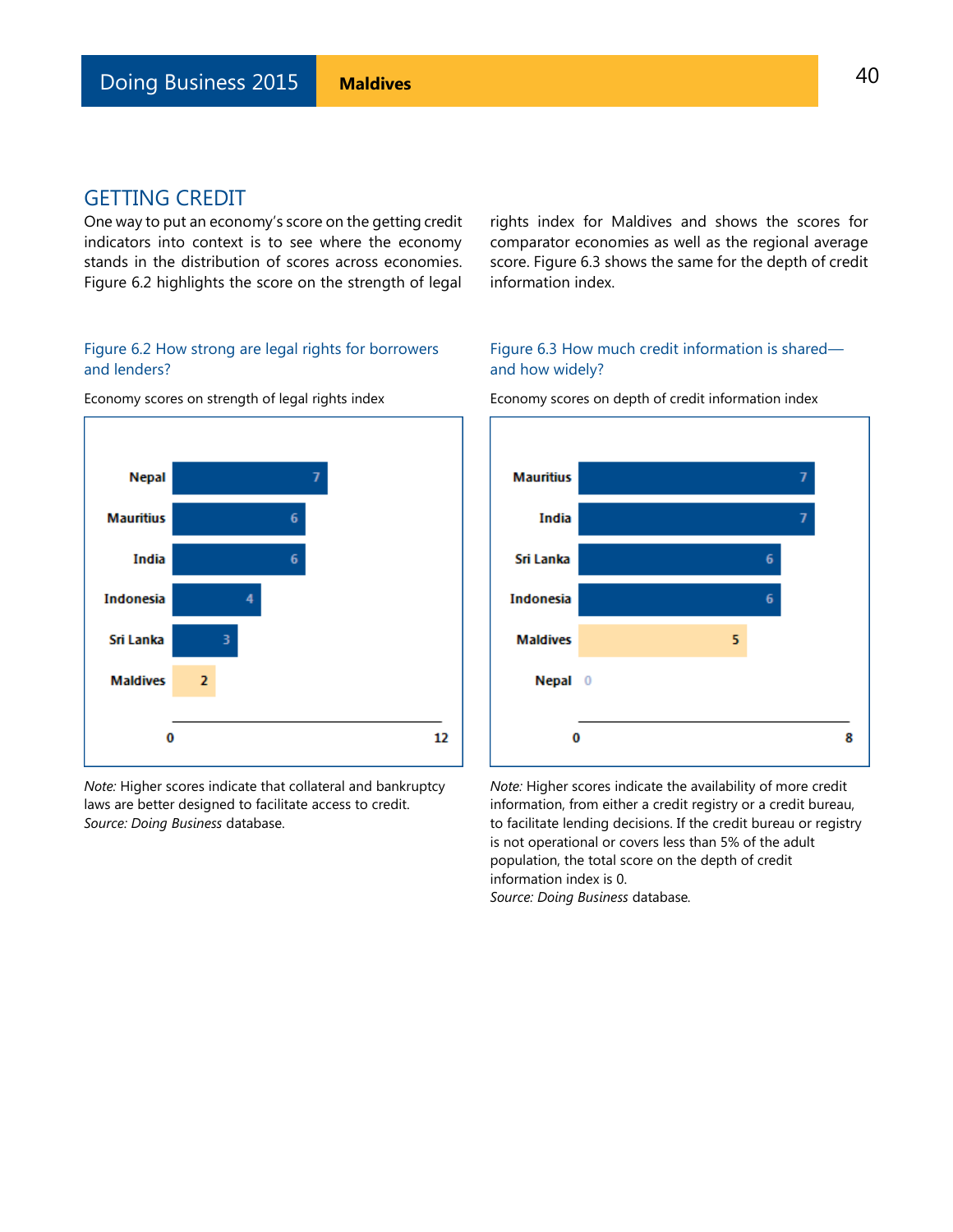## GETTING CREDIT

## What are the details?

The getting credit indicators reported here for Maldives are based on detailed information collected in that economy. The data on credit information sharing are collected through a survey of a credit registry and/or credit bureau (if one exists). To construct the depth of credit information index, a score of 1 is assigned for each of 8 features of the credit registry or credit bureau (see summary of scoring below).

The data on the legal rights of borrowers and lenders are gathered through a survey of financial lawyers and verified through analysis of laws and regulations as well as public sources of information on collateral and bankruptcy laws. For the strength of legal rights index, a score of 1 is assigned for each of 10 aspects related to legal rights in collateral law and 2 aspects in bankruptcy law.

| Strength of legal rights index (0-12)                                                                                                                                                                                                                                         | <b>Index score: 2</b> |
|-------------------------------------------------------------------------------------------------------------------------------------------------------------------------------------------------------------------------------------------------------------------------------|-----------------------|
| Does an integrated or unified legal framework for secured transactions that extends to the<br>creation, publicity and enforcement of functional equivalents to security interests in movable<br>assets exist in the economy?                                                  | No                    |
| Does the law allow businesses to grant a non possessory security right in a single category of<br>movable assets, without requiring a specific description of collateral?                                                                                                     | No                    |
| Does the law allow businesses to grant a non possessory security right in substantially all of<br>its assets, without requiring a specific description of collateral?                                                                                                         | Yes                   |
| May a security right extend to future or after-acquired assets, and may it extend automatically<br>to the products, proceeds or replacements of the original assets?                                                                                                          | No                    |
| Is a general description of debts and obligations permitted in collateral agreements; can all<br>types of debts and obligations be secured between parties; and can the collateral agreement<br>include a maximum amount for which the assets are encumbered?                 | Yes                   |
| Is a collateral registry in operation for both incorporated and non-incorporated entities, that<br>is unified geographically and by asset type, with an electronic database indexed by debtor's<br>name?                                                                      | No                    |
| Does a notice-based collateral registry exist in which all functional equivalents can be<br>registered?                                                                                                                                                                       | <b>No</b>             |
| Does a modern collateral registry exist in which registrations, amendments, cancellations and<br>searches can be performed online by any interested third party?                                                                                                              | No                    |
| Are secured creditors paid first (i.e. before tax claims and employee claims) when a debtor<br>defaults outside an insolvency procedure?                                                                                                                                      | No                    |
| Are secured creditors paid first (i.e. before tax claims and employee claims) when a business is<br>liquidated?                                                                                                                                                               | No                    |
| Are secured creditors subject to an automatic stay on enforcement when a debtor enters a<br>court-supervised reorganization procedure? Does the law protect secured creditors' rights by<br>providing clear grounds for relief from the stay and/or sets a time limit for it? | No                    |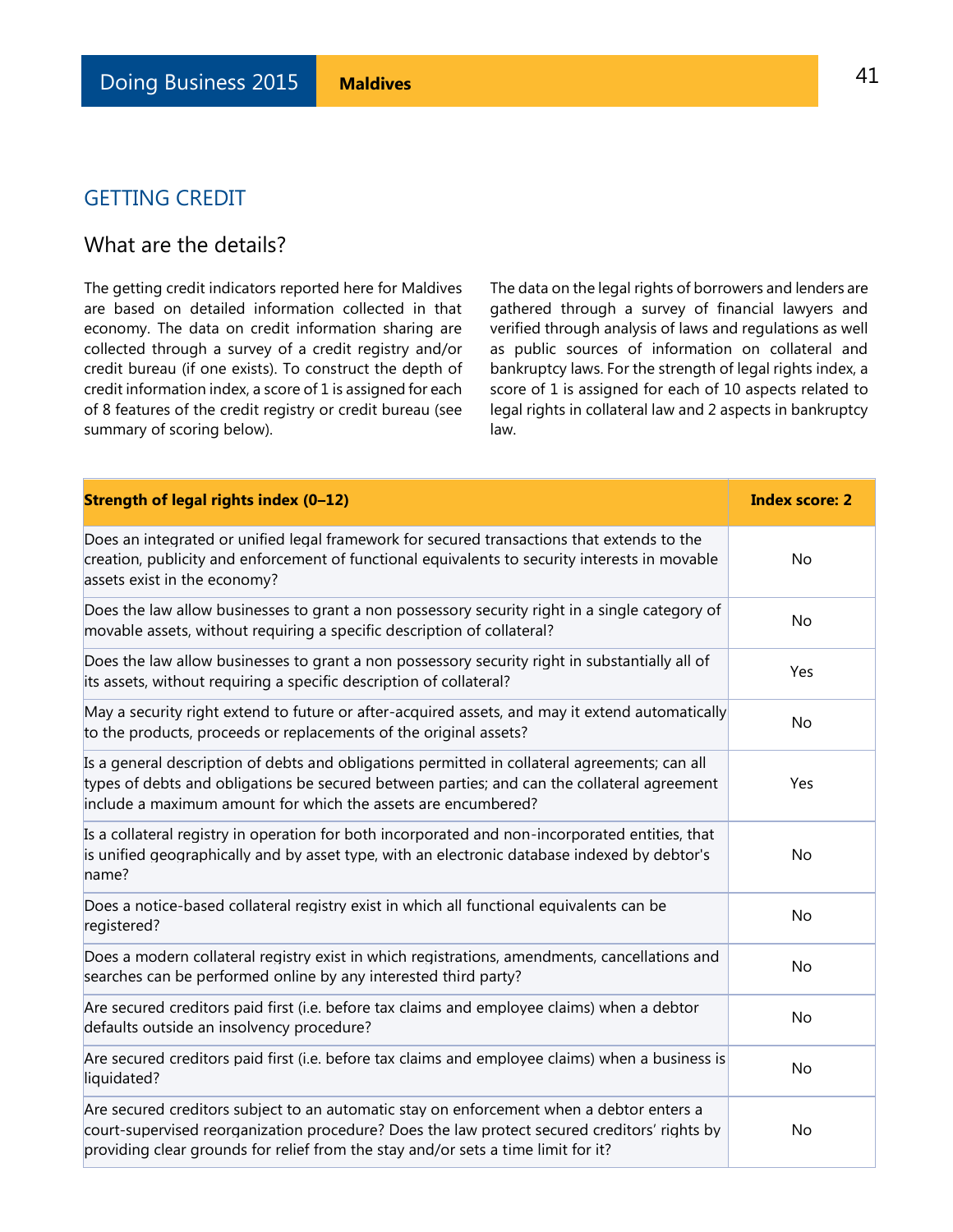| Strength of legal rights index (0-12)                                                                                                                                                                                                                                                                              | Index score: 2 |
|--------------------------------------------------------------------------------------------------------------------------------------------------------------------------------------------------------------------------------------------------------------------------------------------------------------------|----------------|
| Does the law allow parties to agree on out of court enforcement at the time a security<br>interest is created? Does the law allow the secured creditor to sell the collateral through<br>public auction and private tender, as well as, for the secured creditor to keep the asset in<br>satisfaction of the debt? | No.            |

| Depth of credit information index (0-8)                                                                                                                                                                                                          | <b>Credit bureau</b> | <b>Credit registry</b> | <b>Index score: 5</b> |
|--------------------------------------------------------------------------------------------------------------------------------------------------------------------------------------------------------------------------------------------------|----------------------|------------------------|-----------------------|
| Are data on both firms and individuals distributed?                                                                                                                                                                                              | No                   | Yes                    | $\mathbf{1}$          |
| Are both positive and negative credit data distributed?                                                                                                                                                                                          | No                   | Yes                    | $\mathbf{1}$          |
| Are data from retailers or utility companies - in<br>addition to data from banks and financial institutions -<br>distributed?                                                                                                                    | No                   | <b>No</b>              | 0                     |
| Are at least 2 years of historical data distributed?<br>Credit bureaus and registries that distribute more<br>than 10 years of negative data or erase data on<br>defaults as soon as they are repaid obtain a score of 0<br>for this component.) | No                   | Yes                    | 1                     |
| Are data on loan amounts below 1% of income per<br>capita distributed?                                                                                                                                                                           | No                   | Yes                    | $\mathbf{1}$          |
| By law, do borrowers have the right to access their<br>data in the credit bureau or credit registry?                                                                                                                                             | No                   | <b>No</b>              | 0                     |
| Can banks and financial institutions access borrowers'<br>credit information online (for example, through an<br>online platform, a system-to-system connection or<br>both)?                                                                      | No                   | Yes                    | 1                     |
| Are bureau or registry credit scores offered as a value-<br>added service to help banks and financial institutions<br>assess the creditworthiness of borrowers?                                                                                  | No                   | No                     | 0                     |

*Note*: Prior to *Doing Business 2015*, the depth of credit information index covered only the first 6 features listed above. An economy receives a score of 1 if there is a "yes" to either bureau or registry. If the credit bureau or registry is not operational or covers less than 5% of the adult population, the total score on the depth of credit information index is 0.

| <b>Coverage</b>       | <b>Credit bureau</b><br>(% of adults) | <b>Credit registry</b><br>(% of adults) |
|-----------------------|---------------------------------------|-----------------------------------------|
| Number of firms       |                                       | 2,390                                   |
| Number of individuals |                                       | 37,196                                  |
| Percent of total      | 0.0                                   | 17.3                                    |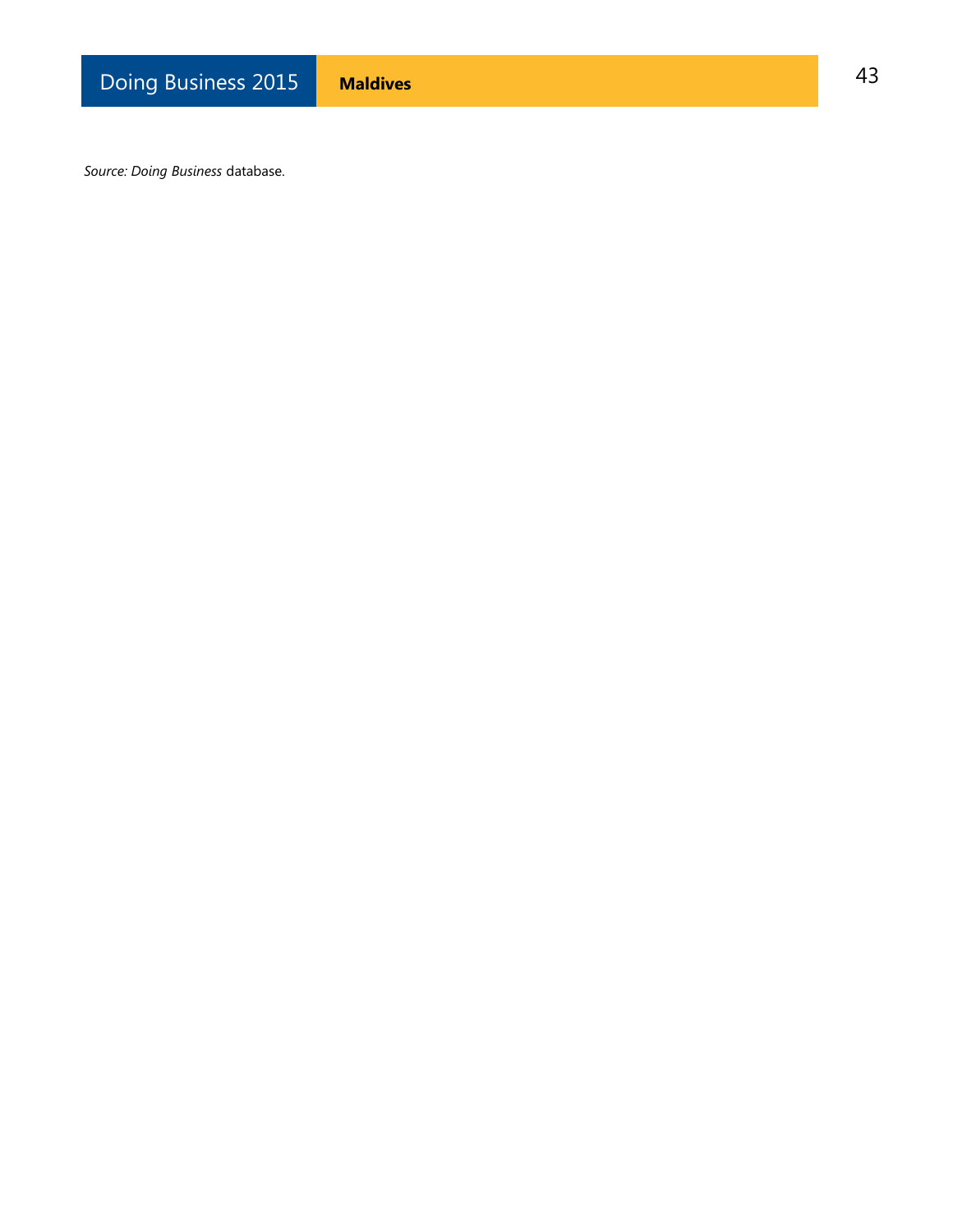Protecting minority investors matters for the ability of companies to raise the capital they need to grow, innovate, diversify and compete. Effective regulations define related-party transactions precisely, promote clear and efficient disclosure requirements, require shareholder participation in major decisions of the company and set detailed standards of accountability for company insiders.

#### What do the indicators cover?

*Doing Business* measures the protection of minority investors from conflicts of interest through one set of indicators and shareholders' rights in corporate governance through another. The ranking of economies on the strength of minority investor protections is determined by sorting their distance to frontier scores for protecting minority investors. These scores are the simple average of the distance to frontier scores for the extent of conflict of interest regulation index and the extent of shareholder governance index. To make the data comparable across economies, a case study uses several assumptions about the business and the transaction.

The business (Buyer):

- Is a publicly traded corporation listed on the economy's most important stock exchange (or at least a large private company with multiple shareholders).
- Has a board of directors and a chief executive officer (CEO) who may legally act on behalf of Buyer where permitted, even if this is not specifically required by law.

The transaction involves the following details:

- Mr. James, a director and the majority shareholder of the company, proposes that the company purchase used trucks from another company he owns.
- The price is higher than the going price for used trucks, but the transaction goes forward.
- All required approvals are obtained, and all required disclosures made, though the transaction is prejudicial to Buyer.
- Shareholders sue the interested parties and the members of the board of directors.

## **WHAT THE PROTECTING MINORITY INVESTORS INDICATORS MEASURE**

#### **Extent of disclosure index (0–10)**

Review and approval requirements for related-party transactions ; Disclosure requirements for related-party transactions

#### **Extent of director liability index (0–10)**

Ability of minority shareholders to sue and hold interested directors liable for prejudicial related-party transactions; Available legal remedies (damages, disgorgement of profits, fines, imprisonment, rescission of the transaction)

#### **Ease of shareholder suits index (0–10)**

Access to internal corporate documents; Evidence obtainable during trial and allocation of legal expenses

### *Extent of conflict of interest regulation index (0–10)*

Sum of the extent of disclosure, extent of director liability and ease of shareholder indices, divided by 3

#### **Extent of shareholder rights index (0-10.5)**

Shareholders' rights and role in major corporate decisions

### **Strength of governance structure index (0- 10.5)**

Governance safeguards protecting shareholders from undue board control and entrenchment

#### **Extent of corporate transparency index (0-9)**

Corporate transparency on ownership stakes, compensation, audits and financial prospects

#### *Extent of shareholder governance index (0–10)*

Sum of the extent of shareholders rights, strength of governance structure and extent of corporate transparency indices, divided by 3

#### **Strength of investor protection index (0–10)**

Simple average of the extent of conflict of interest regulation and extent of shareholder governance indices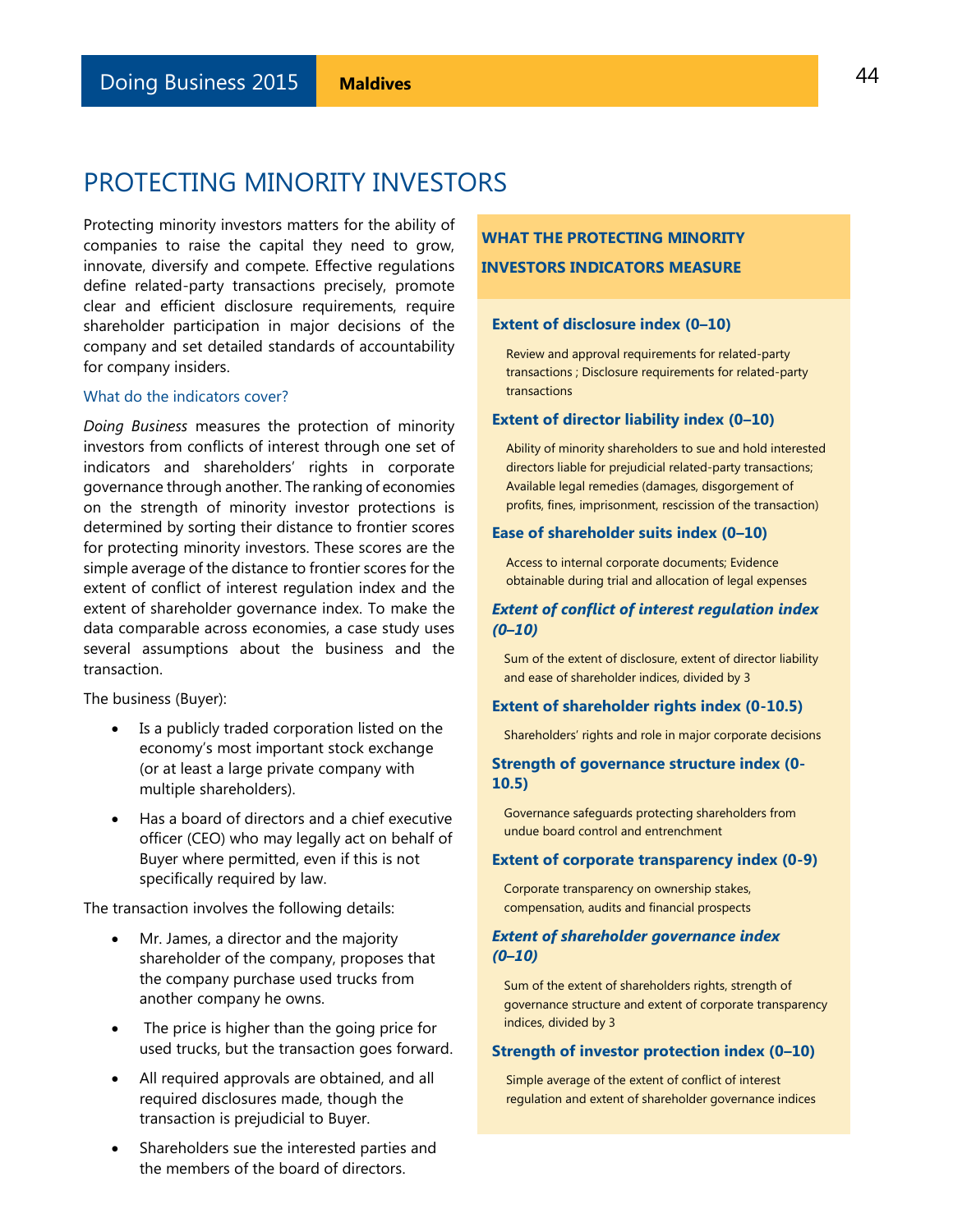# PROTECTING MINORITY INVESTORS Where does the economy stand today?

How strong are minority investor protections against self-dealing in Maldives? The economy has a score of 4.4 on the strength of minority investor protection index, with a higher score indicating stronger protections.

Globally, Maldives stands at 135 in the ranking of 189 economies on the strength of minority investor

protection index (figure 7.1). While the indicator does not measure all aspects related to the protection of minority investors, a higher ranking does indicate that an economy's regulations offer stronger minority investor protections against self-dealing in the areas measured.

### Figure 7.1 How Maldives and comparator economies perform on the strength of minority investor protection index



*Source: Doing Business* database.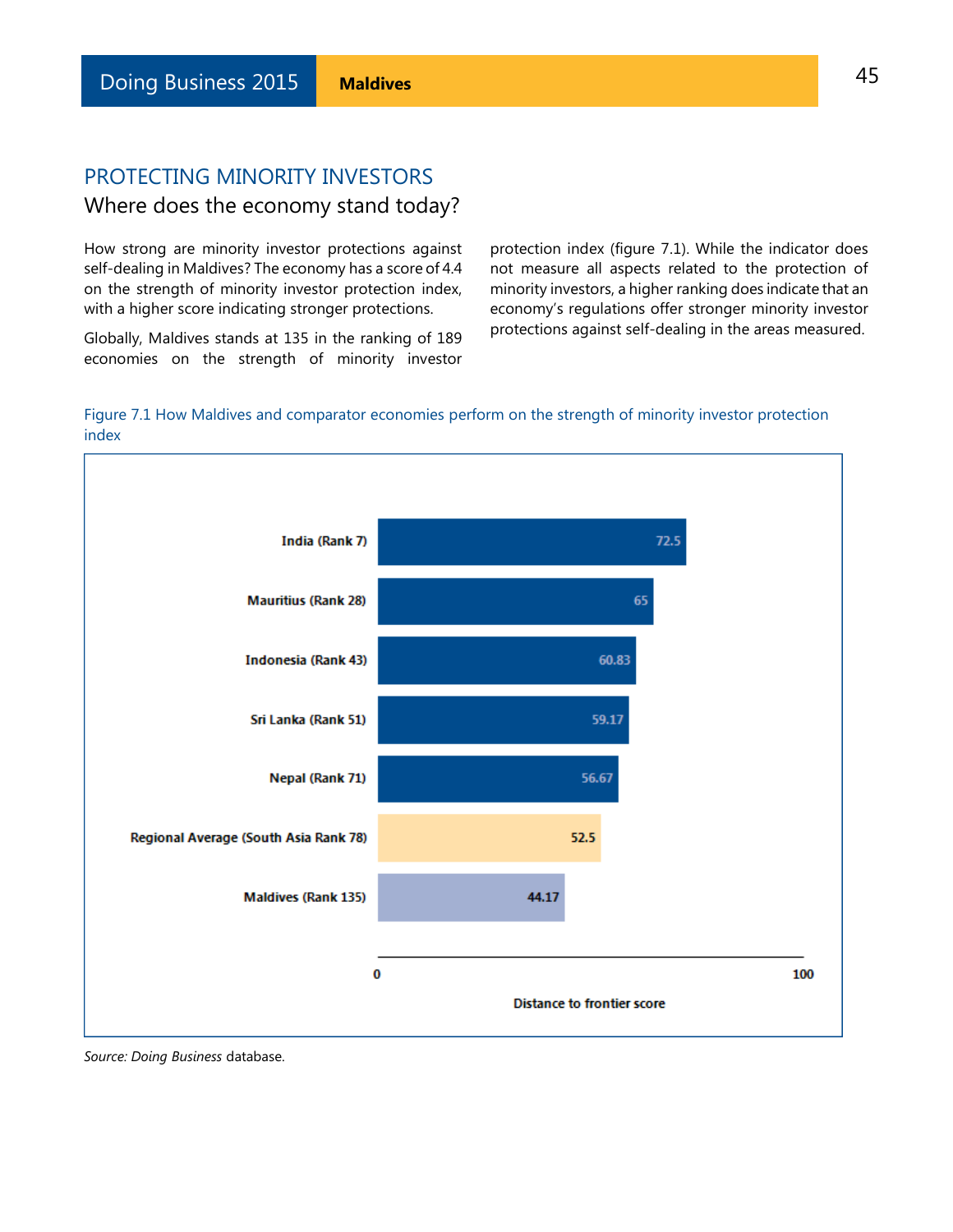One way to put an economy's scores on the protecting minority investors indicators into context is to see where the economy stands in the distribution of scores across comparator economies. Figures 7.2 through 7.7 highlight the scores on the various minority investor protection

### Figure 7.2 How extensive are disclosure

#### requirements?



### **Extent of disclosure index (0-10)**

*Note:* Higher scores indicate greater disclosure. *Source: Doing Business* database*.*

### indices for Maldives in 2014. A summary of scoring for the protecting minority investors indicators at the end of this chapter provides details on how the indices were calculated.

### Figure 7.3 How extensive is the liability regime for directors?



### **Extent of director liability index (0-10)**

*Note:* Higher scores indicate greater liability of directors. *Source: Doing Business* database*.*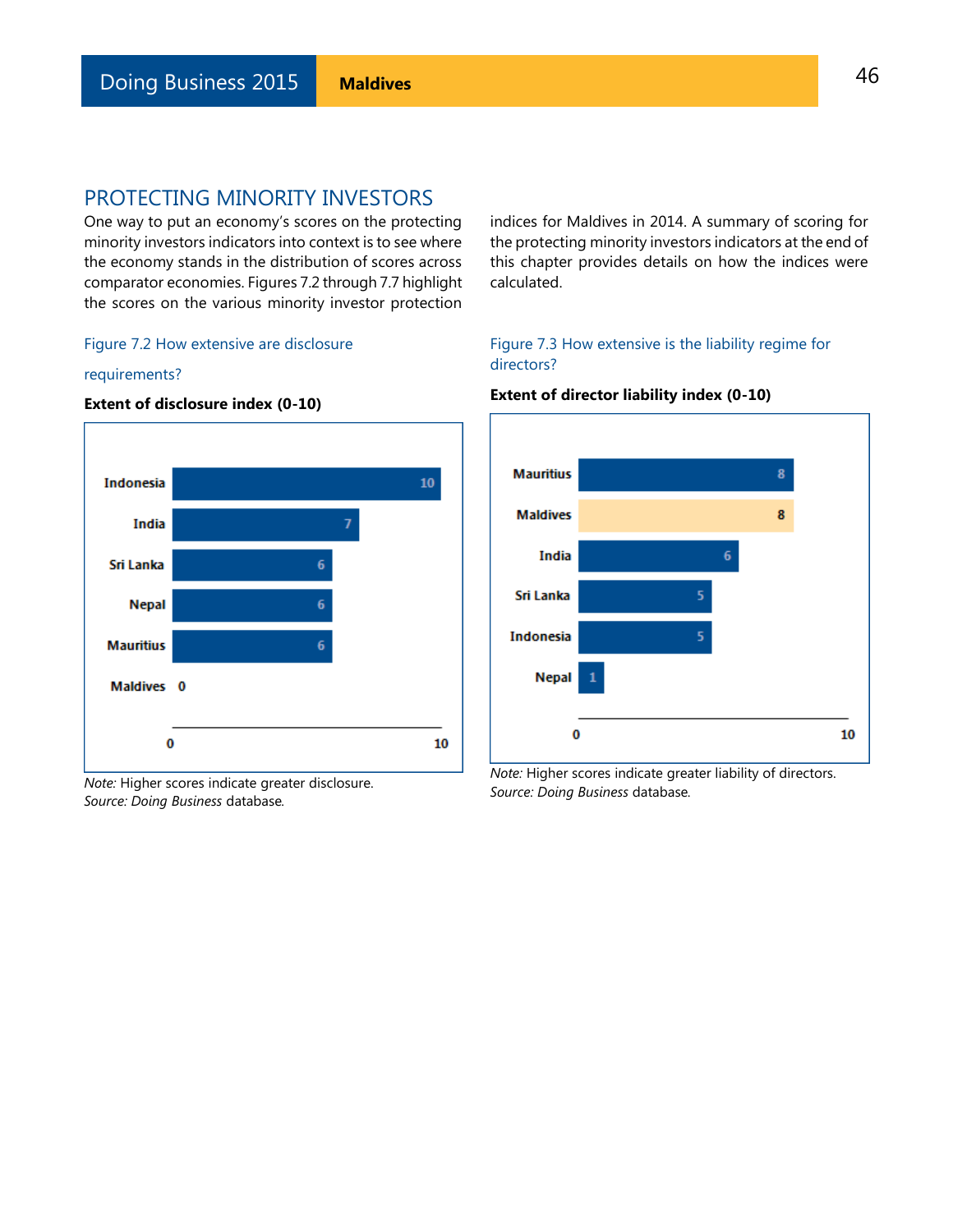Figure 7.4 How easy is accessing internal corporate documents?



**Ease of shareholder suits index (0-10)**

*Note:* Higher scores indicate greater minority shareholder access to evidence before and during trial.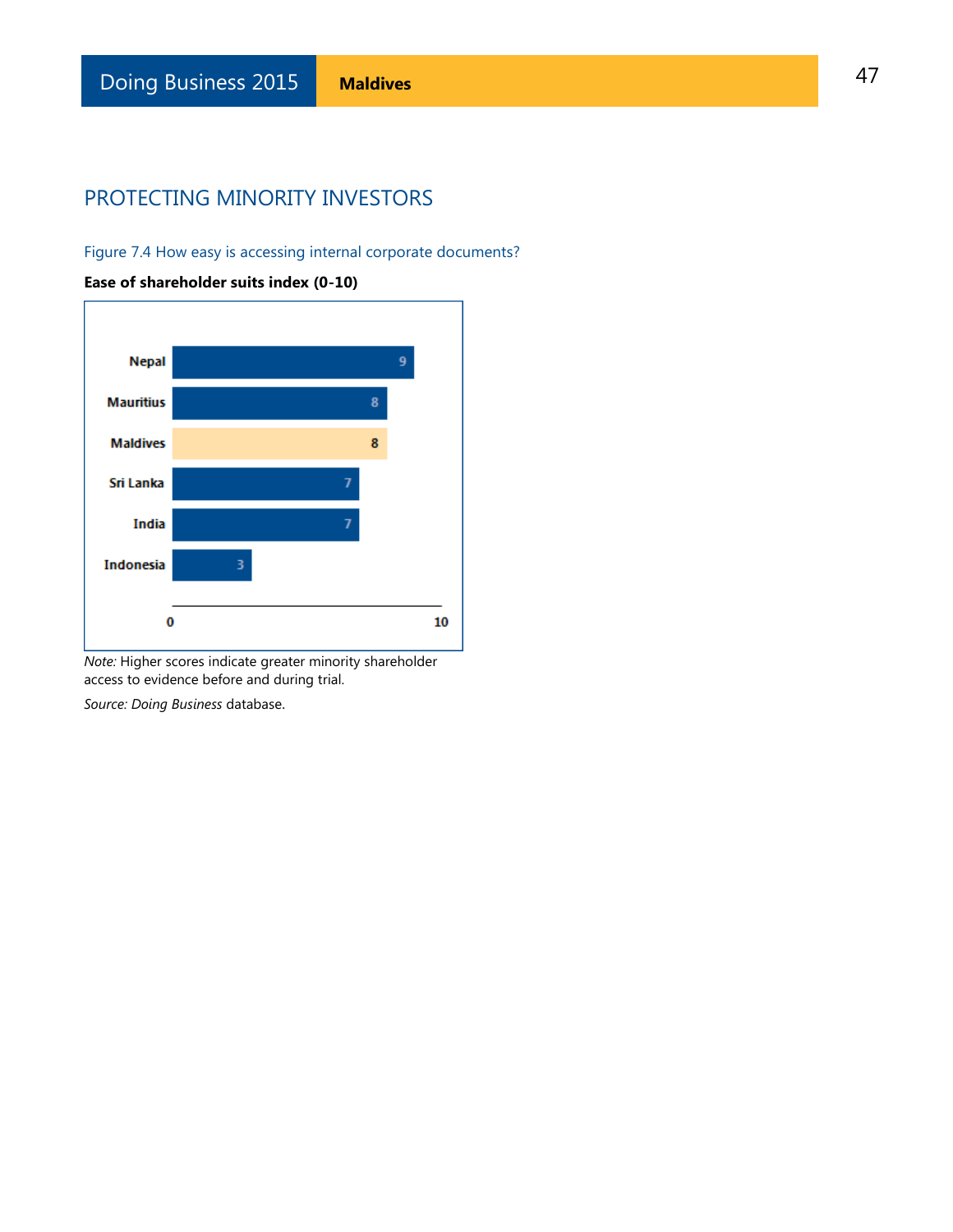Figure 7.5 How extensive are shareholder rights?

**Extent of shareholder rights index (0-10.5)** 



*Note:* The higher the score, the stronger the protections. *Source: Doing Business* database.

### Figure 7.6 How strong is the governance structure?



### **Strength of governance structure index (0-10.5)**

*Note:* Higher scores indicate more stringent governance structure requirements. *Source: Doing Business* database*.*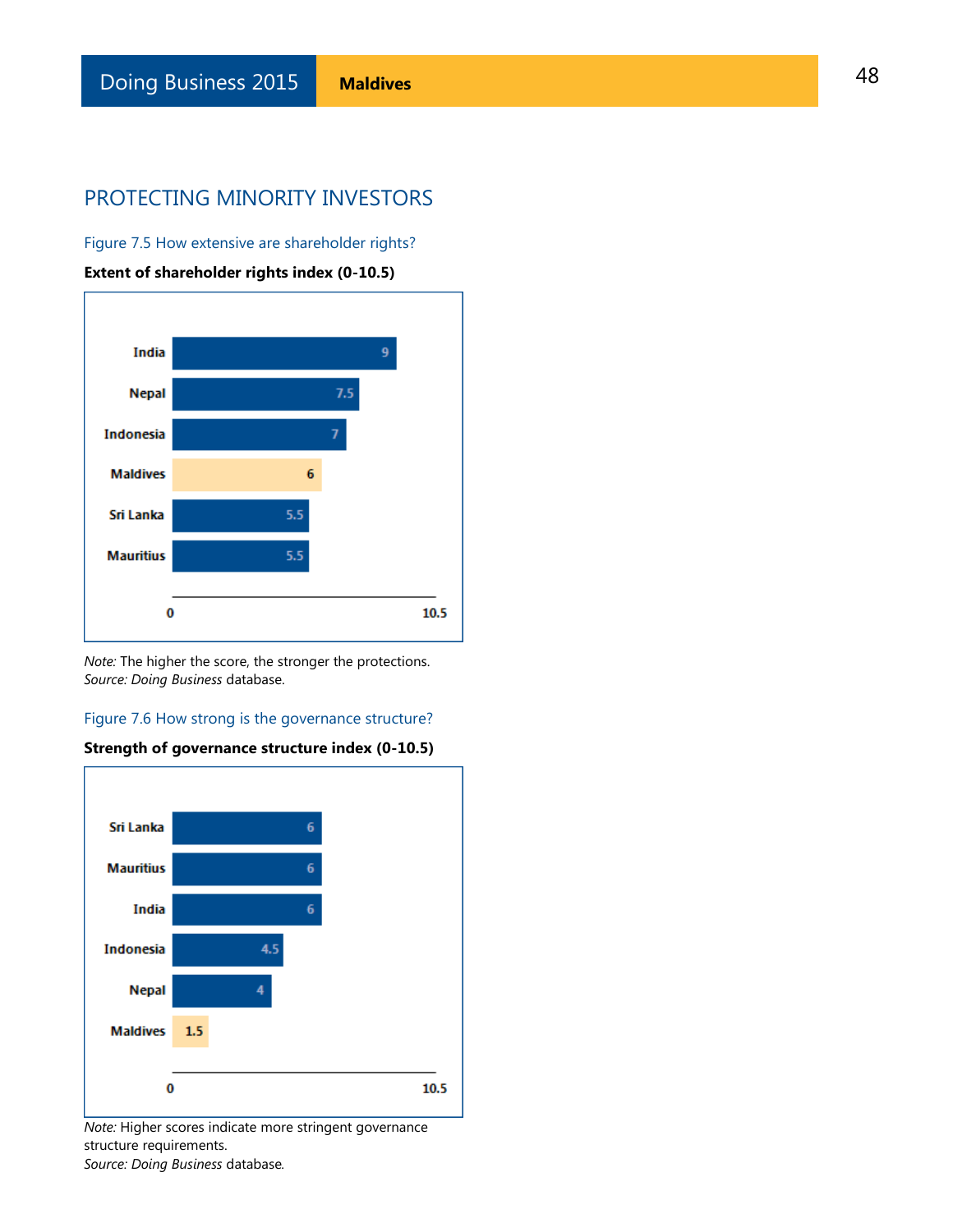### Figure 7.7 How extensive is corporate transparency?



**Extent of corporate transparency index (0-9)**

*Note:* Higher scores indicate greater transparency. *Source: Doing Business* database.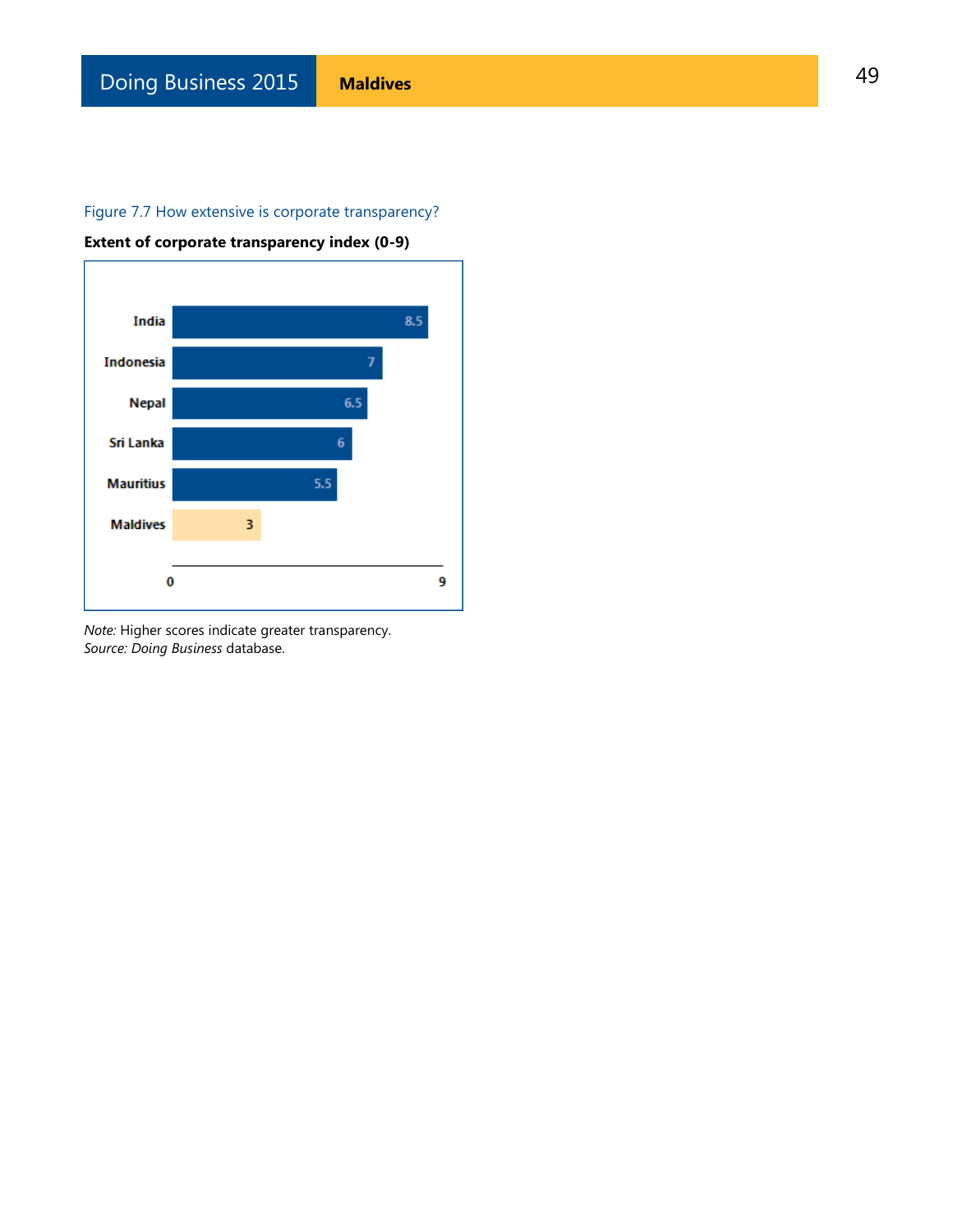# PROTECTING MINORITY INVESTORS What are the details?

The protecting minority investors indicators reported here for Maldives are based on detailed information collected through a survey of corporate and securities lawyers about securities regulations, company laws and court rules of evidence and procedure. To construct the six indicators on minority investor protection, scores are assigned to each based on a range of conditions relating

to disclosure, director liability, shareholder suits, shareholder rights, governance structure and corporate transparency in a standard case study (for more details, see the Data Notes section of the *Doing Business 2015*  report). The summary below shows the details underlying the scores for Maldives.

### Table 7.2 Summary of scoring for the protecting minority investors indicators in Maldives

|                                                                                                                                             | <b>Answer</b>                     | <b>Score</b> |
|---------------------------------------------------------------------------------------------------------------------------------------------|-----------------------------------|--------------|
| <b>Extent of disclosure index (0-10)</b>                                                                                                    |                                   | 0.0          |
| Which corporate body can provide legally sufficient<br>approval for the Buyer-Seller transaction? (0-3)                                     | CEO alone                         | $\Omega$     |
| Is disclosure by the interested director to the board of<br>directors required? (0-2)                                                       | No disclosure obligation          | $\Omega$     |
| Is disclosure of the transaction in published periodic filings<br>(annual reports) required? (0-2)                                          | No disclosure obligation          | 0            |
| Is immediate disclosure of the transaction to the public<br>and/or shareholders required? (0-2)                                             | No disclosure obligation          | 0            |
| Must an external body review the terms of the transaction<br>before it takes place? (0-1)                                                   | No                                | $\Omega$     |
| Extent of director liability index (0-10)                                                                                                   |                                   | 8.0          |
| Can shareholders sue directly or derivatively for the damage<br>caused by the Buyer-Seller transaction to the company? (0-                  | Yes                               | $\mathbf{1}$ |
| Can shareholders hold the interested director liable for the<br>damage caused by the transaction to the company? (0-2)                      | Liable if unfair or prejudicial   | 2            |
| Can shareholders hold members of the approving body<br>liable for the damage cause by the transaction to the<br>company? (0-2)              | Liable if unfair or prejudicial   | 2            |
| Must the interested director pay damages for the harm<br>caused to the company upon a successful claim by a<br>shareholder plaintiff? (0-1) | Yes                               | 1            |
| Must the interested director repay profits made from the<br>transaction upon a successful claim by a shareholder<br>plaintiff? (0-1)        | Yes                               | $\mathbf{1}$ |
| Can both fines and imprisonment be applied against the<br>interested indrector? (0-1)                                                       | No                                | 0            |
| Can a court void the transaction upon a successful claim by<br>a shareholder plaintiff? (0-2)                                               | Voidable if negligently concluded | 1            |
| Ease of shareholder suits index (0-10)                                                                                                      |                                   | 8.0          |
| Before filing suit, can shareholders owning 10% of the<br>company's share capital inspect the transaction documents?<br>$(0-1)$             | Yes                               | 1            |
| Can the plaintiff obtain any documents from the defendant                                                                                   | <b>No</b>                         | 3            |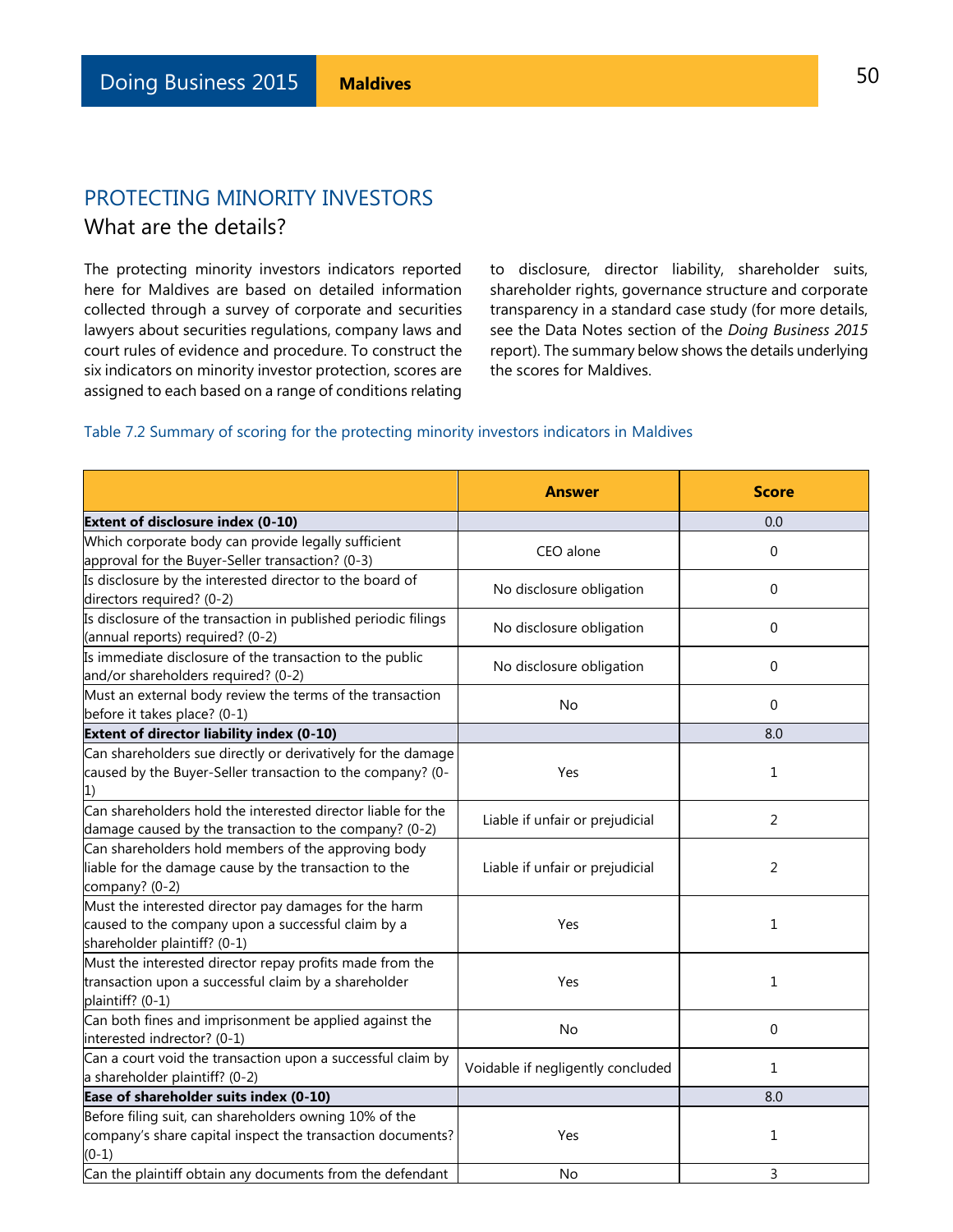| and witnesses during trial? (0-3)                                 |                   |                  |
|-------------------------------------------------------------------|-------------------|------------------|
| Can the plaintiff request categories of documents from the        | Yes               | $\mathbf{1}$     |
| defendant without identifying specific ones? (0-1)                |                   |                  |
| Can the plaintiff directly question the defendant and             |                   |                  |
| witnesses during trial? (0-2)                                     | Yes               | $\overline{2}$   |
| Is the level of proof required for civil suits lower than that of |                   |                  |
| criminal cases? (0-1)                                             | No                | $\mathbf{0}$     |
| Can shareholder plaintiffs recover their legal expenses from      |                   |                  |
| the company? (0-2)                                                | Yes if successful | $\mathbf{1}$     |
| Strength of minority investor protection index (0-10)             |                   | 4.4              |
| Extent of conflict of interest regulation index (0-10)            |                   | 5.3              |
| Extent of shareholder rights index (0-10.5)                       |                   | 6.0              |
| Can shareholders amend company bylaws or statutes with a          |                   |                  |
| simple majority?                                                  | Yes               | 1.5              |
| Can shareholders owning 10% of the company's share                |                   |                  |
| capital call for an extraordinary meeting of shareholders?        | No                | 0                |
| Can shareholders remove members of the board of                   |                   |                  |
| directors before the end of their term.                           | Yes               | 1.5              |
| Must a company obtain its shareholders' approval every            |                   |                  |
| time it issues new shares?                                        | Yes               | 1.5              |
| Are shareholders automatically granted subscription rights        |                   |                  |
| on new shares?                                                    | No                | $\mathbf 0$      |
| Must shareholders approve the election and dismissal of the       |                   |                  |
| external auditor?                                                 | Yes               | 1.5              |
| Can shareholders freely trade shares prior to a major             |                   |                  |
| corporate action or meeting of shareholders?                      | No                | $\mathbf 0$      |
| Strength of governance structure index (0-10.5)                   |                   | 1.5              |
| Is the CEO barred from also serving as chair of the board of      |                   |                  |
| directors?                                                        | Yes               | 1.5              |
| Must the board of directors include independent board             |                   |                  |
| members?                                                          | No                | $\mathbf{0}$     |
| Must a company have a separate audit committee?                   | No                | $\mathbf{0}$     |
| Must changes to the voting rights of a series or class of         |                   |                  |
| shares be approved only by the holders of the affected            | No                | 0                |
| shares?                                                           |                   |                  |
| Must a potential acquirer make a tender offer to all              |                   |                  |
| shareholders upon acquiring 50% of a company?                     | No                | 0                |
| Is cross-shareholding between 2 independent companies             |                   |                  |
| limited to 10% of outstanding shares?                             | No                | 0                |
| Is a subsidiary barred from acquiring shares issued by its        |                   |                  |
| parent company?                                                   | No                | 0                |
| Extent of corporate transparency index (0-9)                      |                   | 3.0              |
| Must ownership stakes representing 10% be disclosed?              | No                | 0                |
| Must information about board members' other directorships         |                   |                  |
| as well as basic information on their primary employment          | Yes               | 1.5              |
| be disclosed?                                                     |                   |                  |
| Must the compensation of individual managers be                   |                   |                  |
| disclosed?                                                        | No                | 0                |
| Must financial statements contain explanatory notes on            |                   |                  |
| significant accounting policies, trends, risks, uncertainties     | Yes               | 1.5              |
| and other factors influencing the reporting?                      |                   |                  |
| Must annual financial statements be audited by an external        | No                | $\boldsymbol{0}$ |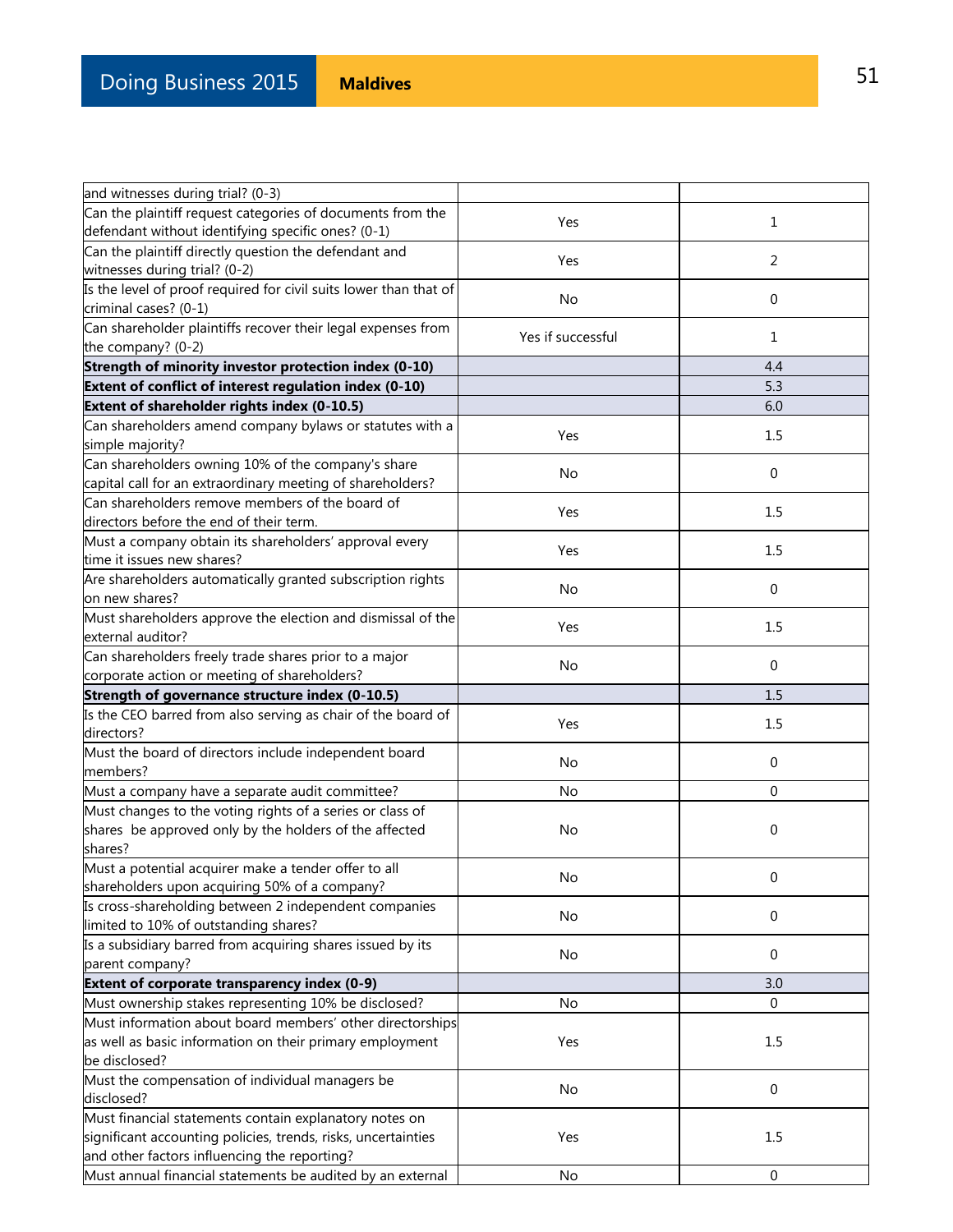| auditor?                                             |    |   |
|------------------------------------------------------|----|---|
| Must audit reports be disclosed to the public?       | Νc |   |
| <b>Extent of shareholder governance index (0-10)</b> |    | . |

*Source: Doing Business* database.

# PAYING TAXES

Taxes are essential. The level of tax rates needs to be carefully chosen—and needless complexity in tax rules avoided. Firms in economies that rank better on the ease of paying taxes in the *Doing Business* study tend to perceive both tax rates and tax administration as less of an obstacle to business according to the World Bank Enterprise Survey research.

#### What do the indicators cover?

Using a case scenario, *Doing Business* measures the taxes and mandatory contributions that a mediumsize company must pay in a given year as well as the administrative burden of paying taxes and contributions. This case scenario uses a set of financial statements and assumptions about transactions made over the year. Information is also compiled on the frequency of filing and payments as well as time taken to comply with tax laws. The ranking of economies on the ease of paying taxes is determined by sorting their distance to frontier scores on the ease of paying taxes. These scores are the simple average of the distance to frontier scores for each of the component indicators, with a threshold and a nonlinear transformation applied to one of the component indicators, the total tax rate<sup>5</sup>. The financial statement variables have been updated to be proportional to 2012 income per capita; previously they were proportional to 2005 income per capita. To make the data comparable across economies, several assumptions are used.

- TaxpayerCo is a medium-size business that started operations on January 1, 2012.
- The business starts from the same financial

### **WHAT THE PAYING TAXES INDICATORS MEASURE**

### **Tax payments for a manufacturing company in 2013 (number per year adjusted for electronic and joint filing and payment)**

Total number of taxes and contributions paid, including consumption taxes (value added tax, sales tax or goods and service tax)

Method and frequency of filing and payment

### **Time required to comply with 3 major taxes (hours per year)**

Collecting information and computing the tax payable

Completing tax return forms, filing with proper agencies

Arranging payment or withholding

Preparing separate tax accounting books, if required

### **Total tax rate (% of profit before all taxes)**

Profit or corporate income tax

Social contributions and labor taxes paid by the employer

Property and property transfer taxes

Dividend, capital gains and financial transactions taxes

Waste collection, vehicle, road and other taxes

 Taxes and mandatory contributions include corporate income tax, turnover tax and all

position in each economy. All the taxes and mandatory contributions paid during yearly basis. ከጫቆ<del>በናው Molly Balo Po AQ DEA U</del> MP ed ምንጭ በተፈረጋተው የመሆን የመሆን የተደረገ that minimizes distortions or maximizes efficiency in the tax  $\bullet$  . Taxes and mandatory contributions are that do not Reas H/Rd<sub>3</sub>da at all levels of GP explorative the *Doing Business* standardized case study company because they raise public revenue labon taxes and acastributions paid by she c **a**dbraapsainsyu at the Idway and fattandarid deductions and i **eixerorptioinseaneealiste biesordred**ho Fire business starts from the same imancial<br>position in each economy. All the taxes<br>The nonlinear distance to frontier for the total tax rate is equal to the distance to habortian that the power tax and all defined as የነ<del>ሁ total tax rate at the 15th percent</del>ile of the Uveral distribution for algrappanduded in the analysis. It is calculated and adjusted on a system of an economy overall. Instead, it is mainly empirical in nature, set at the ነውቅበ9ቁለው፣ናቹሎጊው#በውቅበው ቀርቺ እንደሚሰው የመied on medium-size enterprises in the manufacturing sector as observed through the paying taxes in**dicators from streams the bias or deci**ndicators toward economies in other ways—for example, through taxes on foreign companies, through taxes on sectors other than manufacturing or from natural resources (all of which are outside the scope of the methodology). This year's threshold is 26.1%.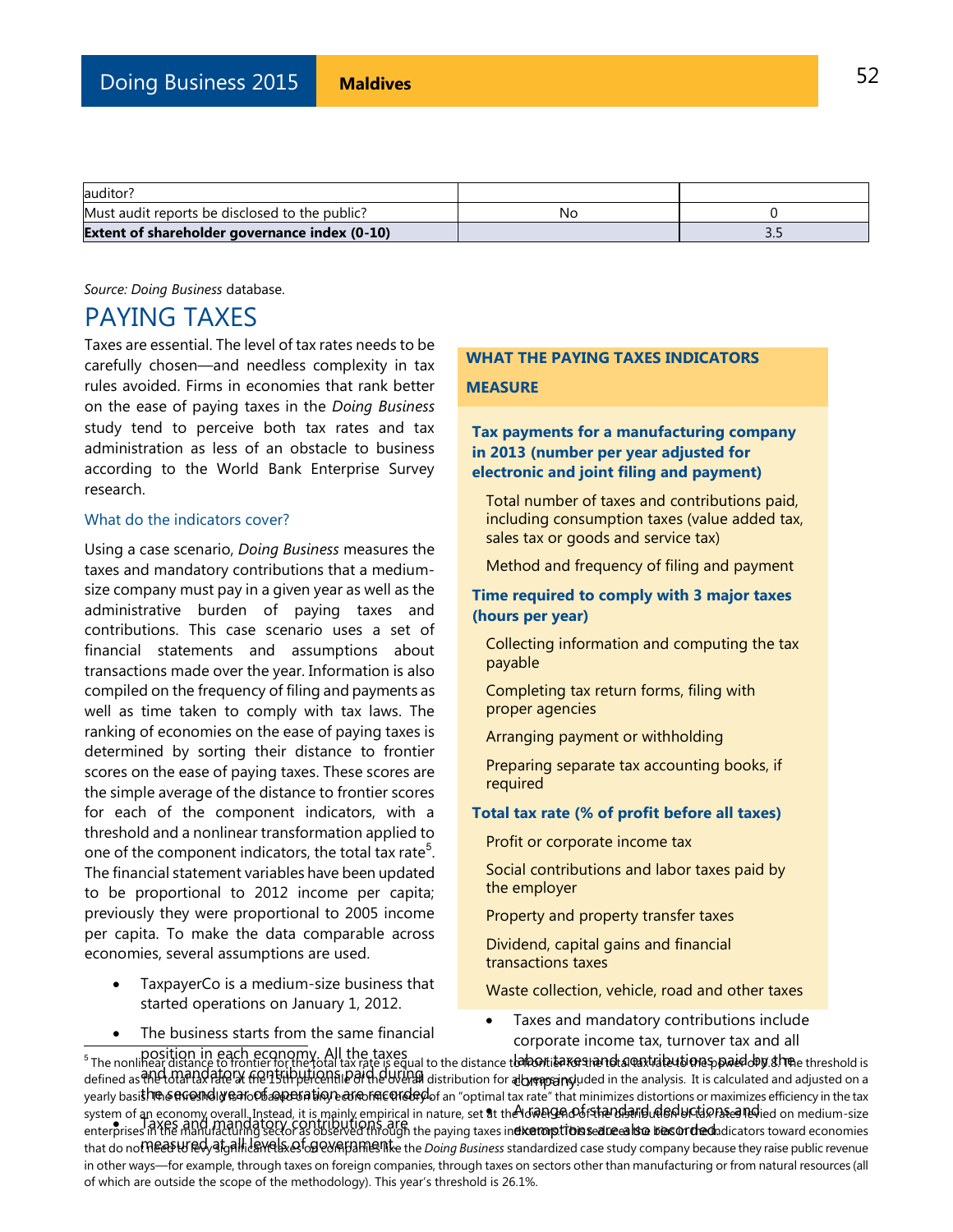# PAYING TAXES Where does the economy stand today?

What is the administrative burden of complying with taxes in Maldives—and how much do firms pay in taxes? On average, firms make 30.0 tax payments a year, spend 413.0 hours a year filing, preparing and paying taxes and pay total taxes amounting to 31.5% of profit (see the summary at the end of this chapter for details). Most indicator sets refer to a case scenario in the largest business city of an economy, except for 11 economies for which the data are a population-weighted average of the

2 largest business cities. See the chapter on distance to frontier and ease of doing business ranking at the end of this profile for more details.

Globally, Maldives stands at 134 in the ranking of 189 economies on the ease of paying taxes (figure 8.1). The rankings for comparator economies and the regional average ranking provide other useful information for assessing the tax compliance burden for businesses in Maldives.

### Figure 8.1 How Maldives and comparator economies rank on the ease of paying taxes



*Source: Doing Business* database.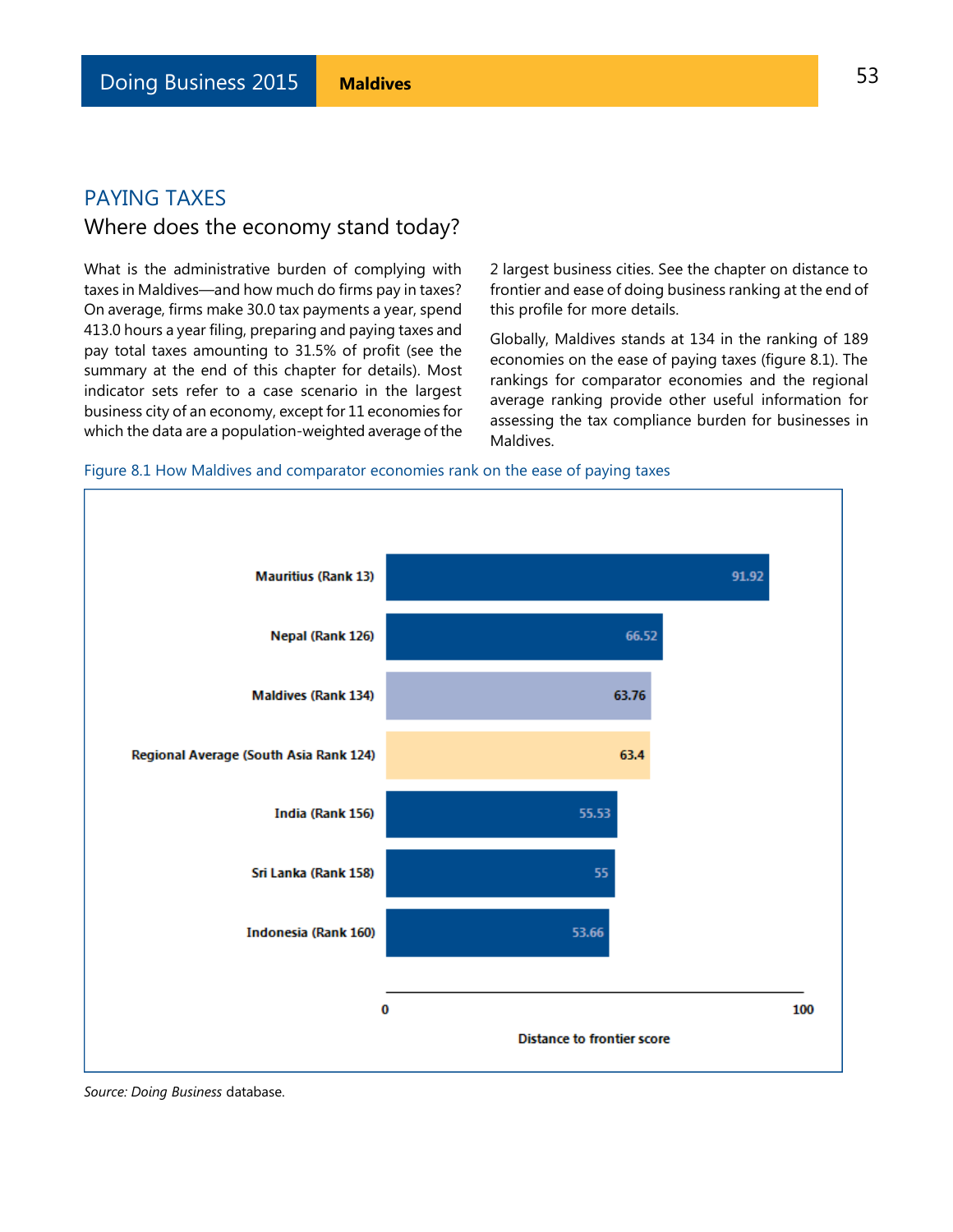### PAYING TAXES

Economies around the world have made paying taxes faster and easier for businesses—such as by consolidating filings, reducing the frequency of payments or offering electronic filing and payment. Many have lowered tax rates. Changes have brought

concrete results. Some economies simplifying tax payment and reducing rates have seen tax revenue rise. What tax reforms has *Doing Business* recorded in Maldives (table 8.1)?

Table 8.1 How has Maldives made paying taxes easier—or not? By *Doing Business* report year from DB2010 to DB2015

| DB year       | <b>Reform</b>                                                                                                                                                 |
|---------------|---------------------------------------------------------------------------------------------------------------------------------------------------------------|
| <b>DB2013</b> | Maldives introduced a goods and service tax, a business profit<br>tax and additional social contributions.                                                    |
| <b>DB2014</b> | Maldives made paying taxes easier for companies by<br>introducing electronic filing systems for corporate income tax,<br>sales tax and pension contributions. |

*Note:* For information on reforms in earlier years (back to DB2006), see the *Doing Business* reports for these years, available at http://www.doingbusiness.org. *Source: Doing Business* database.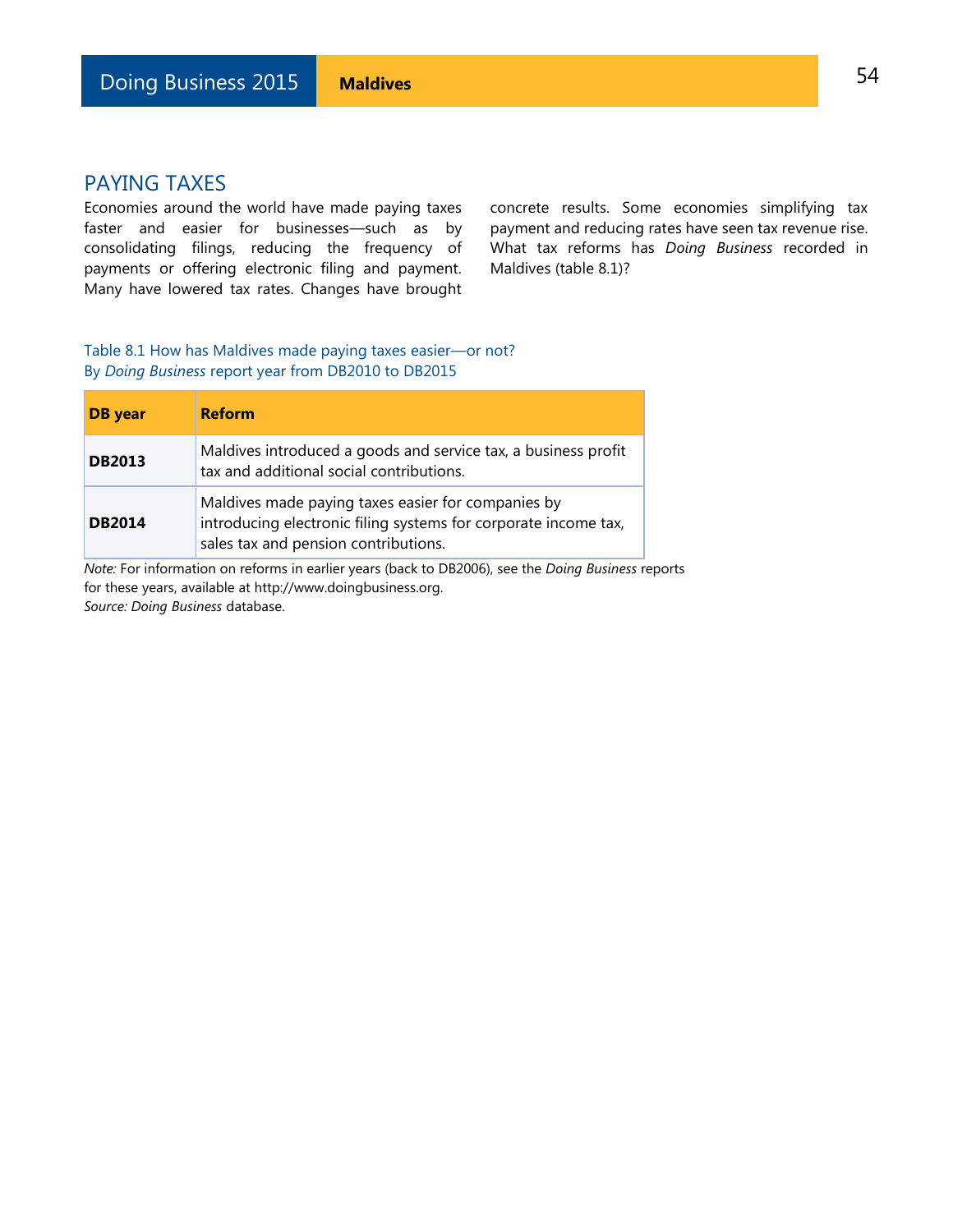# PAYING TAXES What are the details?

The indicators reported here for Maldives are based on the taxes and contributions that would be paid by a standardized case study company used by *Doing Business* in collecting the data (see the section in this chapter on what the indicators cover). Tax practitioners are asked to review a set of financial statements as well as a standardized list of assumptions and transactions that the company completed during its 2nd year of operation. Respondents are asked how much taxes and mandatory contributions the business must pay and how these taxes are filed and paid.

### **LOCATION OF STANDARDIZED COMPANY**

### **City: Malé**

The taxes and contributions paid are listed in the summary below, along with the associated number of payments, time and tax rate.

| <b>Tax or mandatory</b><br>contribution | <b>Payments</b><br>(number) | <b>Notes on</b><br>payments                                                                                                                                                                           | <b>Time</b><br>(hours) | <b>Statutory</b><br>tax rate |                                                               | <b>Total tax</b><br>Tax base rate (% of<br>profit) | <b>Notes on</b><br>total tax<br>rate |
|-----------------------------------------|-----------------------------|-------------------------------------------------------------------------------------------------------------------------------------------------------------------------------------------------------|------------------------|------------------------------|---------------------------------------------------------------|----------------------------------------------------|--------------------------------------|
| <b>Business Profit Tax</b>              | 3                           | As of 31st<br>July and 31st<br>January for<br>interim taxes.<br>For annual<br>return 6<br>months from<br>end of the<br>accounting<br>year or 30th<br>April of<br>following tax<br>year w.e.i<br>later | 96                     | 15%                          | On taxable<br>profit in<br>excess of<br><b>MVR</b><br>500,000 | 14.4                                               |                                      |
| Property transfer tax                   | 1                           | On the date<br>of<br>registration                                                                                                                                                                     | $\mathbf 0$            | 15%                          | sale price                                                    | 9.1                                                |                                      |
| Pension fund contributions              | 12                          | 15th of<br>following<br>month                                                                                                                                                                         | 88                     | 7%                           | gross<br>salaries                                             | 7.9                                                |                                      |

### Table 8.2 Summary of tax rates and administration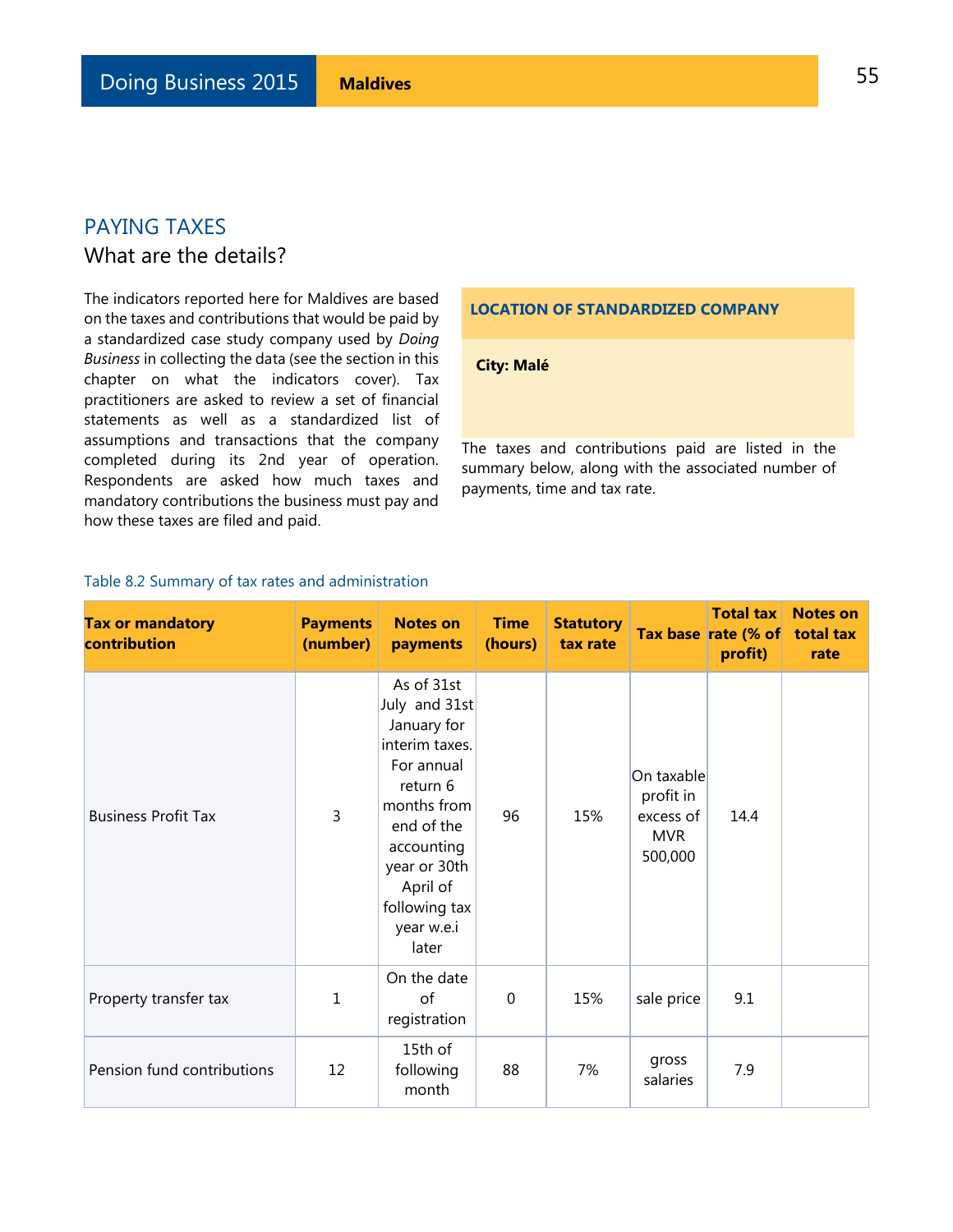# **Doing Business 2015 Maldives** 56

| <b>Tax or mandatory</b><br>contribution | <b>Payments</b><br>(number) | <b>Notes on</b><br>payments   | <b>Time</b><br>(hours) | <b>Statutory</b><br>tax rate                                                                                                                                          |                   | <b>Total tax</b><br>Tax base rate (% of<br>profit) | <b>Notes on</b><br>total tax<br>rate |
|-----------------------------------------|-----------------------------|-------------------------------|------------------------|-----------------------------------------------------------------------------------------------------------------------------------------------------------------------|-------------------|----------------------------------------------------|--------------------------------------|
| Company annual fees                     | 1                           |                               | $\mathbf 0$            | A fixed<br>amount of<br>Rufiyaa<br>10,000/- is<br>to be paid<br>by all public<br>companies<br>and Rufiyaa<br>2,000/- is to<br>be paid by<br>all private<br>companies. | fixed fee         | $\overline{0}$                                     |                                      |
| Vehicle registration fees               | $\mathbf 1$                 |                               | $\overline{0}$         | MVR 1,800<br>annual fee,<br><b>MVR 40</b><br>stamp for<br>vehicles<br>weight less<br>than 2<br>tonns                                                                  | fixed fee         | $\overline{0}$                                     |                                      |
| Employee pension fund<br>contributions  | $\mathbf 0$                 | withheld                      | $\mathbf 0$            | 7%                                                                                                                                                                    | gross<br>salaries | $\mathbf 0$                                        |                                      |
| Goods and Services Tax                  | 12                          | 28th of<br>following<br>month | 229                    | 8%                                                                                                                                                                    | Gross sales       | $\mathbf 0$                                        |                                      |
| Totals                                  | 30.0                        |                               | 413.0                  |                                                                                                                                                                       |                   | 31.5                                               |                                      |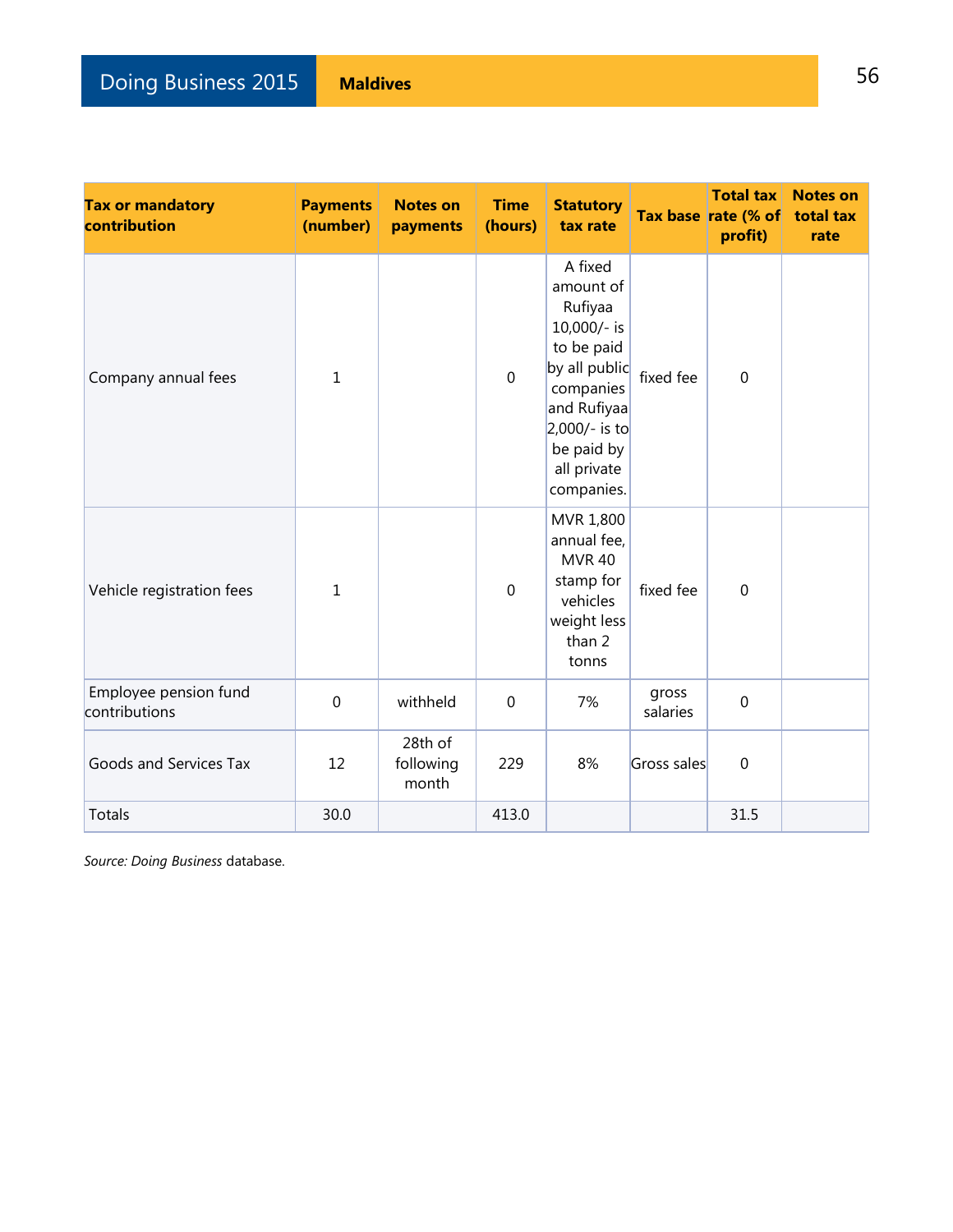# TRADING ACROSS BORDERS

In today's globalized world, making trade between economies easier is increasingly important for business. Excessive document requirements, burdensome customs procedures, inefficient port operations and inadequate infrastructure all lead to extra costs and delays for exporters and importers, stifling trade potential. Research shows that exporters in developing countries gain more from a 10% drop in their trading costs than from a similar reduction in the tariffs applied to their products in global markets.

### What do the indicators cover?

*Doing Business* measures the time and cost (excluding tariffs and the time and cost for sea transport) associated with exporting and importing a standard shipment of goods by sea transport, and the number of documents necessary to complete the transaction. The indicators cover predefined stages such as documentation requirements and procedures at customs and other regulatory agencies as well as at the port. They also cover trade logistics, including the time and cost of inland transport to the largest business city. The ranking of economies on the ease of trading across borders is determined by sorting their distance to frontier scores for trading across borders. These scores are the simple average of the distance to frontier scores for each of the component indicators. To make the data comparable across economies, *Doing Business* uses several assumptions about the business and the traded goods.

The business:

- Is located in the economy's largest business city. For the 11 economies with a population of more than 100 million, data for a second city have been added.
- Is a private, limited liability company, domestically owned and does not operate with special export or import privileges.
- Conducts export and import activities, but does not have any special accreditation such as an authorized economic operator status.

## **WHAT THE TRADING ACROSS BORDERS INDICATORS MEASURE**

### **Documents required to export and import (number)**

Bank documents

Customs clearance documents

- Port and terminal handling documents
- Transport documents

#### **Time required to export and import (days)**

Obtaining, filling out and submitting all the documents

Inland transport and handling

Customs clearance and inspections

Port and terminal handling

Does not include sea transport time

### **Cost required to export and import (US\$ per container)**

All documentation

Inland transport and handling

Customs clearance and inspections

Port and terminal handling

Official costs only, no bribes

The traded product:

- Is not hazardous nor includes military items.
- Does not require refrigeration or any other special environment.
- Do not require any special phytosanitary or environmental safety standards other than accepted international standards.
- Is one of the economy's leading export or import products.
- Is transported in a dry-cargo, 20-foot full container load.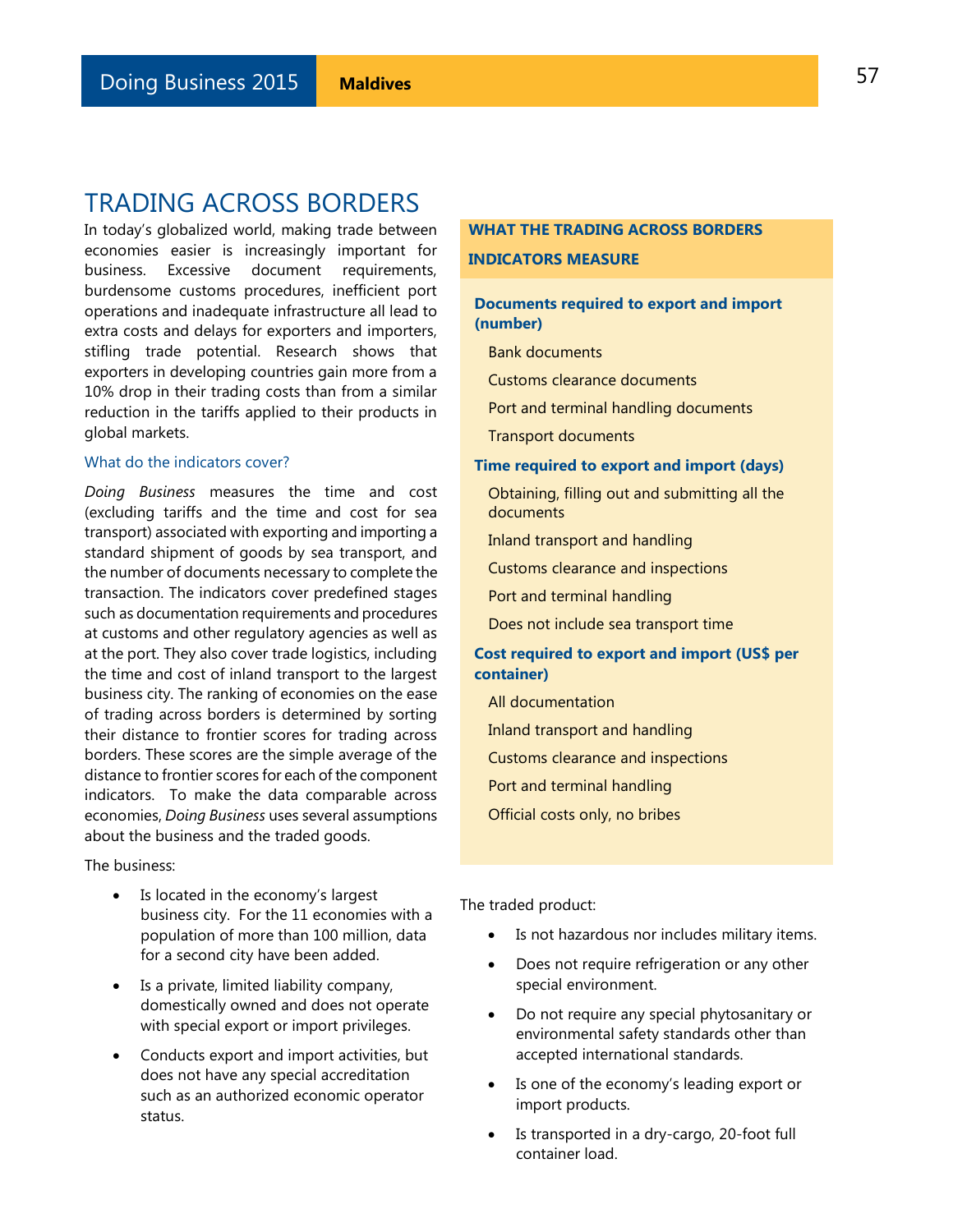### TRADING ACROSS BORDERS

### Where does the economy stand today?

What does it take to export or import in Maldives? According to data collected by *Doing Business*, exporting a standard container of goods requires 7 documents, takes 21.0 days and costs \$1625.0. Importing the same container of goods requires 9 documents, takes 22.0 days and costs \$1610.0 (see the summary of four predefined stages and documents at the end of this chapter for details). Most indicator sets refer to a case scenario in the largest business city of an economy, except for 11 economies for which the data are a

population-weighted average of the 2 largest business cities. See the chapter on distance to frontier and ease of doing business ranking at the end of this profile for more details.

Globally, Maldives stands at 132 in the ranking of 189 economies on the ease of trading across borders (figure 9.1). The rankings for comparator economies and the regional average ranking provide other useful information for assessing how easy it is for a business in Maldives to export and import goods.





*Source: Doing Business* database.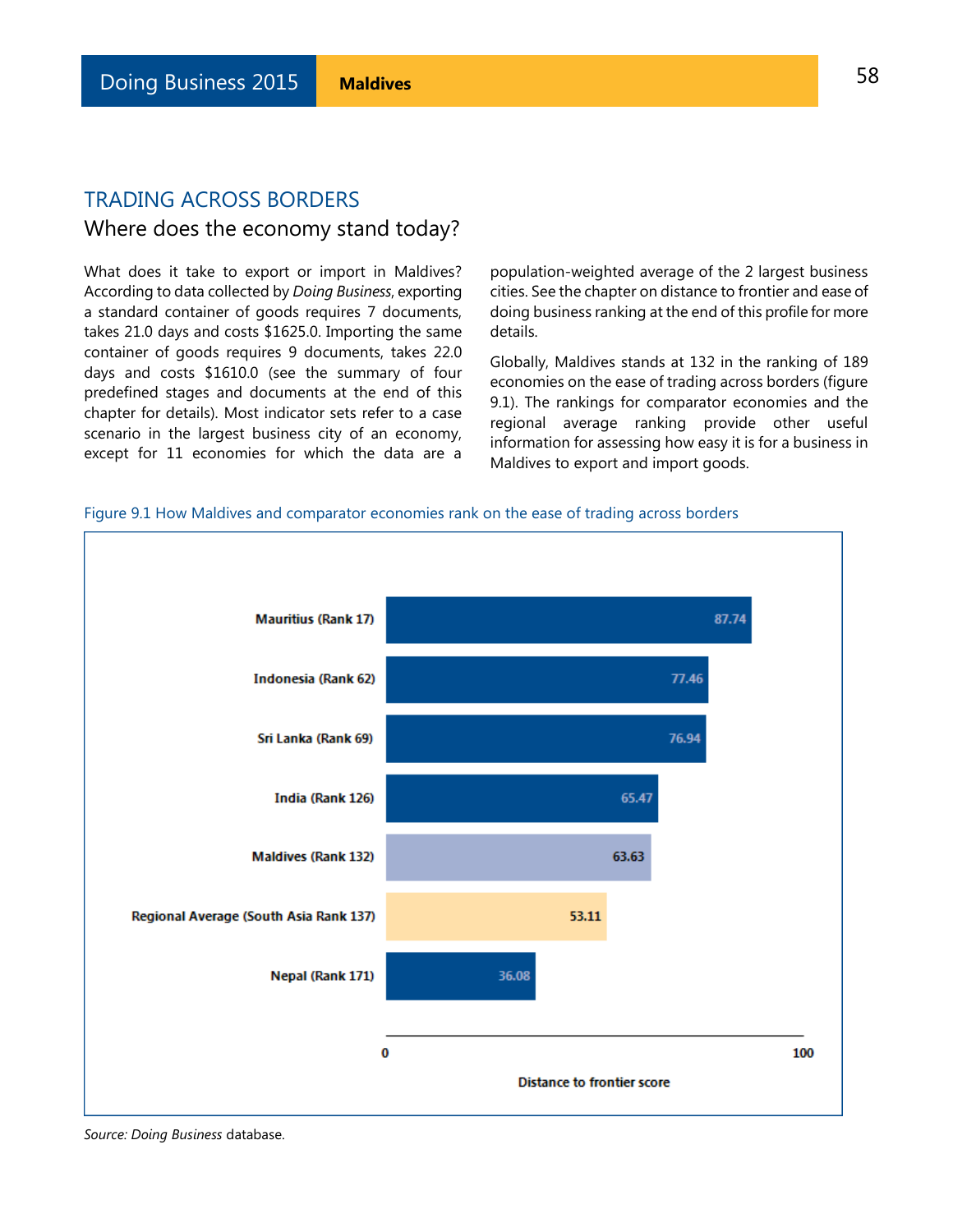# TRADING ACROSS BORDERS What are the details?

The indicators reported here for Maldives are based on a set of specific predefined stages for trading a standard shipment of goods by ocean transport (see the section in this chapter on what the indicators cover). Information on the required documents and the time and cost to complete export and import is collected from local freight forwarders, shipping lines, customs brokers, port officials and banks.

### **LOCATION OF STANDARDIZED COMPANY**

### **Port Name: Malé Port**

#### **City: Malé**

The predefined stages, and the associated time and cost, for exporting and importing a standard shipment of goods are listed in the summary below, along with the required documents.

| <b>Stages to export</b>            | <b>Time (days)</b> | Cost (US\$) |
|------------------------------------|--------------------|-------------|
| Customs clearance and inspections  | 4                  | 200         |
| Documents preparation              | 9                  | 375         |
| Inland transportation and handling | 2                  | 550         |
| Ports and terminal handling        | 6                  | 500         |
| Totals                             | 21                 | 1,625       |

#### Table 9.2 Summary of predefined stages and documents for trading across borders in Maldives

| <b>Stages to import</b>            | <b>Time (days)</b> | Cost (US\$) |
|------------------------------------|--------------------|-------------|
| Customs clearance and inspections  | 4                  | 200         |
| Documents preparation              | 9                  | 460         |
| Inland transportation and handling |                    | 400         |
| Ports and terminal handling        | 8                  | 550         |
| Totals                             | 22                 | 1,610       |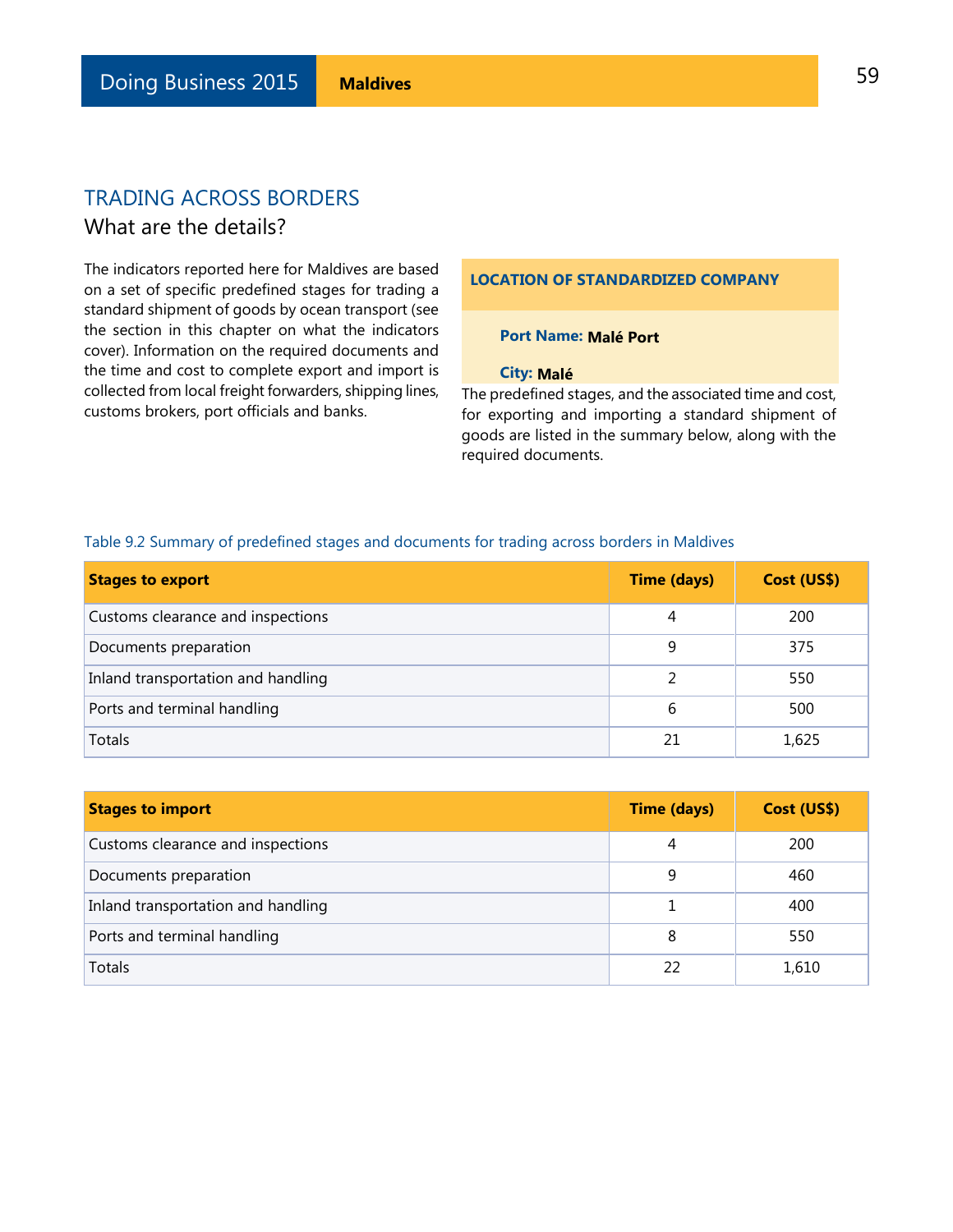| <b>Documents to export</b>            |
|---------------------------------------|
| Bill of lading                        |
| Cargo release order                   |
| Commercial invoice                    |
| Customs export declaration            |
| Export license                        |
| Packing List                          |
| Technical standard/health certificate |

| <b>Documents to import</b>            |
|---------------------------------------|
| Bill of lading                        |
| Certificate of origin                 |
| Commercial invoice                    |
| Customs import declaration            |
| Delivery order                        |
| Import license                        |
| Packing List                          |
| Pre-shipment inspection report        |
| Technical standard/health certificate |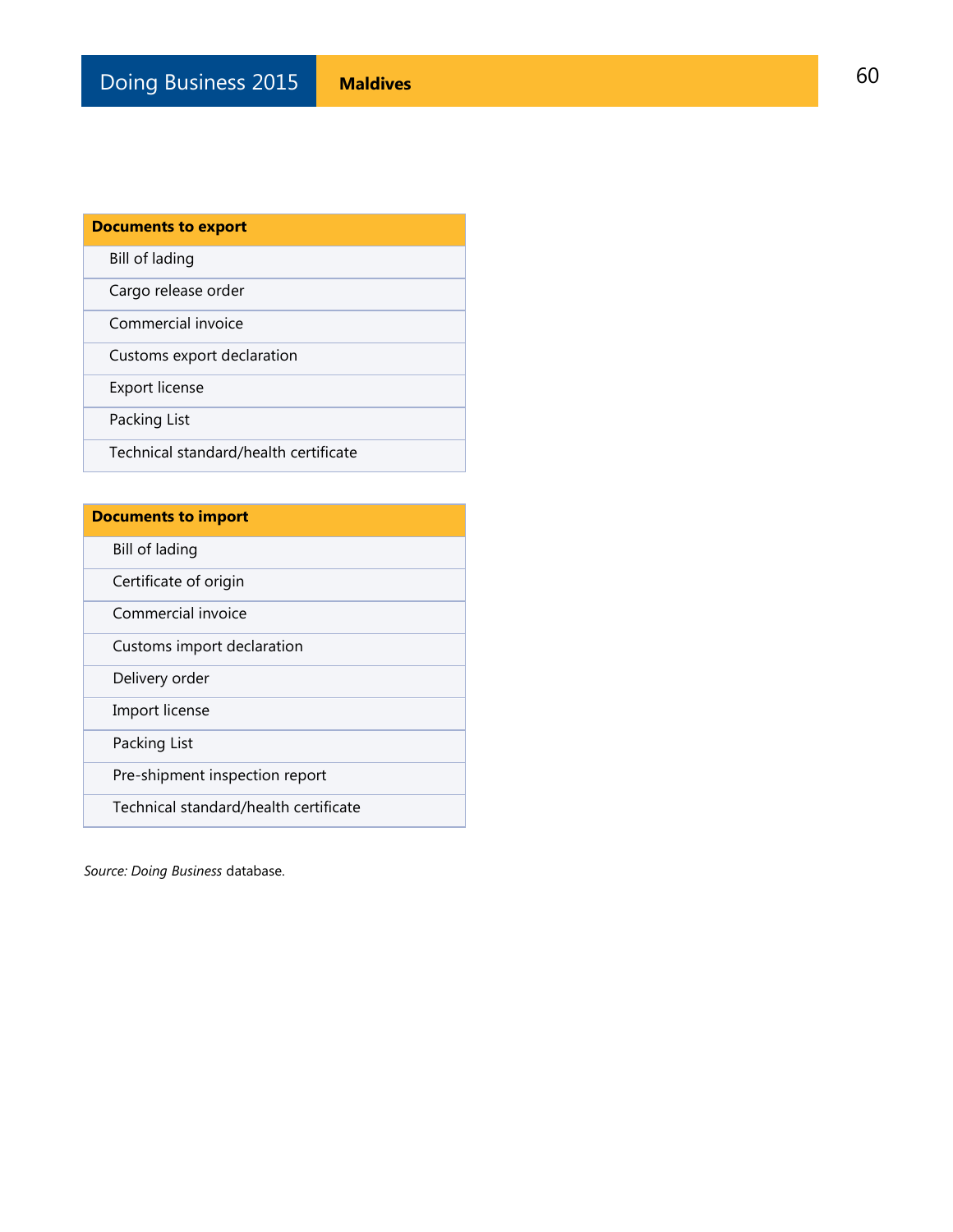# ENFORCING CONTRACTS

Effective commercial dispute resolution has many benefits. Courts are essential for entrepreneurs because they interpret the rules of the market and protect economic rights. Efficient and transparent courts encourage new business relationships because businesses know they can rely on the courts if a new customer fails to pay. Speedy trials are essential for small enterprises, which may lack the resources to stay in business while awaiting the outcome of a long court dispute.

### What do the indicators cover?

*Doing Business* measures the efficiency of the judicial system in resolving a commercial dispute before local courts. Following the step-by-step evolution of a standardized case study, it collects data relating to the time, cost and procedural complexity of resolving a commercial lawsuit. The ranking on the ease of enforcing contracts is the simple average of the percentile rankings on its component indicators: procedures, time and cost.

The dispute in the case study involves the breach of a sales contract between 2 domestic businesses. The case study assumes that the court hears an expert on the quality of the goods in dispute. This distinguishes the case from simple debt enforcement. To make the data comparable across economies, *Doing Business* uses several assumptions about the case:

- The seller and buyer are located in the economy's largest business city. For the 11 economies with a population of more than 100 million, data for a second city have been added.
- The buyer orders custom-made goods, then fails to pay.
- The seller sues the buyer before a competent court.
- The value of the claim is 200% of the income per capita or the equivalent in local currency of USD 5,000, whichever is greater.

### **WHAT THE ENFORCING CONTRACTS**

#### **INDICATORS MEASURE**

### **Procedures to enforce a contract through the courts (number)**

Steps to file and serve the case

Steps for trial and judgment

Steps to enforce the judgment

### **Time required to complete procedures (calendar days)**

Time to file and serve the case

Time for trial and obtaining judgment

Time to enforce the judgment

### **Cost required to complete procedures (% of claim)**

Average attorney fees

Court costs

Enforcement costs

- The seller requests a pretrial attachment to secure the claim.
- The dispute on the quality of the goods requires an expert opinion.
- The judge decides in favor of the seller; there is no appeal.
- The seller enforces the judgment through a public sale of the buyer's movable assets.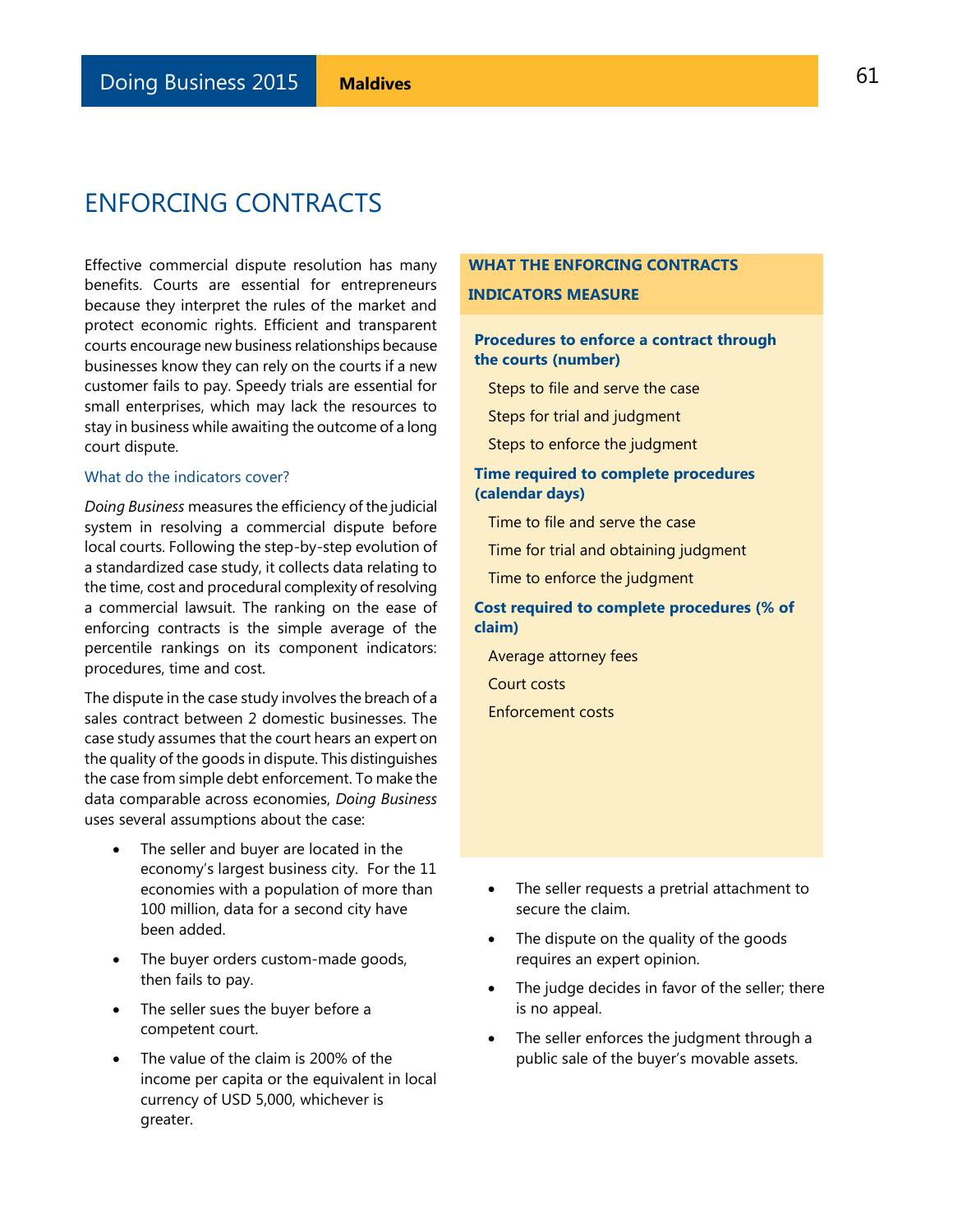# ENFORCING CONTRACTS

# Where does the economy stand today?

How efficient is the process of resolving a commercial dispute through the courts in Maldives? According to data collected by *Doing Business*, contract enforcement takes 665.0 days, costs 16.5% of the value of the claim and requires 41.0 procedures (see the summary at the end of this chapter for details). Most indicator sets refer to a case scenario in the largest business city of an economy, except for 11 economies for which the data are a population-weighted average of the 2 largest

business cities. See the chapter on distance to frontier and ease of doing business ranking at the end of this profile for more details.

Globally, Maldives stands at 91 in the ranking of 189 economies on the ease of enforcing contracts (figure 10.1). The rankings for comparator economies and the regional average ranking provide other useful benchmarks for assessing the efficiency of contract enforcement in Maldives.

### Figure 10.1 How Maldives and comparator economies rank on the ease of enforcing contracts

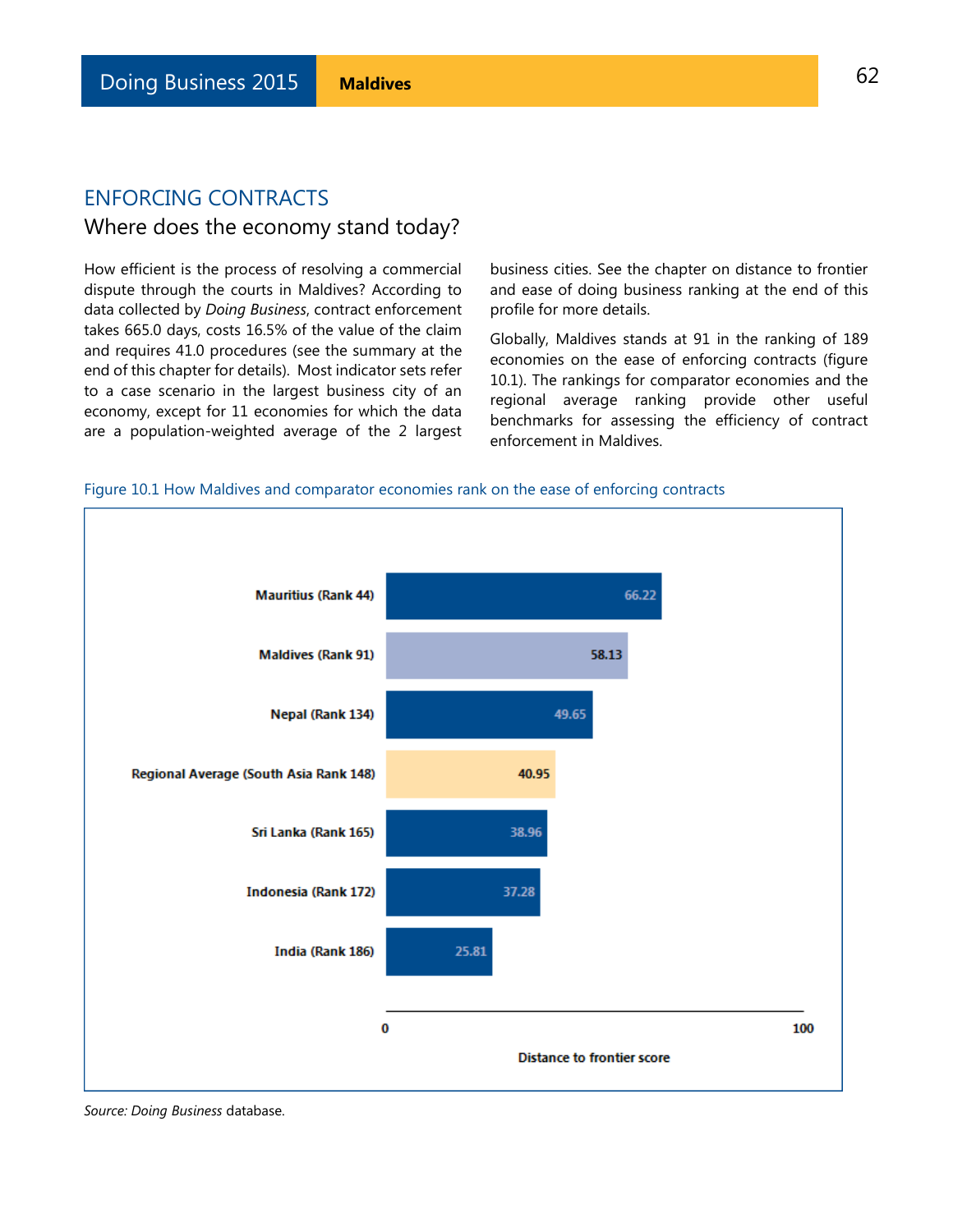# ENFORCING CONTRACTS What are the details?

The indicators reported here for Maldives are based on a set of specific procedural steps required to resolve a standardized commercial dispute through the courts (see the section in this chapter on what the indicators cover). These procedures, and the time and cost of completing them, are identified through study of the codes of civil procedure and other court regulations, as well as through questionnaires completed by local litigation lawyers (and, in a quarter of the economies covered by *Doing Business*, by judges as well).

| <b>COURT NAME</b>   |                                                       |
|---------------------|-------------------------------------------------------|
| <b>Claim value:</b> | <b>MVR 170,909</b>                                    |
| Court name:         | <b>Male' Civil Court,</b><br><b>Commercial Branch</b> |
| City:               | Malé                                                  |

### Table 10.2 Summary of time, cost and procedures for enforcing a contract in Maldives

| <b>Indicator</b>                                    | <b>Maldives</b> | <b>South Asia</b><br>average |
|-----------------------------------------------------|-----------------|------------------------------|
| <b>Time (days)</b>                                  | 665             | 1,077                        |
| Filing and service                                  | 30              |                              |
| Trial and judgment                                  | 165             |                              |
| Enforcement of judgment                             | 470             |                              |
| Cost (% of claim)                                   | 16.5            | 30.4                         |
| Attorney cost (% of claim)                          | 16.4            |                              |
| Court cost (% of claim)                             | 0.1             |                              |
| Enforcement Cost (% of claim)                       | 0.0             |                              |
| <b>Procedures (number)</b>                          | 41              | 43                           |
| Number of procedures (without bonus points)         | 42              |                              |
| Specialized commercial courts                       | $-1$            |                              |
| Total number of procedures (including bonus points) | 41              |                              |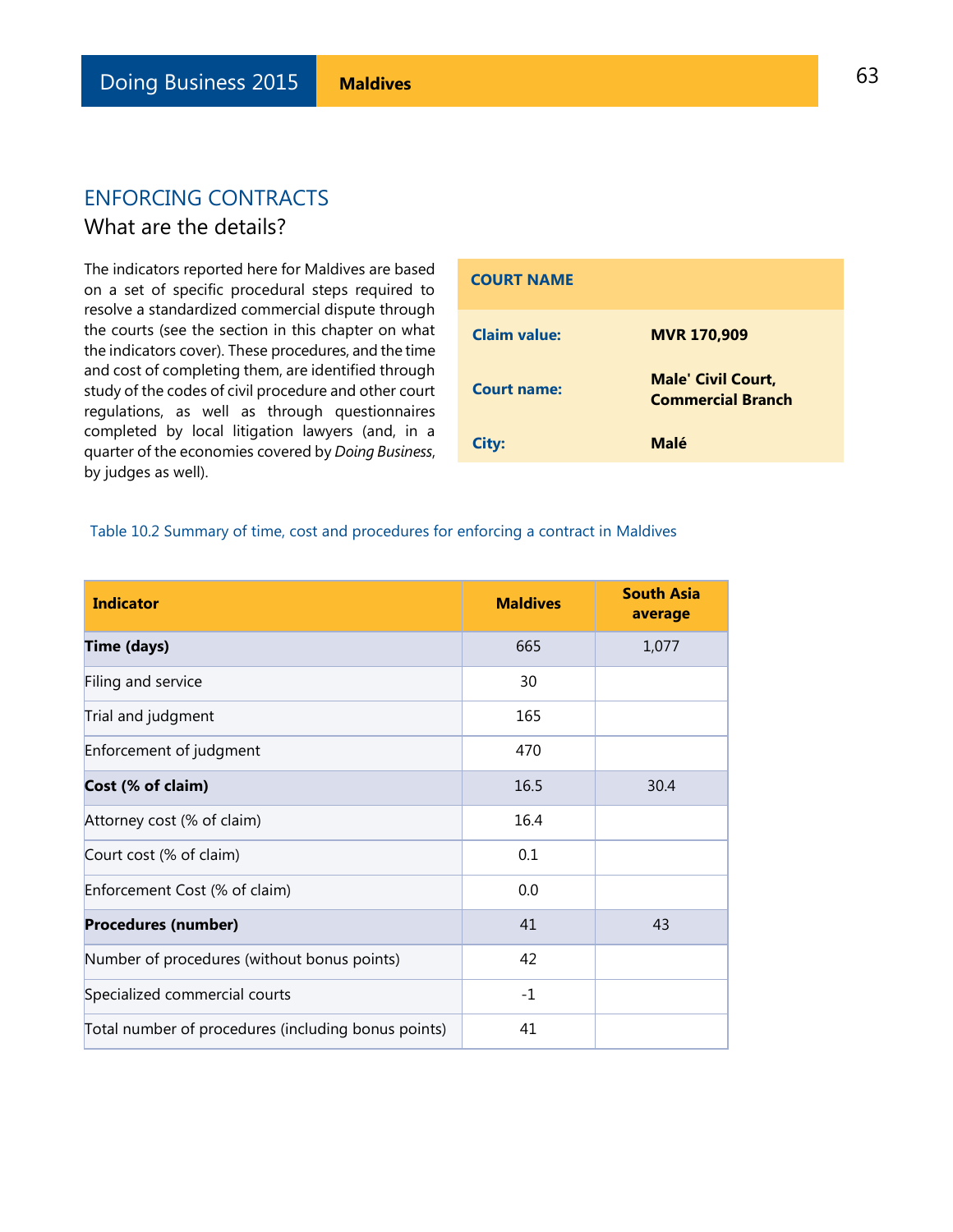| No.                     | <b>Procedures</b>                                                                                                                                                                                                                                                                          |
|-------------------------|--------------------------------------------------------------------------------------------------------------------------------------------------------------------------------------------------------------------------------------------------------------------------------------------|
|                         | Filing and service:                                                                                                                                                                                                                                                                        |
| 1                       | Plaintiff requests payment: Plaintiff or his lawyer asks Defendant orally or in writing to comply with the<br>contract.                                                                                                                                                                    |
| $\overline{\mathbf{2}}$ | Plaintiff hires a lawyer: Plaintiff hires a lawyer.                                                                                                                                                                                                                                        |
| $\ast$                  | Plaintiff files a summons and complaint: Plaintiff files a summons and complaint with the court (orally or<br>in writing).                                                                                                                                                                 |
|                         | Plaintiff pays court fees: Plaintiff pays court fees (e.g. court duties, stamp duties, or any other type of court<br>fees). Answer 'yes' even if Plaintiff recovers these costs.                                                                                                           |
| 3                       | Registration of court case: Registration of court case by the court administration (this can include<br>assigning a reference number to the case).                                                                                                                                         |
| $\ast$                  | Assignment of court case to a judge: Assignment of court case to a judge (through a random procedure,<br>automated system, ruling of an administrative judge, court officer, etc).                                                                                                         |
| 4                       | Judicial scrutiny of summons and complaint: Judge examines Plaintiff's summons and complaint for<br>formal requirements as a matter of law or standard practice.                                                                                                                           |
| $\ast$                  | Judge admits summons and complaint: Judge admits summons and complaint (after verifying the formal<br>requirements).                                                                                                                                                                       |
| 5                       | Court order for service: Upon Plaintiff's request, judge orders process be served on Defendant.                                                                                                                                                                                            |
| ×                       | Mailing of summons and complaint: Court or process server, including (private) bailiff, mails summons<br>and complaint to Defendant.                                                                                                                                                       |
| 6                       | Attempt at physical delivery: An attempt to physically deliver summons and complaint to Defendant is<br>made.                                                                                                                                                                              |
| 7                       | Substituted service: Substituted service is completed by publication in newspapers, by affixing a notice in<br>court or on public bulletin boards, etc.                                                                                                                                    |
| $\ast$                  | Application for pre-judgment attachment: Plaintiff submits an application in writing for the attachment of<br>Defendant's property prior to judgment.                                                                                                                                      |
|                         | Decision on pre-judgment attachment: Judge decides whether to grant Plaintiff's request for pre-<br>judgment attachment of Defendant's property and notifies Plaintiff and Defendant of the decision.                                                                                      |
| 8                       | Guarantees securing attached property: Plaintiff submits guarantees or bonds to secure Defendant<br>against possible damages to attached property.                                                                                                                                         |
| 9                       | Pre-judgment attachment order: Defendant's property is attached prior to judgment. Attachment order<br>either involves physical attachment, or is achieved by freezing, registering, marking, or otherwise<br>separating and restricting Defendant's movement of specific moveable assets. |
| 10                      | Report on pre-judgment attachment: Court enforcement officer or private bailiff issues and delivers a<br>report on the attachment of Defendant's property to the judge.                                                                                                                    |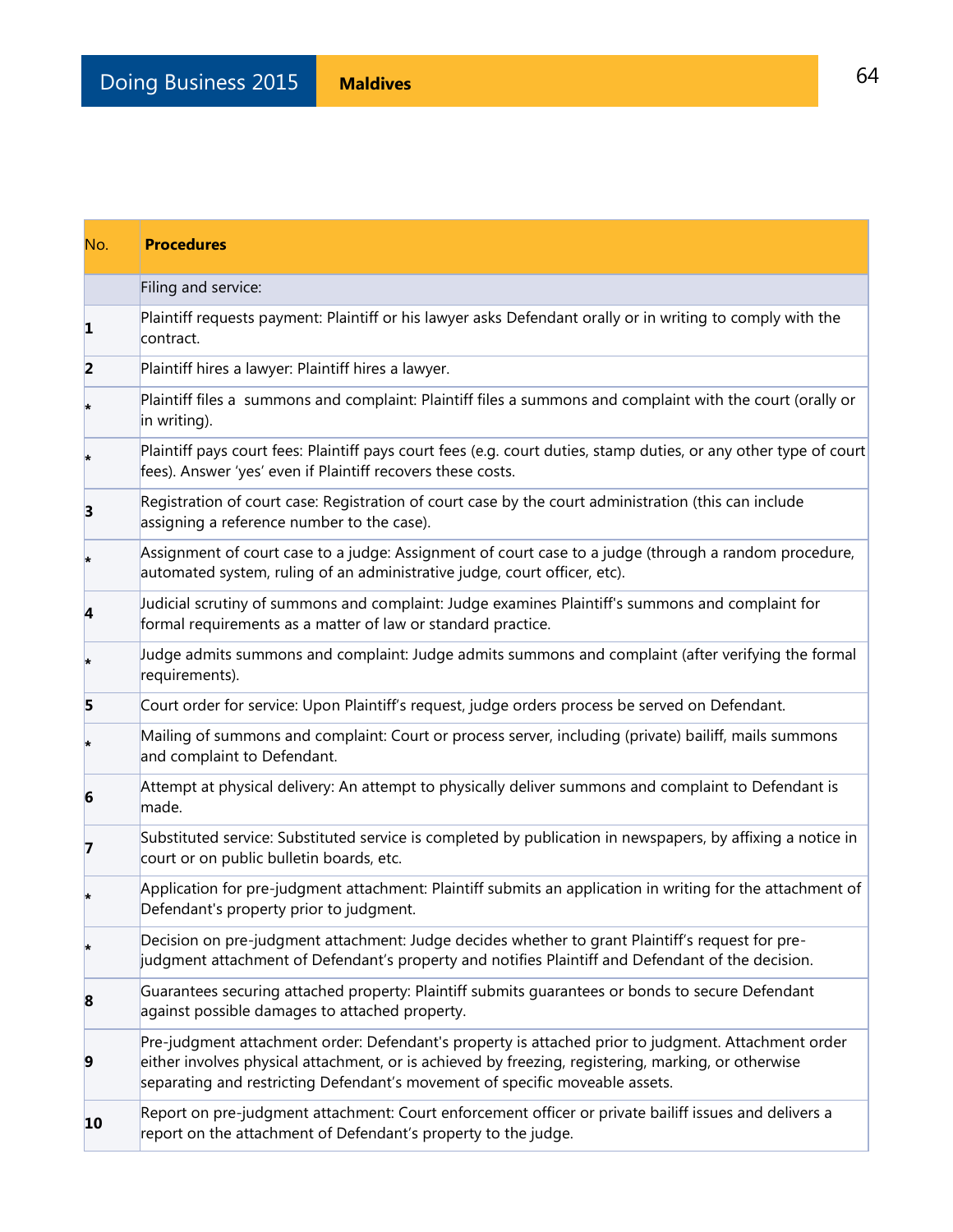| No.                    | <b>Procedures</b>                                                                                                                                                                                                                                                                      |
|------------------------|----------------------------------------------------------------------------------------------------------------------------------------------------------------------------------------------------------------------------------------------------------------------------------------|
| 11                     | Hearing on pre-judgment attachment: A hearing takes place as a matter of law or standard practice to<br>resolve the question of whether Defendant's assets can be attached prior to judgment. This process may<br>include the submission of separate summons and petitions.            |
|                        | Trial and judgment:                                                                                                                                                                                                                                                                    |
| 12                     | Defendant files an answer to Plaintiff's claim: Defendant files a written pleading which includes his answer<br>or defense on the merits of the case (see assumption 4).                                                                                                               |
| 13                     | Deadline for Plaintiff to reply to Defendant's defense or answer: Judge sets a deadline for Plaintiff's<br>submission of a reply to the Defendant's defense or answer.                                                                                                                 |
| 14                     | Plaintiff's written reply to Defendant's answer: Plaintiff responds to Defendant's answer with a written<br>pleading, which may or may not include witness statements or expert (witness) statements.                                                                                  |
| 15                     | Filing of written submissions: Plaintiff and Defendant file written pleadings and submissions with the court<br>and transmit copies of the written pleadings or submissions to one another. The pleadings may or may<br>not include witness statements or expert (witness) statements. |
| 16                     | Adjournments: Court procedure is delayed because one or both parties request and obtain an<br>adjournment to submit written pleadings. Check as 'yes' if this commonly happens.                                                                                                        |
| $\ast$                 | Court appointment of independent expert: Judge appoints, either at the parties' request or at his own<br>initiative, an independent expert to decide whether the quality of the goods Plaintiff delivered to<br>Defendant is adequate. (see assumption 5-b).                           |
| 17                     | Notification of court-appointment of independent expert: The court notifies both parties that the court is<br>appointing an independent expert (see assumption 5-b).                                                                                                                   |
| ×                      | Delivery of expert report by court-appointed expert: The independent expert, appointed by the court,<br>delivers his or her expert report to the court (see assumption 5-b).                                                                                                           |
| $\left  \cdot \right $ | Setting of date(s) for oral hearing or trial: Judge sets the date(s) for the oral hearing or trial.                                                                                                                                                                                    |
| $\ast$                 | List of (expert) witnesses: The parties file a list of (expert) witnesses with the court (see assumption 5-a).                                                                                                                                                                         |
| 18                     | Summoning of (expert) witnesses: The court summons (expert) witnesses to appear in court for the oral<br>hearing or trial (see assumption 5-a).                                                                                                                                        |
| 19                     | Adjournments: Court proceedings are delayed because one or both parties request and obtain an<br>adjournment to prepare for the oral hearing or trial as a matter of common practice.                                                                                                  |
| 20                     | Trial (prevalent in common law): The parties argue the merits of the case at (an) oral session(s) before the<br>court. Witnesses and expert witnesses are questioned and cross-examined during trial.                                                                                  |
| 21                     | Adjournments: Court proceedings are delayed because one or both parties request and obtain an<br>adjournment during the oral hearing or trial, resulting in an additional or later trial or hearing date.                                                                              |
| ŀ.                     | Request for closing of the evidence period: Plaintiff or Defendant requests the judge to close the evidence<br>period.                                                                                                                                                                 |
| 22                     | Closing of the evidence period: The court makes the formal decision to close the evidence period.                                                                                                                                                                                      |
|                        | Final arguments: The parties present their final factual and legal arguments to the court either by oral<br>presentation or by a written submission.                                                                                                                                   |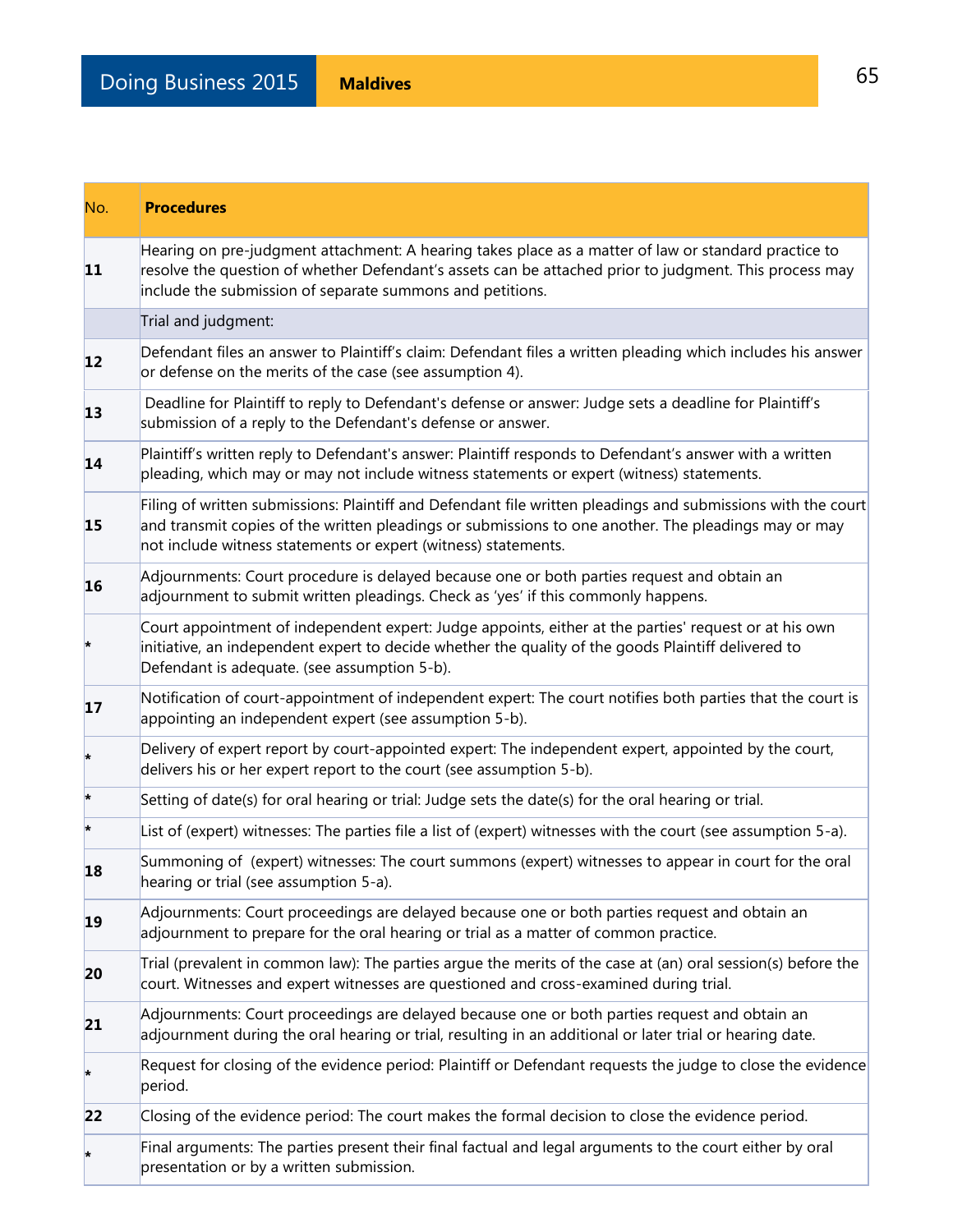| No. | <b>Procedures</b>                                                                                                                                                                                                                                                                                                   |
|-----|---------------------------------------------------------------------------------------------------------------------------------------------------------------------------------------------------------------------------------------------------------------------------------------------------------------------|
| 23  | Judgment date: The judge sets a date for delivery of the judgment.                                                                                                                                                                                                                                                  |
| 24  | Notification of judgment in court: The parties are notified of the judgment at a court hearing.                                                                                                                                                                                                                     |
| 25  | Writing of judgment: The judge produces a written copy of the judgment.                                                                                                                                                                                                                                             |
| 26  | Plaintiff receives a copy of the judgment: Plaintiff receives a copy of the written judgment which is 100%<br>in favor of Plaintiff (see assumption 6).                                                                                                                                                             |
| 27  | Defendant is formally notified of the judgment: Plaintiff or court formally notifies the Defendant of the<br>judgment. The appeal period starts to run from the day the Defendant is formally notified of the<br>judgment.                                                                                          |
| 28  | Appeal period: By law Defendant has the opportunity to appeal the judgment during a specified period.<br>Defendant decides not to appeal. Seller decides to start enforcing the judgment when the appeal period<br>ends (see assumption 8).                                                                         |
| 29  | Order for reimbursement by Defendant of Plaintiff's court fees: The judgment orders Defendant to<br>reimburse Plaintiff for the court fees Plaintiff has advanced, because Defendant has lost the case.                                                                                                             |
|     | Enforcement of judgment:                                                                                                                                                                                                                                                                                            |
| ×   | Plaintiff hires a lawyer: Plaintiff hires a lawyer to enforce the judgment or continues to be represented by<br>a lawyer during the enforcement of judgment phase.                                                                                                                                                  |
| 30  | Plaintiff retains an enforcement agent to enforce the judgment.: Plaintiff retains the services of a court<br>enforcement officer such as a court bailiff or sheriff, or a private bailiff.                                                                                                                         |
| ×   | Plaintiff requests an enforcement order: Plaintiff applies to the court to obtain the enforcement order<br>('seal' on judgment).                                                                                                                                                                                    |
| 31  | Attachment of enforcement order to judgment: The judge attaches the enforcement order ('seal') to the<br>judgment.                                                                                                                                                                                                  |
|     | Delivery of enforcement order: The court's enforcement order is delivered to a court enforcement officer<br>or a private bailiff.                                                                                                                                                                                   |
|     | Plaintiff's request for physical enforcement: As Plaintiff commonly fears that Defendant might physically<br>resist the taking into custody of its previously attached movable assets, Plaintiff requests the judge or the<br>police authorities to obtain police assistance during the physical enforcement of the |
| 32  | Judge's order for physical enforcement: Judge orders the police to assist with the physical enforcement of<br>the attachment of Defendant's movable assets. Check as "yes" only if the pretrial order of attachment for<br>Defendant's moveable assets does not ordinarily involve physical seizure of the as       |
| 33  | Identification of Defendant's assets by court official or Defendant for purposes of enforcement: The judge,<br>a court enforcement officer, a private bailiff or the Defendant himself identifies Defendant's movable<br>assets for the purposes of enforcing the judgment through a sale of Defendant's assets.    |
| 34  | Contestation of selection of assets identified for sale: A party, Plaintiff or Defendant, which was not<br>involved in the designation of the assets for attachment, contests the selection of assets for enforcement<br>of judgment through a sale.                                                                |
| 35  | Plaintiff identifies Defendant's assets for attachment: Plaintiff identifies Defendant's assets for attachment.                                                                                                                                                                                                     |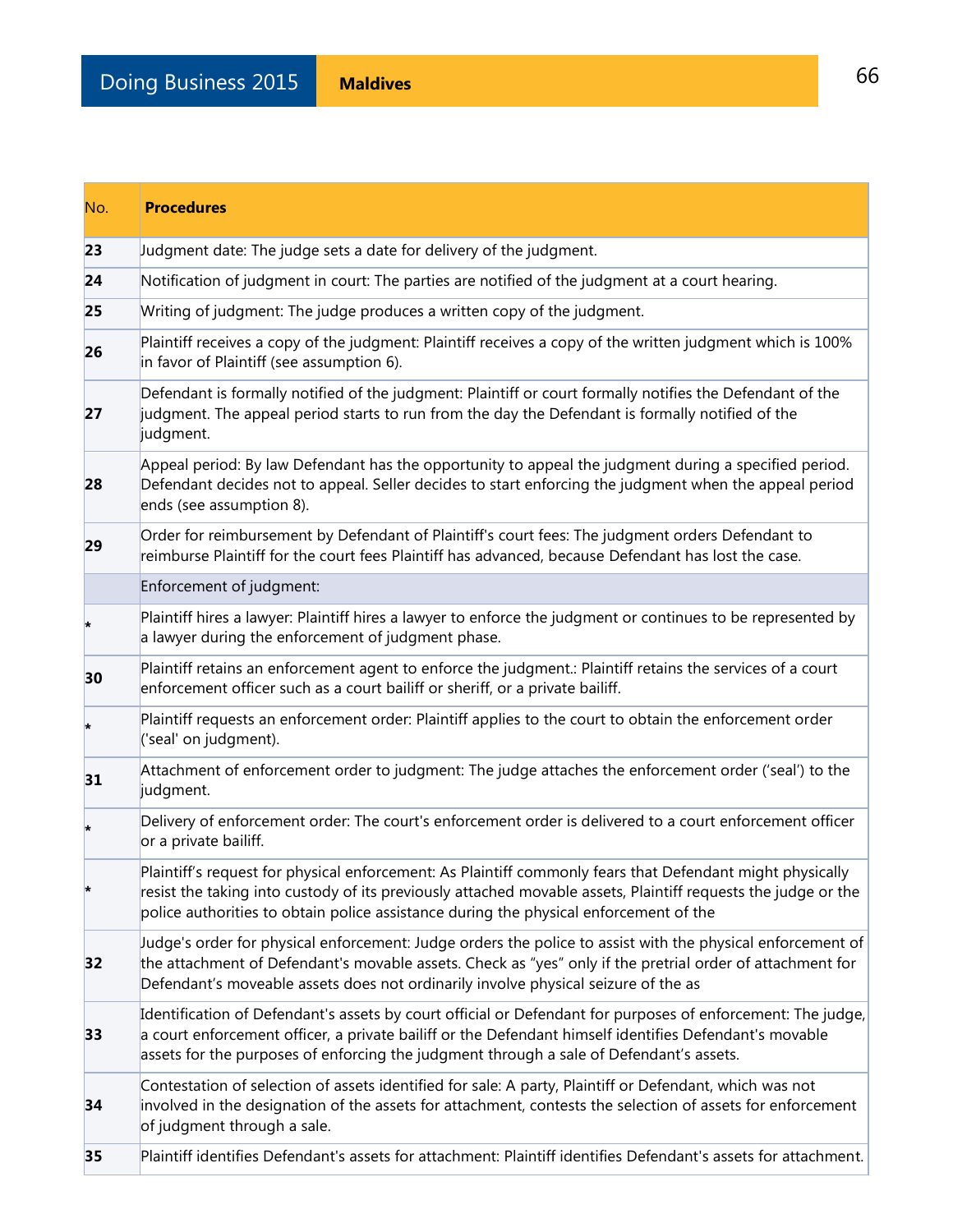| No. | <b>Procedures</b>                                                                                                                                                             |
|-----|-------------------------------------------------------------------------------------------------------------------------------------------------------------------------------|
| 36  | Attachment: Defendant's movable goods are attached (physically or by registering, marking or separating<br>assets).                                                           |
| 37  | Valuation or appraisal of attached movable goods: The court or court-appointed valuation expert<br>evaluates the attached goods.                                              |
| 38  | Enforcement disputes before court: The enforcement of the judgment is delayed because Defendant<br>opposes aspects of the enforcement process before the judge.               |
| 39  | Call for public auction: Judge calls a public auction by, for example, advertising or publication in the<br>newspapers.                                                       |
| 40  | Sale through public auction: The Defendant's movable property is sold at public auction.                                                                                      |
| 41  | Distribution of proceeds: The proceeds of the public auction are distributed to Plaintiff (and, where<br>applicable, to other creditors, according to the rules of priority). |
| 42  | Payment: Court orders that the proceeds of the public auction or the direct sale be delivered to Plaintiff.                                                                   |

\* Not counted in the total number of procedures. *Source: Doing Business* database.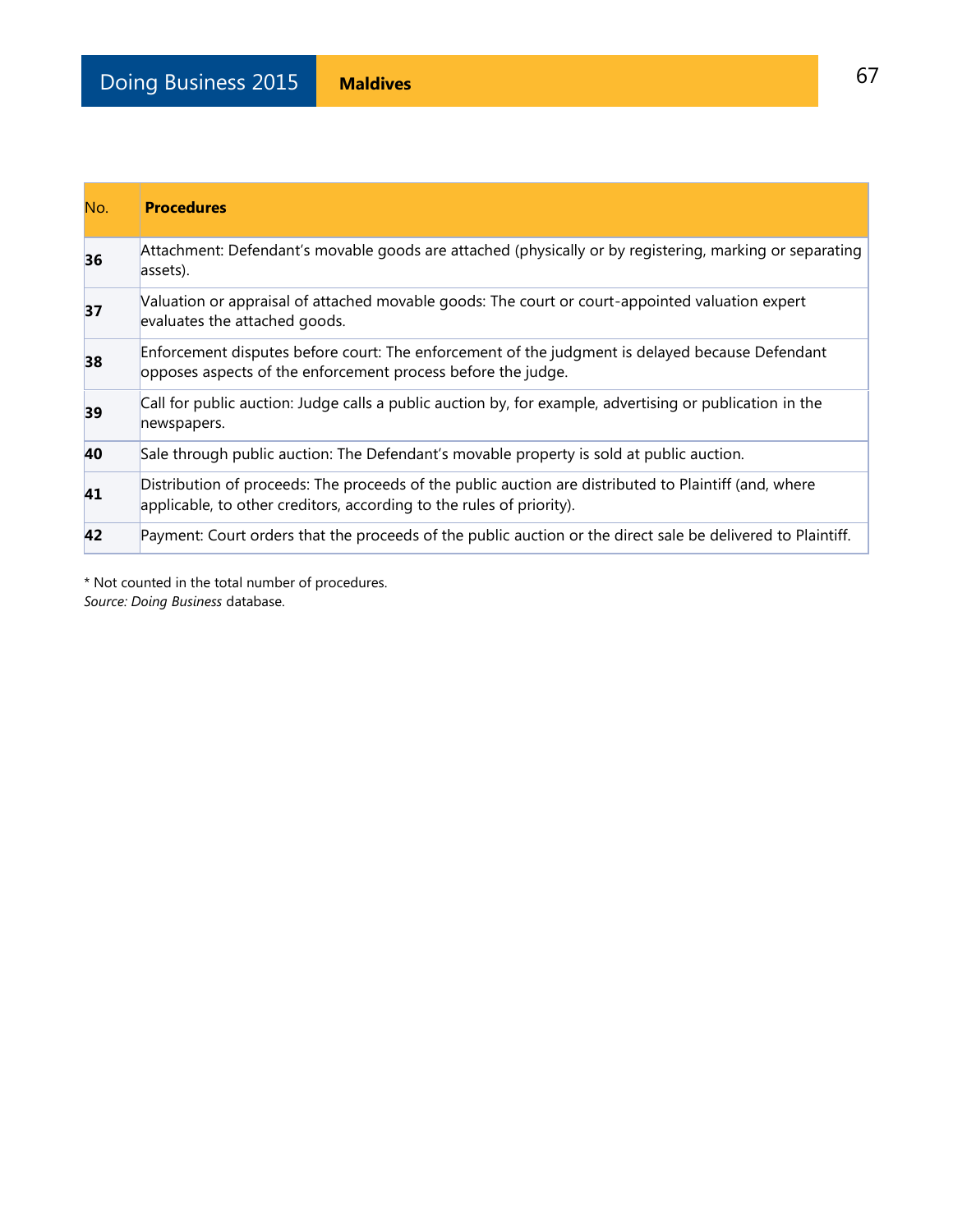# RESOLVING INSOLVENCY

A robust bankruptcy system functions as a filter, ensuring the survival of economically efficient companies and reallocating the resources of inefficient ones. Fast and cheap insolvency proceedings result in the speedy return of businesses to normal operation and increase returns to creditors. By improving the expectations of creditors and debtors about the outcome of insolvency proceedings, well-functioning insolvency systems can facilitate access to finance, save more viable businesses and thereby improve growth and sustainability in the economy overall.

### What do the indicators cover?

*Doing Business* studies the time, cost and outcome of insolvency proceedings involving domestic legal entities. These variables are used to calculate the recovery rate, which is recorded as cents on the dollar recouped by secured creditors through reorganization, liquidation or debt enforcement (foreclosure) proceedings. To determine the present value of the amount recovered by creditors, *Doing Business* uses the lending rates from the International Monetary Fund, supplemented with data from central banks and the Economist Intelligence Unit.

In addition, *Doing Business* evaluates the adequacy and integrity of the existing legal framework applicable to liquidation and reorganization proceedings through the strength of insolvency framework index. The index tests whether economies adopted internationally accepted good practices in four areas: commencement of proceedings, management of debtor's assets, reorganization proceedings and creditor participation.

The ranking of the Resolving Insolvency indicator is based on the recovery rate and the total score of the strength of insolvency framework index. The Resolving Insolvency indicator does not measure insolvency proceedings of individuals and financial institutions. The data are derived from survey responses by local insolvency practitioners and verified through a study of laws and regulations as well as public information on bankruptcy systems.

### **WHAT THE RESOLVING INSOLVENCY INDICATORS MEASURE**

### **Time required to recover debt (years)**

Measured in calendar years

Appeals and requests for extension are included

### **Cost required to recover debt (% of debtor's estate)**

Measured as percentage of estate value

Court fees

Fees of insolvency administrators

Lawyers' fees

Assessors' and auctioneers' fees

Other related fees

### **Outcome**

Whether business continues operating as a going concern or business assets are sold piecemeal

#### **Recovery rate for creditors**

Measures the cents on the dollar recovered by secured creditors

Outcome for the business (survival or not) determines the maximum value that can be recovered

Official costs of the insolvency proceedings are deducted

Depreciation of furniture is taken into account

Present value of debt recovered

### **Strength of insolvency framework index (0- 16)**

Sum of the scores of four component indices:

Commencement of proceedings index (0-3)

Management of debtor's assets index (0-6)

Reorganization proceedings index (0-3)

Creditor participation index (0-4)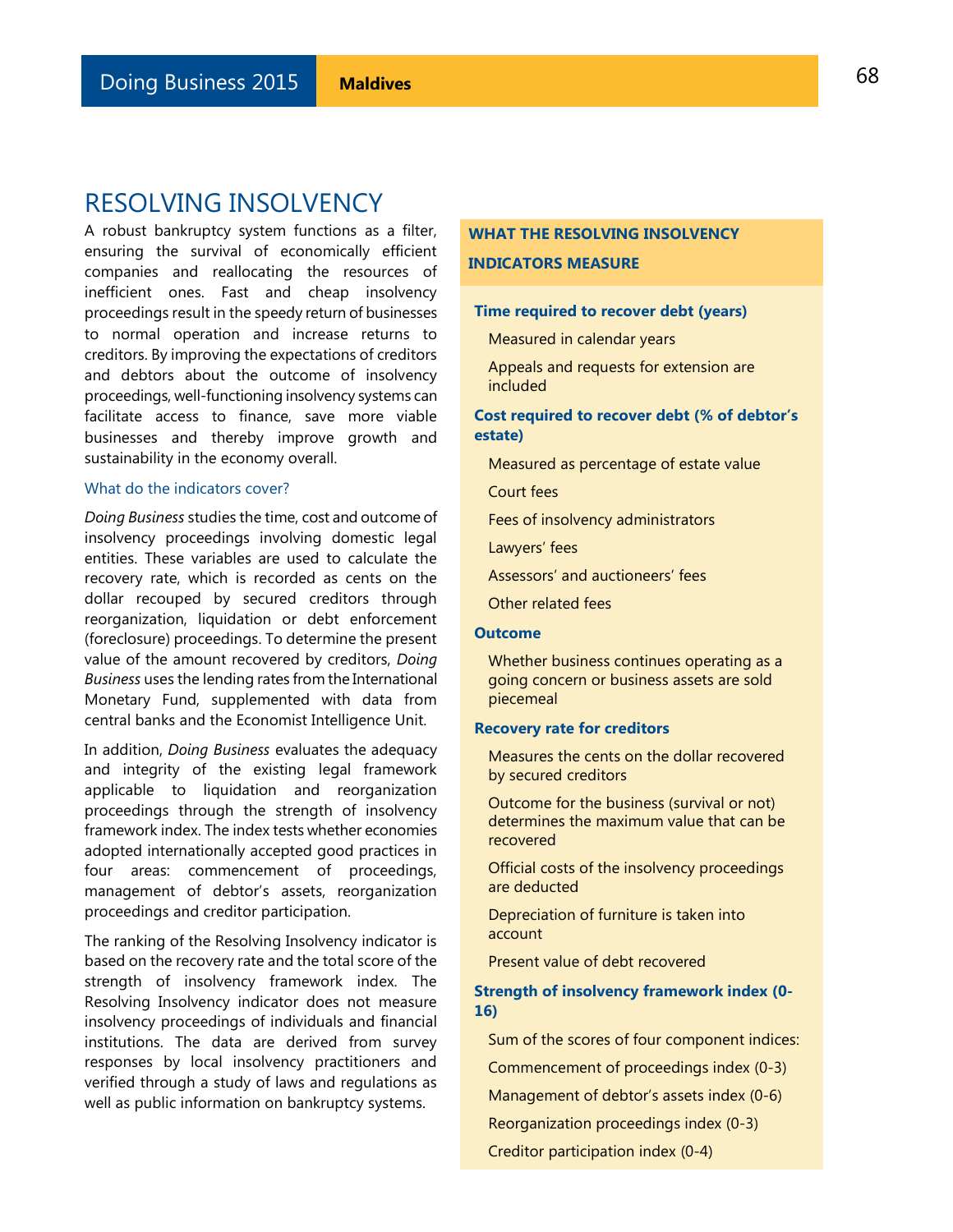# RESOLVING INSOLVENCY

# Where does the economy stand today?

Combination of quality regulations and efficient practice characterize the top-performing economies. How efficient are insolvency proceedings in Maldives? According to data collected by *Doing Business*, resolving insolvency takes 1.5 years on average and costs 4.0% of the debtor's estate, with the most likely outcome being that the company will be sold as piecemeal sale. The average recovery rate is 49.9 cents on the dollar. Most indicator sets refer to a case scenario in the largest business city of an economy, except for 11 economies for which the data are a population-weighted average of the 2 largest business cities. See the chapter on distance to frontier and ease of doing business ranking at the end of this profile for more details.

According to data collected by *Doing Business*, Maldives scores 2.0 out of 3 points on the commencement of proceedings index, 0.0 out of 6 points on the management of debtor's assets index, 0.0 out of 3 points on the reorganization proceedings index, and 0.0 out of 4 points on the creditor participation index. Maldives's total score on the strength of insolvency framework index is 2.0 out of 16.

Globally, Maldives stands at 135 in the ranking of 189 economies on the ease of resolving insolvency (figure 11.1). The rankings for comparator economies and the regional average ranking provide other useful benchmarks for assessing the efficiency of insolvency proceedings in Maldives.

Figure 11.1 How Maldives and comparator economies rank on the ease of resolving insolvency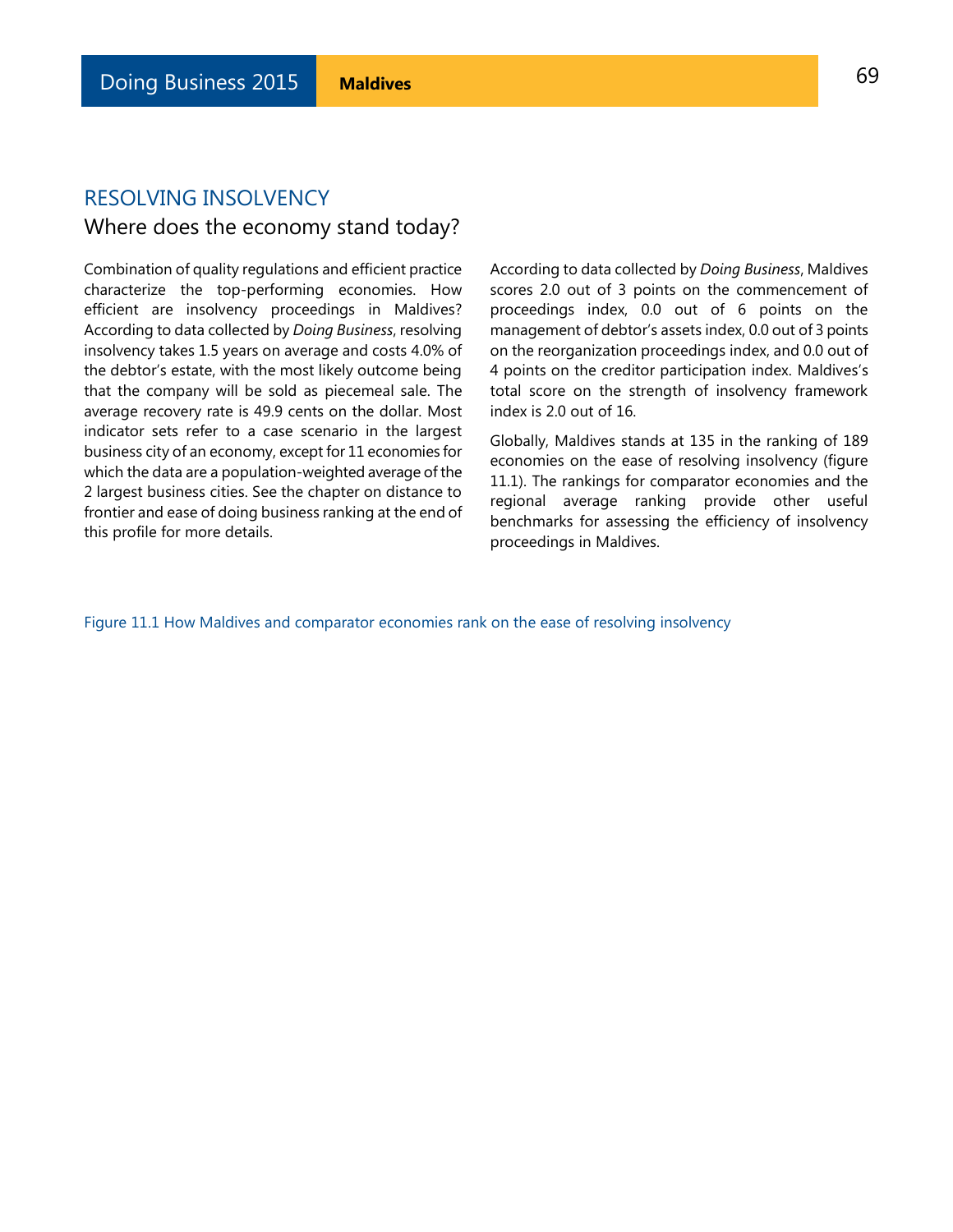

*Source: Doing Business* database.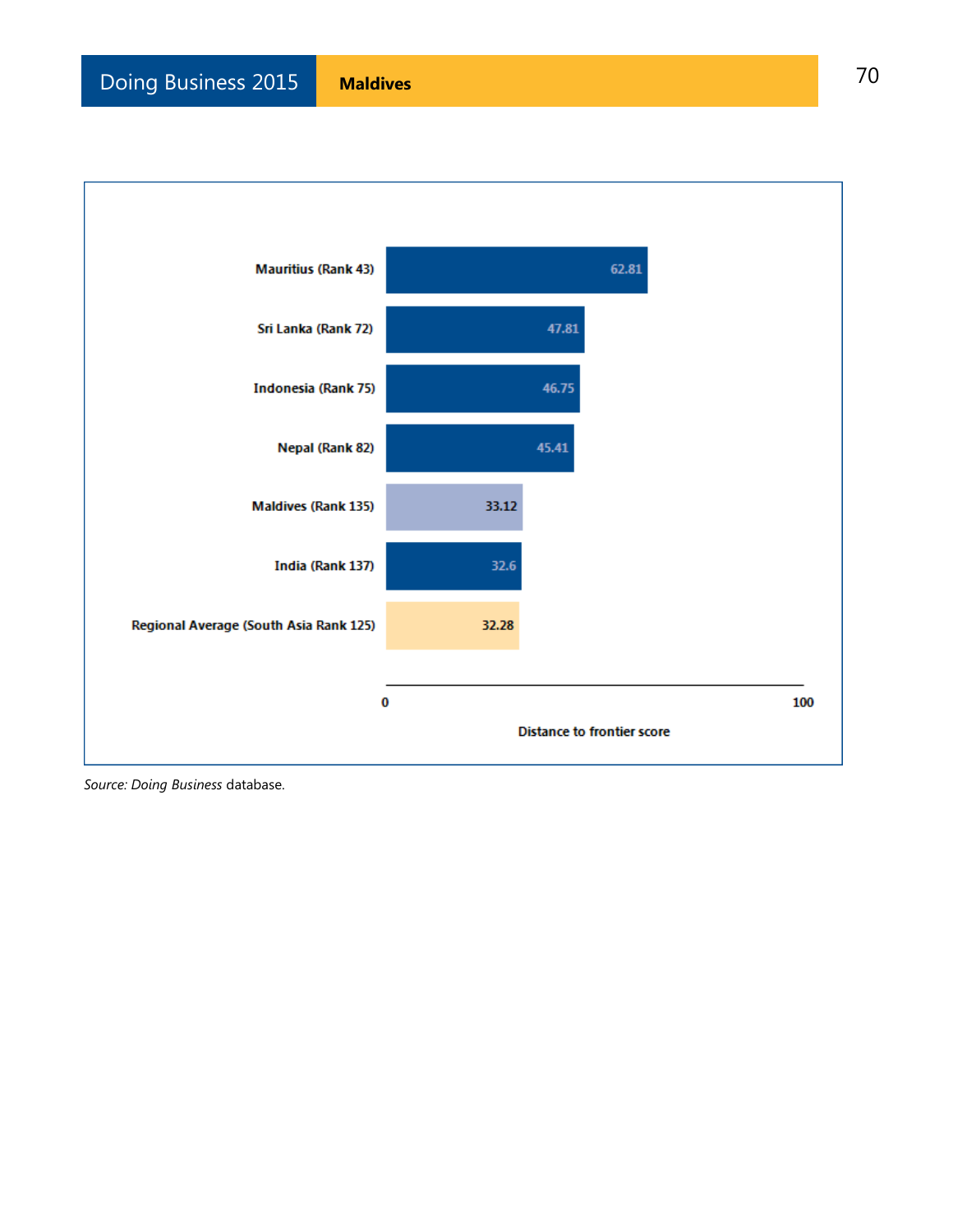### Figure 11.2 Recovery Rate (0-100) - Maldives



*Source: Doing Business* database.



Figure 11.3 Strength of insolvency framework index (0-16) - Maldives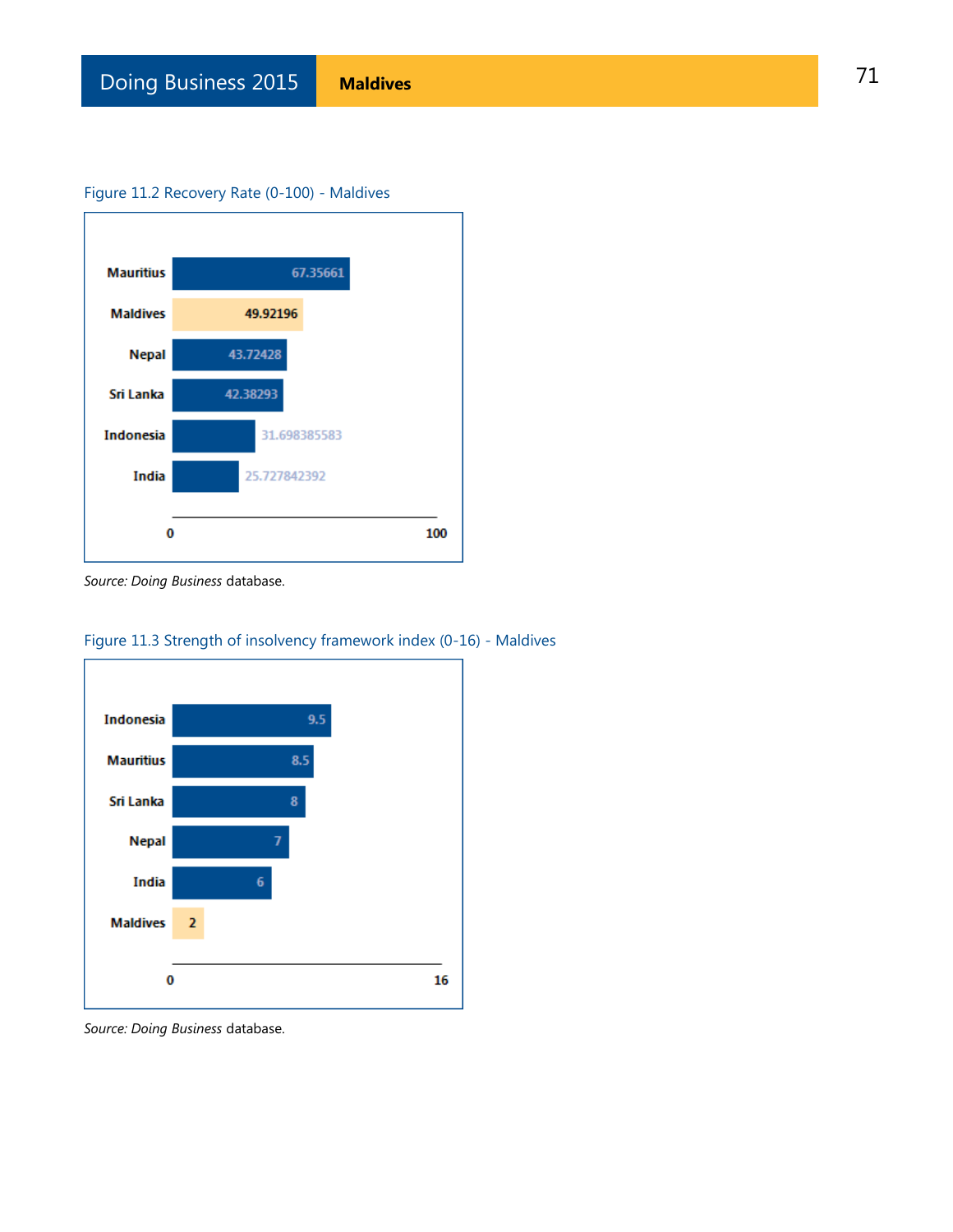# LABOR MARKET REGULATION

*Doing Business* measures flexibility in the regulation of employment, specifically as it affects the hiring and redundancy of workers and the rigidity of working hours. This year, for the first time, the indicators measuring flexibility in labor market regulations focus on those affecting the food retail industry, using a standardized case study of a cashier in a supermarket. Also new is that *Doing Business* collects data on regulations applying to employees hired through temporary-work agencies as well as on those applying to permanent employees or employees hired on fixed-term contracts. The indicators also cover additional areas of labor market regulation, including social protection schemes and benefits as well as labor disputes.

Over the period from 2007 to 2011 improvements were made to align the methodology for the labor market regulation indicators (formerly the employing workers indicators) with the letter and spirit of the International Labour Organization (ILO) conventions. Only 6 of the 188 ILO conventions cover areas measured by *Doing Business*: employee termination, weekend work, holiday with pay, night work, protection against unemployment and medical care and sickness benefits. The *Doing Business* methodology is fully consistent with these 6 conventions. The ILO conventions covering areas related to the labor market regulation indicators do not include the ILO core labor standards—8 conventions covering the right to collective bargaining, the elimination of forced labor, the abolition of child labor and equitable treatment in employment practices.

Between 2009 and 2011 the World Bank Group worked with a consultative group—including labor lawyers, employer and employee representatives, and experts from the ILO, the Organisation for Economic Cooperation and Development (OECD), civil society and the private sector—to review the methodology for the labor market regulation indicators and explore future areas of research.

A full report with the conclusions of the consultative group is available at: [http://www.doingbusiness.org/methodology/employing-workers.](http://www.doingbusiness.org/methodology/employing-workers) *Doing Business 2015* presents the data for the labor market regulation indicators in an annex. The report does not present rankings of economies on these indicators nor include the topic in the aggregate distance to frontier score or ranking on the ease of doing business. Detailed data collected on labor market regulations are available on the *Doing Business* website (http://www.doingbusiness.org). The data on labor market regulations are based on a detailed survey of employment regulations that is completed by local lawyers and public officials. Employment laws and regulations as well as secondary sources are reviewed to ensure accuracy. To make the data comparable across economies, several assumptions about the worker and the business are used.

The worker:

- Is a cashier in a supermarket or a grocery store
- Is a full-time employee
- Is not a member of the labor union, unless membership is mandatory

The business:

- Is a limited liability company (or the equivalent in the economy) with 60 employees.
- Operates a supermarket or grocery store in the economy's largest business city. For 11 economies the data are also collected for the second largest business city.
- Is subject to collective bargaining agreements if such agreements cover more than 50% of the food retail sector and they apply even to firms that are not party to them.
- Abides by every law and regulation but does not grant workers more benefits than those mandated by law, regulation or (if applicable) collective bargaining agreements.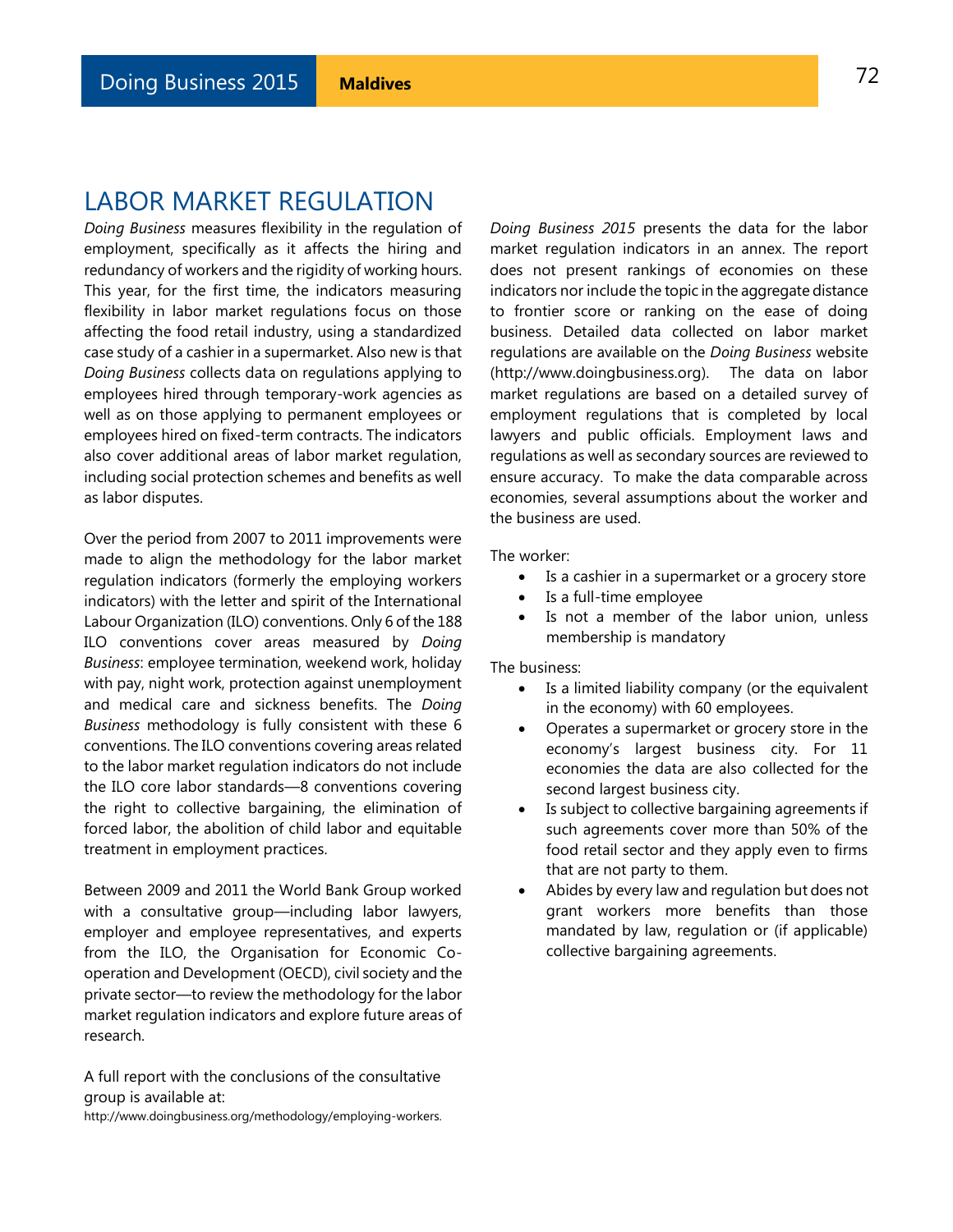Employment laws are needed to protect workers from arbitrary or unfair treatment and to ensure efficient contracting between employers and workers. Many economies that changed their labor market regulation in

the past 5 years did so in ways that increased labor market flexibility. What changes did Maldives adopt that affected the *Doing Business* indicators on labor market regulation (table 12.1)?

Table 12.1 What changes did Maldives make in terms of labor market regulation?

| <b>DB</b> year | <b>Reform</b>                                                                                               |
|----------------|-------------------------------------------------------------------------------------------------------------|
| <b>DB2010</b>  | Maldives reduced the maximum duration of fixed-term<br>contracts and increased mandatory paid annual leave. |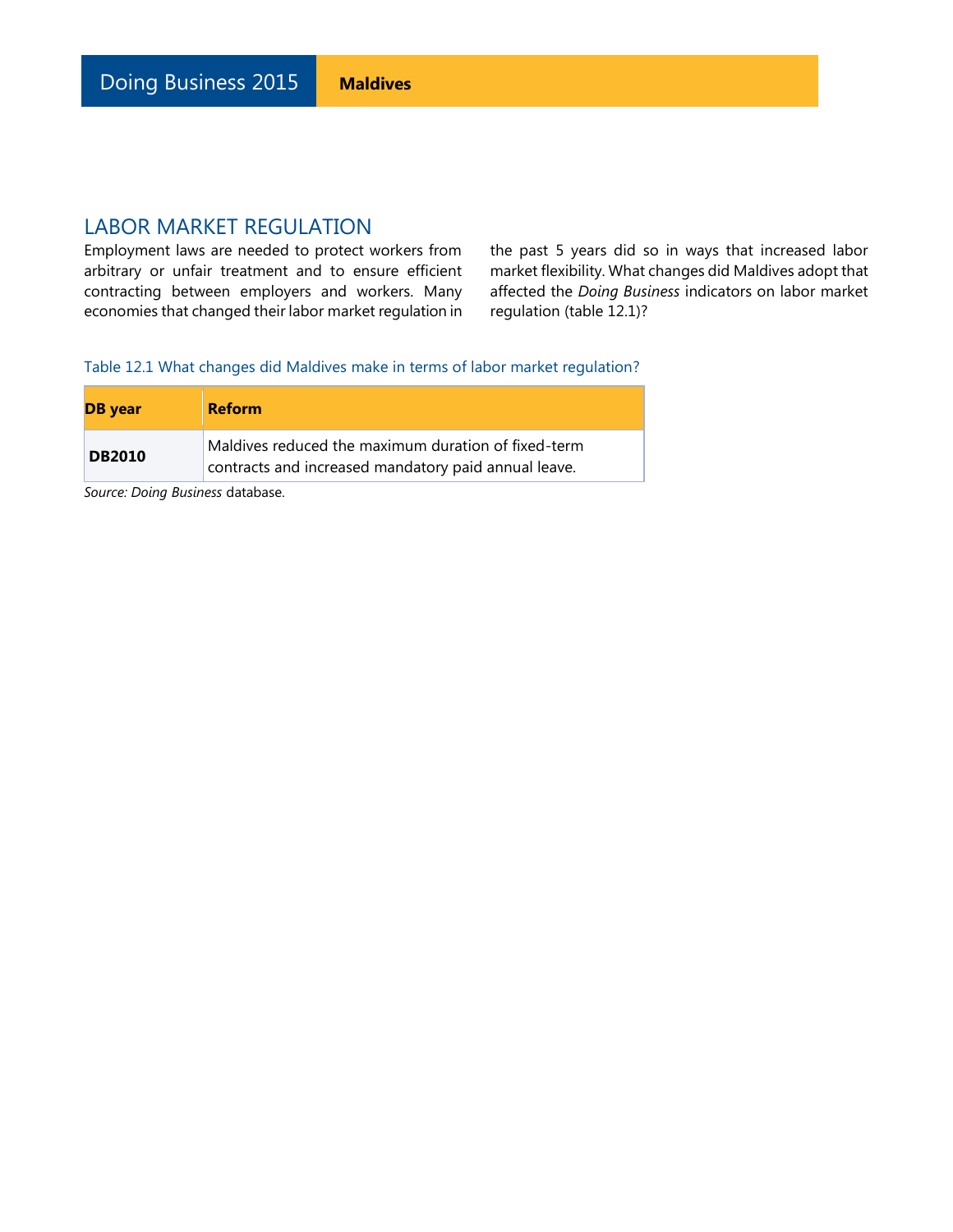## What are the details?

The data reported here for Maldives are based on a detailed survey of labor market regulation that is completed by local lawyers and public officials.

Employment laws and regulations as well as secondary sources are reviewed to ensure accuracy.

### Difficulty of hiring index

Difficulty of hiring covers 4 areas: (i) whether fixed-term contracts are prohibited for permanent tasks; (ii) the maximum cumulative duration of fixed-term contracts; (iii) the minimum wage for a cashier, age 19, with 1 year of work experience; and (iv) the ratio of the minimum

wage to the average value added per worker. The average value added per worker is the ratio of an economy's GNI per capita to the working-age population as a percentage of the total population.

| <b>Difficulty of hiring index</b>                                               | <b>Data</b>                                                |  |
|---------------------------------------------------------------------------------|------------------------------------------------------------|--|
| Fixed-term contracts prohibited for permanent tasks?                            | N <sub>o</sub>                                             |  |
| Maximum length of a single fixed-term contract (months)                         | 24 months (Article 13.g of the new<br>Employment Act 2008) |  |
| Maximum length of fixed-term contracts, including renewals (months)             | 24                                                         |  |
| Minimum wage applicable to the worker assumed in the case study<br>(US\$/month) | 0.00                                                       |  |
| Ratio of minimum wage to value added per worker                                 | 0.00                                                       |  |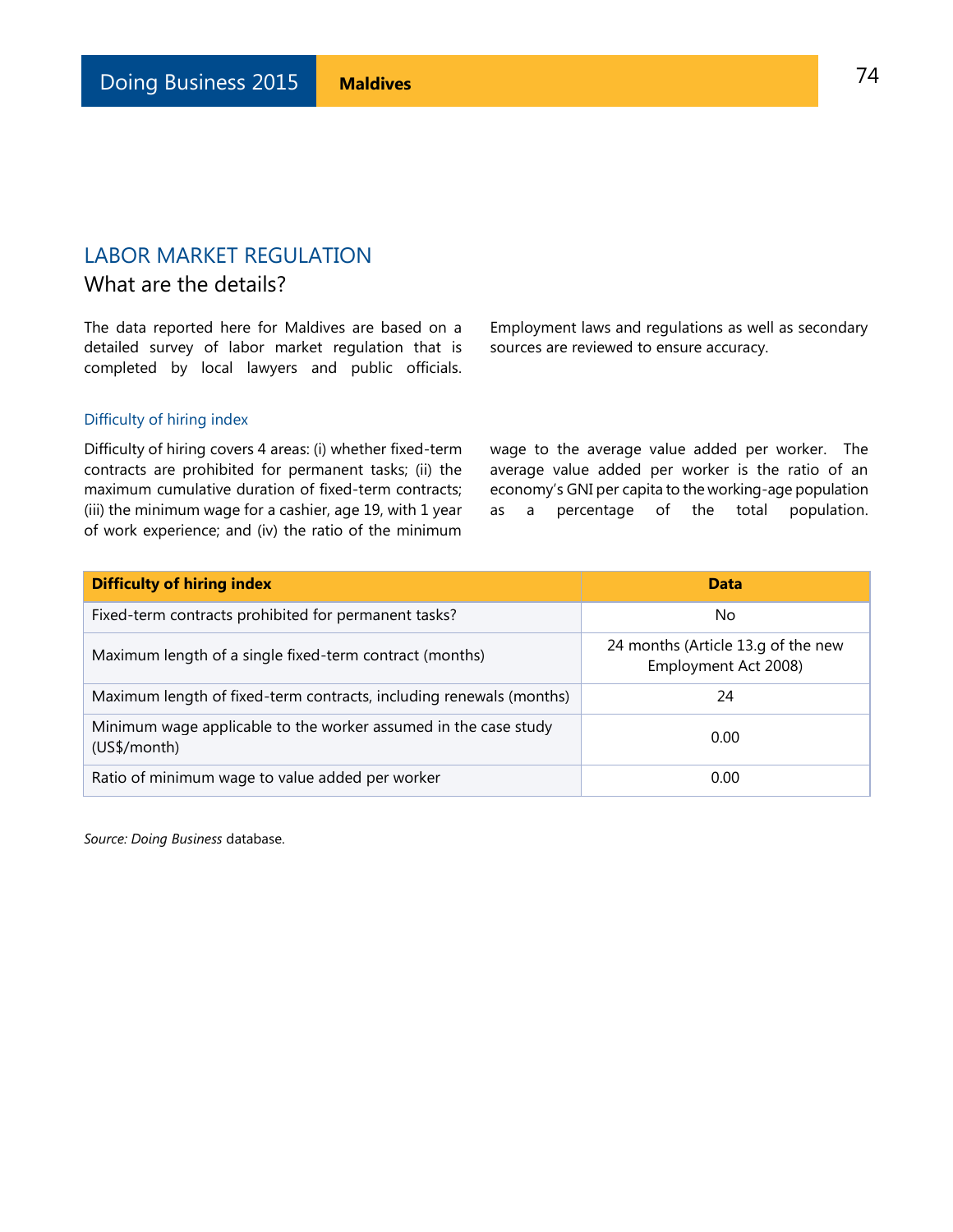### Rigidity of hours index

Rigidity of hours covers 7 areas: (i) whether the workweek can extend to 50 hours or more (including overtime) for 2 months in a year to respond to a seasonal increase in workload; (ii) the maximum number of days allowed in the workweek; (iii) the premium for night work (as a percentage of hourly pay); (iv) the

premium for work on a weekly rest day (as a percentage of hourly pay); (v) whether there are restrictions on night work; (vi) whether there are restrictions on weekly holiday work; and (vii) the average paid annual leave for workers with 1 year of tenure, 5 years of tenure and 10 years of tenure.

| <b>Rigidity of hours index</b>                                                               | <b>Data</b> |
|----------------------------------------------------------------------------------------------|-------------|
| 50-hour workweek allowed for 2 months a year in case of a seasonal<br>increase in workload?  | Yes         |
| Maximum working days per week                                                                | 6.0         |
| Premium for night work (% of hourly pay)                                                     | 0%          |
| Premium for work on weekly rest day (% of hourly pay)                                        | 50%         |
| Major restrictions on night work?                                                            | No.         |
| Major restrictions on weekly holiday?                                                        | No.         |
| Paid annual leave for a worker with 1 year of tenure (in working days)                       | 30.0        |
| Paid annual leave for a worker with 5 years of tenure (in working days)                      | 30.0        |
| Paid annual leave for a worker with 10 years of tenure (in working days)                     | 30.0        |
| Paid annual leave (average for workers with 1, 5 and 10 years of tenure, in<br>working days) | 30.0        |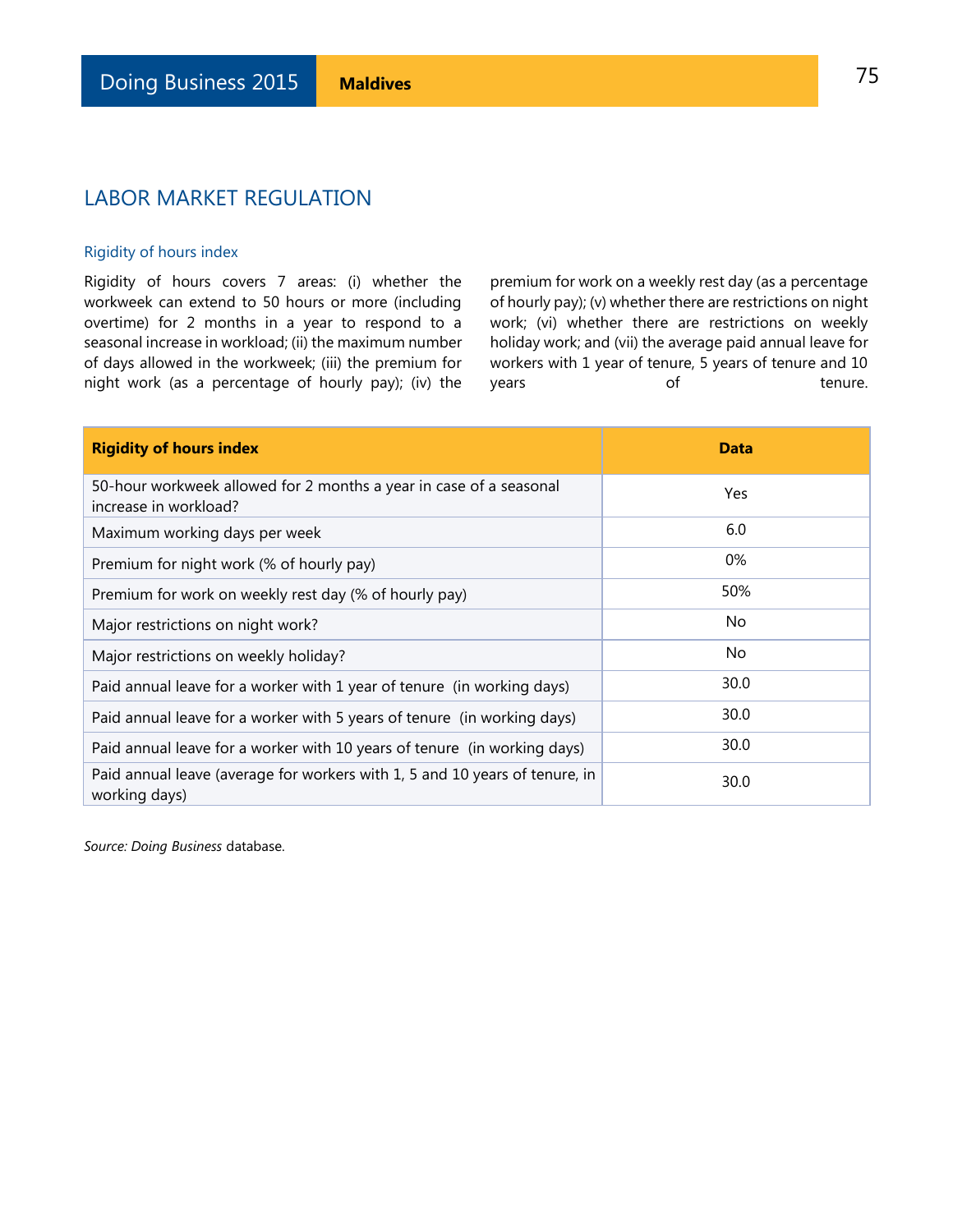### Difficulty of redundancy index

Difficulty of redundancy index looks at 9 questions: (i) what the length is in months of the maximum probationary period; (ii) whether redundancy is disallowed as a basis for terminating workers; (iii) whether the employer needs to notify a third party (such as a government agency) to terminate 1 redundant worker; (iv) whether the employer needs to notify a third party to terminate a group of 9 redundant workers; (v) whether the employer needs approval from a third party to terminate 1 redundant worker; (vi) whether the employer needs approval from a third party to terminate a group of 9 redundant workers; (vii) whether the law requires the employer to reassign or retrain a worker before making the worker redundant; (viii) whether priority rules apply for redundancies; and (ix) whether priority rules apply for reemployment.

| <b>Difficulty of redundancy index</b>                    | <b>Data</b> |
|----------------------------------------------------------|-------------|
| Maximum length of probationary period (months)           | 3.0         |
| Dismissal due to redundancy allowed by law?              | Yes         |
| Third-party notification if 1 worker is dismissed?       | No.         |
| Third-party approval if 1 worker is dismissed?           | No.         |
| Third-party notification if 9 workers are dismissed?     | No.         |
| Third-party approval if 9 workers are dismissed?         | No.         |
| Retraining or reassignment obligation before redundancy? | No.         |
| Priority rules for redundancies?                         | No          |
| Priority rules for reemployment?                         | No.         |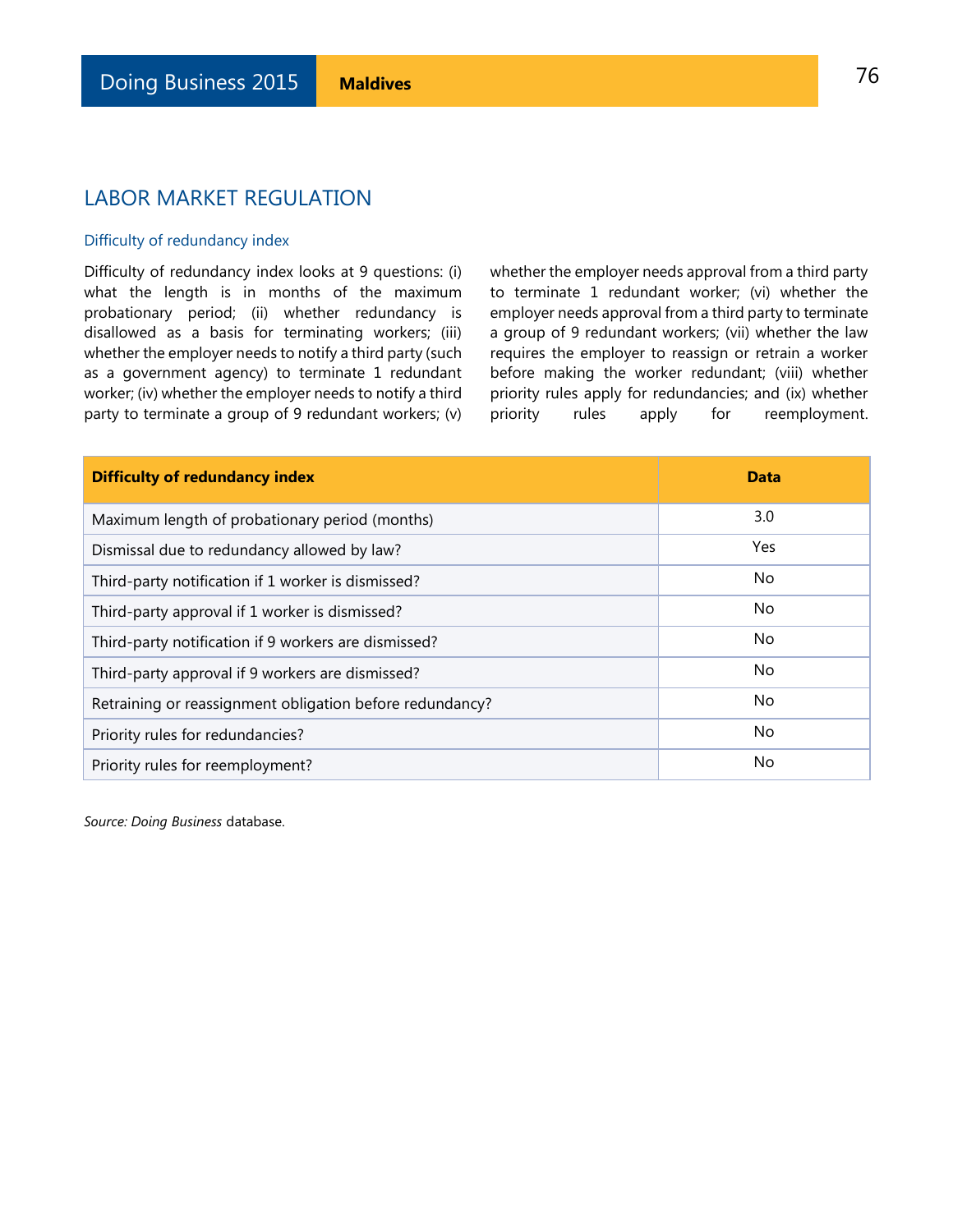#### Redundancy cost

Redundancy cost measures the cost of advance notice requirements, severance payments and penalties due when terminating a redundant worker, expressed in weeks of salary. The average value of notice

requirements and severance payments applicable to a worker with 1 year of tenure, a worker with 5 years and a worker with 10 years is considered. One month is recorded as 4 and 1/3 weeks.

| <b>Redundancy cost indicator (in salary weeks)</b>                                               | <b>Data</b> |
|--------------------------------------------------------------------------------------------------|-------------|
| Notice period for redundancy dismissal for a worker with 1 year of tenure                        | 4.3         |
| Notice period for redundancy dismissal for a worker with 5 years of tenure                       | 8.7         |
| Notice period for redundancy dismissal for a worker with 10 years of tenure                      | 8.7         |
| Notice period for redundancy dismissal (average for workers with 1, 5 and 10 years<br>of tenure) | 7.2         |
| Severance pay for redundancy dismissal for a worker with 1 year of tenure                        | 0.0         |
| Severance pay for redundancy dismissal for a worker with 5 years of tenure                       | 0.0         |
| Severance pay for redundancy dismissal for a worker with 10 years of tenure                      | 0.0         |
| Severance pay for redundancy dismissal (average for workers with 1, 5 and 10 years<br>of tenure) | 0.0         |

*Source: Doing Business* database.

### Social protection schemes and benefits & Labor disputes

*Doing Business* collects data on the existence of unemployment protection schemes as well as data on whether employers are legally required to provide health insurance for employees with permanent contracts.

*Doing Business* also assesses the mechanisms available to resolve labor disputes. More specifically, it collects data on what courts would be competent to hear labor disputes and whether the competent court is specialized in resolving labor disputes.

| Social protection schemes and benefits & Labor disputes indicator        | <b>Data</b> |
|--------------------------------------------------------------------------|-------------|
| Availability of unemployment protection scheme?                          | No.         |
| Health insurance existing for permanent employees?                       | No.         |
| Availability of courts or court sections specializing in labor disputes? | Yes         |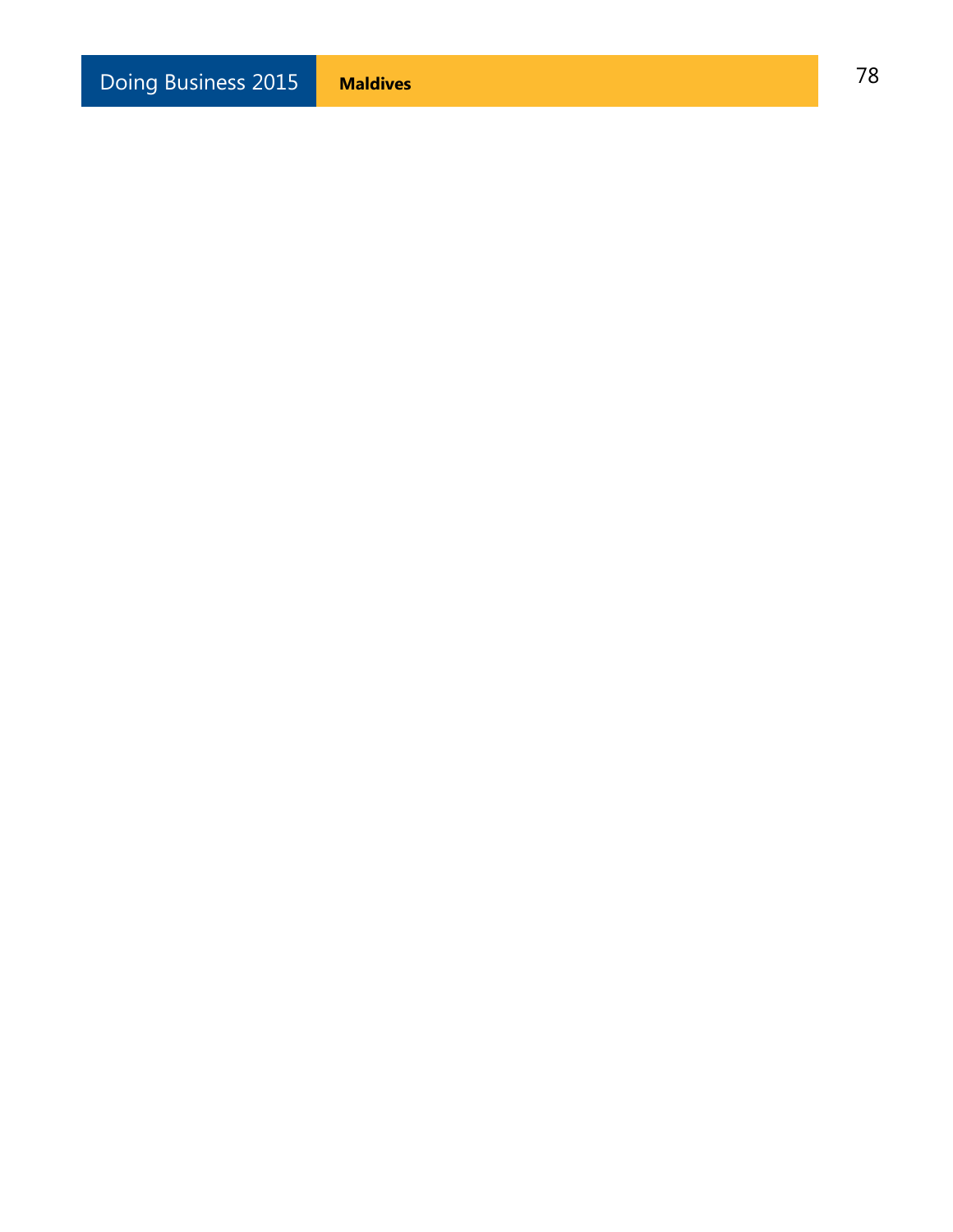# DISTANCE TO FRONTIER AND EASE OF DOING BUSINESS RANKING

This year's report presents results for 2 aggregate measures: the distance to frontier score and the ease of doing business ranking, which for the first time this year is based on the distance to frontier score. The ease of doing business ranking compares economies with one another; the distance to frontier score benchmarks economies with respect to regulatory best practice, showing the absolute distance to the best performance on each *Doing Business* indicator. When compared across years, the distance to frontier score shows how much the regulatory environment for local entrepreneurs in an economy has changed over time in absolute terms, while the ease of doing business ranking can show only how much the regulatory environment has changed relative to that in other economies.

### Distance to Frontier

The distance to frontier score captures the gap between an economy's performance and a measure of best practice across the entire sample of 31 indicators for 10 *Doing Business* topics (the labor market regulation indicators are excluded). For starting a business, for example, Canada and New Zealand have the smallest number of procedures required (1), and New Zealand the shortest time to fulfill them (0.5 days). Slovenia has the lowest cost (0.0), and Australia, Colombia and 110 other economies have no paid-in minimum capital requirement (table 15.1 in the *Doing Business 2015*  report).

#### Calculation of the distance to frontier score

Calculating the distance to frontier score for each economy involves 2 main steps. First, individual component indicators are normalized to a common unit where each of the 31 component indicators y (except for the total tax rate) is rescaled using the linear transformation (worst – y)/(worst – frontier). In this formulation the frontier represents the best performance on the indicator across all economies since 2005 or the third year after data for the indicator were collected for the first time. For legal indicators such as those on getting credit or protecting minority investors, the frontier is set at the highest possible value. For the total tax rate, consistent with the use of a threshold in calculating the rankings on this indicator, the frontier is

defined as the total tax rate at the 15th percentile of the overall distribution for all years included in the analysis. For the time to pay taxes the frontier is defined as the lowest time recorded among all economies that levy the 3 major taxes: profit tax, labor taxes and mandatory contributions, and value added tax (VAT) or sales tax. In addition, the cost to export and cost to import for each year are divided by the GDP deflator, to take the general price level into account when benchmarking these absolute-cost indicators across economies with different inflation trends. The base year for the deflator is 2013 for all economies.

In the same formulation, to mitigate the effects of extreme outliers in the distributions of the rescaled data for most component indicators (very few economies need 700 days to complete the procedures to start a business, but many need 9 days), the worst performance is calculated after the removal of outliers. The definition of outliers is based on the distribution for each component indicator. To simplify the process, 2 rules were defined: the 95th percentile is used for the indicators with the most dispersed distributions (including time, cost, minimum capital and number of payments to pay taxes), and the 99th percentile is used for number of procedures and number of documents to trade. No outlier was removed for component indicators bound by definition or construction, including legal index scores (such as the depth of credit information index, extent of conflict of interest regulation index and strength of insolvency framework index) and the recovery rate (figure 15.1 in the *Doing Business 2015* report).

Second, for each economy the scores obtained for individual indicators are aggregated through simple averaging into one distance to frontier score, first for each topic and then across all 10 topics: starting a business, dealing with construction permits, getting electricity, registering property, getting credit, protecting minority investors, paying taxes, trading across borders, enforcing contracts and resolving insolvency. More complex aggregation methods—such as principal components and unobserved components—yield a ranking nearly identical to the simple average used by *Doing Business*<sup>6</sup> . Thus *Doing Business* uses the simplest

l

<sup>&</sup>lt;sup>6</sup> See Djankov, Manraj and others (2005). Principal components and unobserved components methods yield a ranking nearly identical to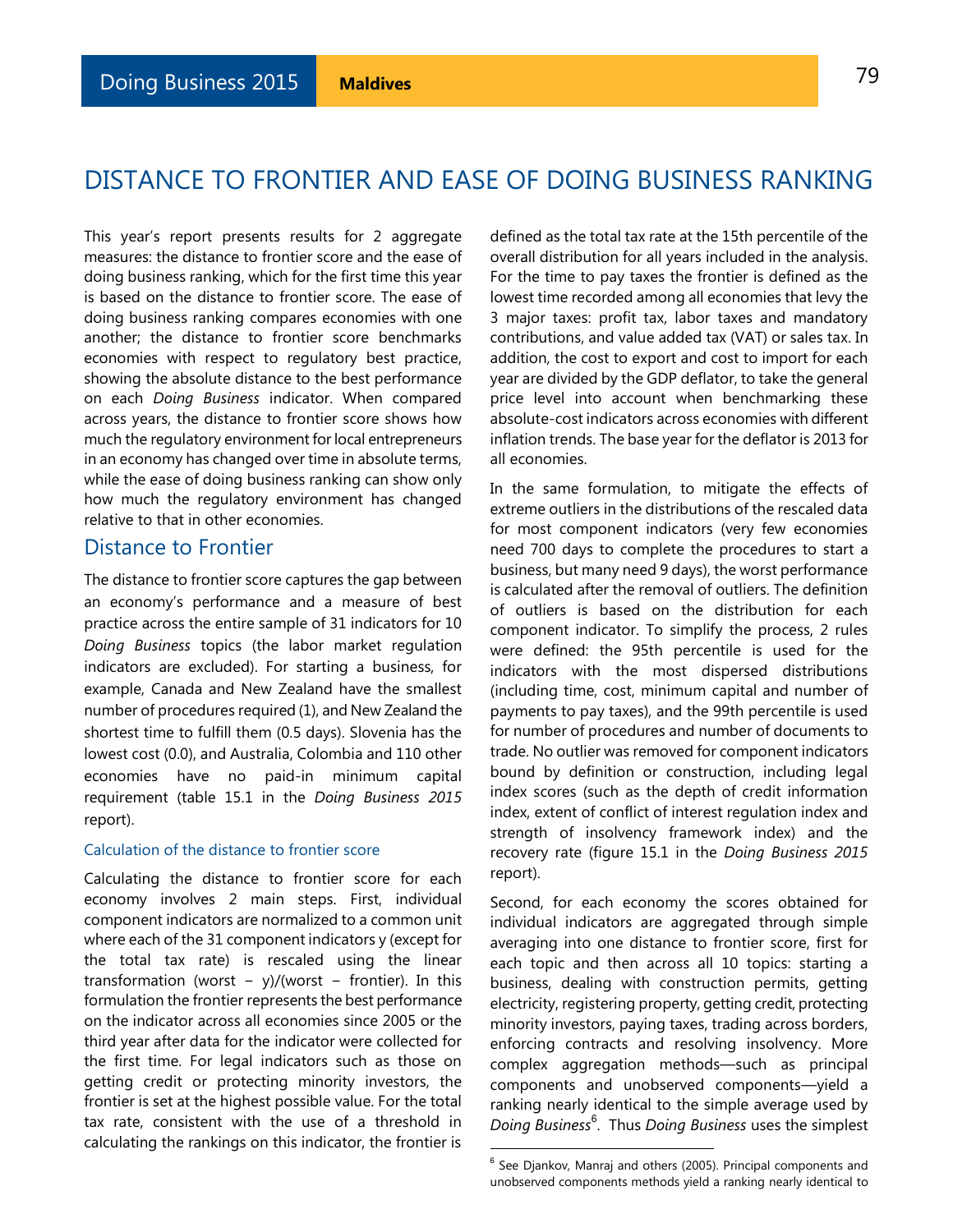method: weighting all topics equally and, within each topic, giving equal weight to each of the topic components<sup>7</sup>.

An economy's distance to frontier score is indicated on a scale from 0 to 100, where 0 represents the worst performance and 100 the frontier. All distance to frontier calculations are based on a maximum of 5 decimals. However, indicator ranking calculations and the ease of doing business ranking calculations are based on 2 decimals. The difference between an economy's distance to frontier score in any previous year and its score in 2014 illustrates the extent to which the economy has closed the gap to the regulatory frontier over time. And in any given year the score measures how far an economy is from the best performance at that time.

#### Treatment of the total tax rate

This year, for the first time, the total tax rate component of the paying taxes indicator set enters the distance to frontier calculation in a different way than any other indicator. The distance to frontier score obtained for the total tax rate is transformed in a nonlinear fashion before it enters the distance to frontier score for paying taxes. As a result of the nonlinear transformation, an increase in the total tax rate has a smaller impact on the distance to frontier score for the total tax rate—and therefore on the distance to frontier score for paying taxes—for economies with a below-average total tax rate than it would have in the calculation done in previous years (line B is smaller than line A in figure 15.2 of the *Doing Business 2015* report). And for economies with an extreme total tax rate (a rate that is very high relative to the average), an increase has a greater impact on both these distance to frontier scores than before (line D is bigger than line C in figure 15.2 of the *Doing Business 2015* report).

The nonlinear transformation is not based on any economic theory of an "optimal tax rate" that minimizes distortions or maximizes efficiency in an economy's

l

overall tax system. Instead, it is mainly empirical in nature. The nonlinear transformation along with the threshold reduces the bias in the indicator toward economies that do not need to levy significant taxes on companies like the *Doing Business* standardized case study company because they raise public revenue in other ways—for example, through taxes on foreign companies, through taxes on sectors other than manufacturing or from natural resources (all of which are outside the scope of the methodology). In addition, it acknowledges the need of economies to collect taxes from firms.

### Calculation of scores for economies with 2 cities covered

For each of the 11 economies for which a second city was added in this year's report, the distance to frontier score is calculated as the population-weighted average of the distance to frontier scores for the 2 cities covered (table 12.1). This is done for the aggregate score, the scores for each topic and the scores for all the component indicators for each topic.

### Table 12.1 Weights used in calculating the distance to frontier scores for economies with 2 cities covered

| <b>Economy</b>            | <b>City</b>    | Weight (%) |
|---------------------------|----------------|------------|
|                           | Dhaka          | 78         |
| Bangladesh                | Chittagong     | 22         |
| Brazil                    | São Paulo      | 61         |
|                           | Rio de Janeiro | 39         |
| China                     | Shanghai       | 55         |
|                           | Beijing        | 45         |
| India                     | Mumbai         | 47         |
|                           | Delhi          | 53         |
| Indonesia                 | Jakarta        | 78         |
|                           | Surabaya       | 22         |
|                           | Tokyo          | 65         |
| Japan                     | Osaka          | 35         |
|                           | Mexico City    | 83         |
| Mexico                    | Monterrey      | 17         |
|                           | Lagos          | 77         |
| Nigeria                   | Kano           | 23         |
| Pakistan                  | Karachi        | 65         |
|                           | Lahore         | 35         |
|                           | Moscow         | 70         |
| <b>Russian Federation</b> | St. Petersburg | 30         |
| <b>United States</b>      | New York       | 60         |
|                           | Los Angeles    | 40         |

*Source:* United Nations, Department of Economic and Social Affairs, Population Division, World Urbanization Prospects, 2014 Revision. http://esa.un.org/unpd/wup/CD-ROM/Default.aspx.

that from the simple average method because both these methods assign roughly equal weights to the topics, since the pairwise correlations among indicators do not differ much. An alternative to the simple average method is to give different weights to the topics, depending on which are considered of more or less importance in the context of a specific economy.

 $7$  For getting credit, indicators are weighted proportionally, according to their contribution to the total score, with a weight of 60% assigned to the strength of legal rights index and 40% to the depth of credit information index. Indicators for all other topics are assigned equal weights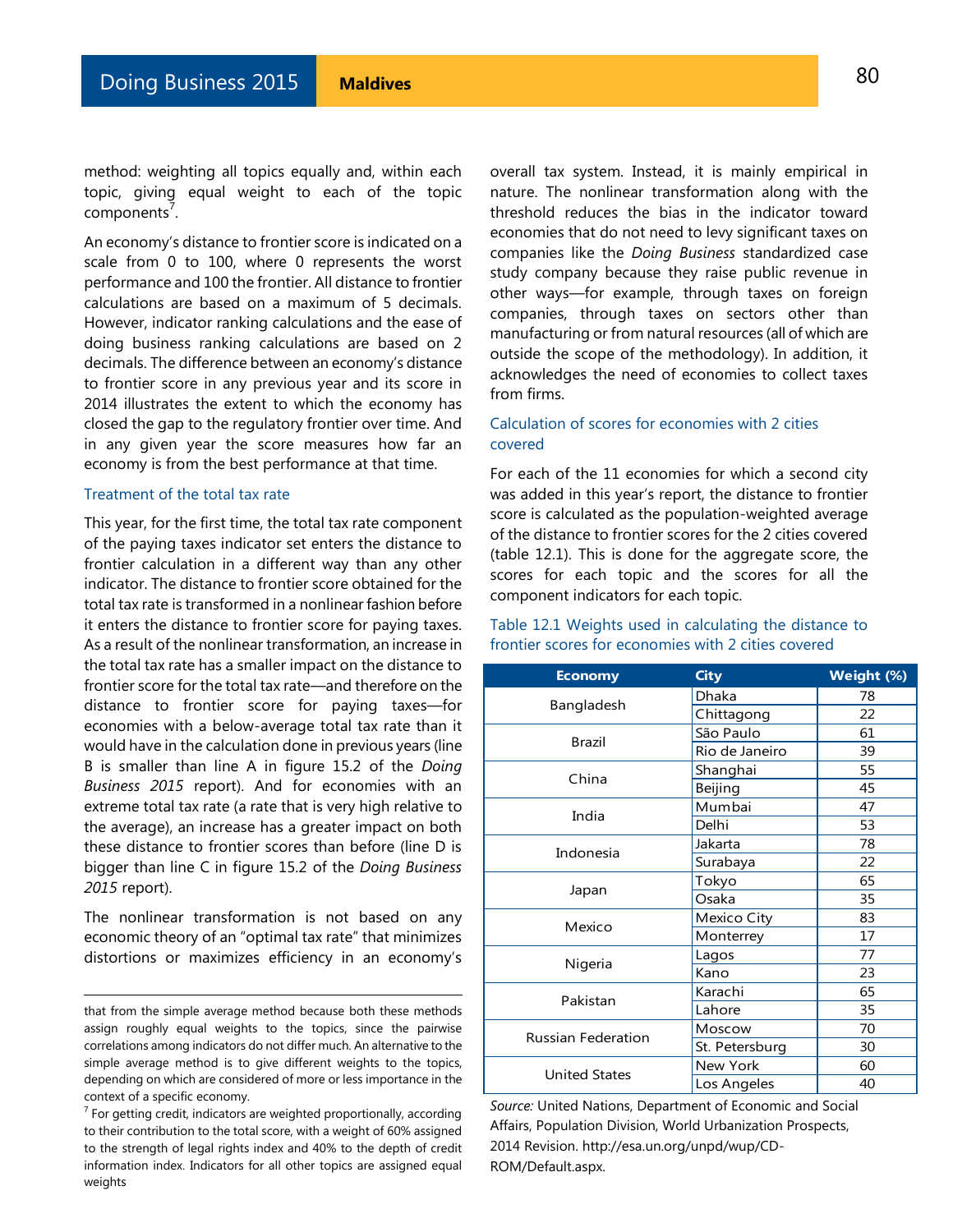### Economies that improved the most across 3 or more *Doing Business* topics in 2013/14

*Doing Business 2015* uses a simple method to calculate which economies improved the ease of doing business the most. First, it selects the economies that in 2013/14 implemented regulatory reforms making it easier to do business in 3 or more of the 10 topics included in this year's aggregate distance to frontier score. Twenty-one economies meet this criterion: Azerbaijan; Benin; the Democratic Republic of Congo; Côte d'Ivoire; the Czech Republic; Greece; India; Ireland; Kazakhstan; Lithuania; the former Yugoslav Republic of Macedonia; Poland; Senegal; the Seychelles; Spain; Switzerland; Taiwan, China; Tajikistan; Togo; Trinidad and Tobago; and the United Arab Emirates. Second, *Doing Business* sorts these economies on the increase in their distance to frontier score from the previous year using comparable data.

Selecting the economies that implemented regulatory reforms in at least 3 topics and had the biggest improvements in their distance to frontier scores is intended to highlight economies with ongoing, broadbased reform programs. The improvement in the distance to frontier score is used to identify the top improvers because this allows a focus on the absolute improvement—in contrast with the relative improvement shown by a change in rankings—that economies have made in their regulatory environment for business.

# Ease of *Doing Business* ranking

The ease of doing business ranking ranges from 1 to 189. The ranking of economies is determined by sorting the aggregate distance to frontier scores, rounded to 2 decimals.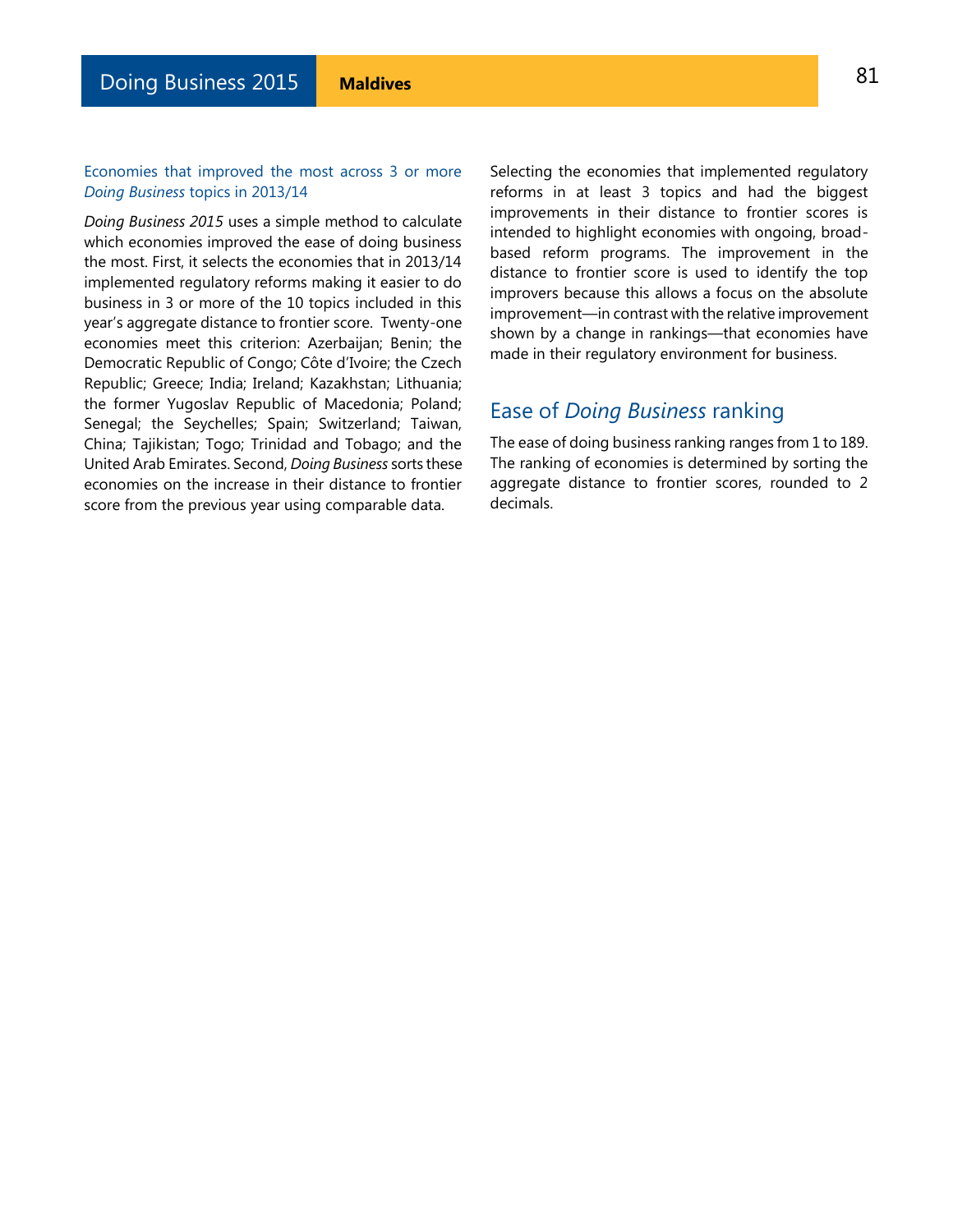# RESOURCES ON THE *DOING BUSINESS* WEBSITE

### **Current features**

News on the *Doing Business* project *http://www.doingbusiness.org* 

### **Rankings**

How economies rank—from 1 to 189 *[http://www.doingbusiness.org/rankings](http://www.doingbusiness.org/rankings/)* 

### **Data**

All the data for 189 economies—topic rankings, indicator values, lists of regulatory procedures and details underlying indicators *[http://www.doingbusiness.org/data](http://www.doingbusiness.org/data/)* 

#### **Reports**

Access to *Doing Business* reports as well as subnational and regional reports, reform case studies and customized economy and regional profiles

*[http://www.doingbusiness.org/reports](http://www.doingbusiness.org/reports/)* 

### **Methodology**

The methodologies and research papers underlying *Doing Business [http://www.doingbusiness.org/methodology](http://www.doingbusiness.org/methodology/)* 

### **Research**

Abstracts of papers on *Doing Business* topics and related policy issues *http://www.doingbusiness.org/research* 

#### *Doing Business* **reforms**

Short summaries of DB2015 business regulation reforms, lists of reforms since DB2008 and a ranking simulation tool *[http://www.doingbusiness.org/reforms](http://www.doingbusiness.org/reforms/)* 

### **Historical data**

Customized data sets since DB2004 *[http://www.doingbusiness.org/custom-query](http://www.doingbusiness.org/custom-query/)* 

### **Law library**

Online collection of business laws and regulations relating to business *http://www.doingbusiness.org/law-library* 

### **Contributors**

More than 10,700 specialists in 189 economies who participate in *Doing Business http://www.doingbusiness.org/contributors/doingbusiness* 

### **Entrepreneurship data**

Data on business density (number of newly registered companies per 1,000 working-age people) for 139 economies *[http://www.doingbusiness.org/data/exploretopics/ent](http://www.doingbusiness.org/data/exploretopics/entrepreneurship) [repreneurship](http://www.doingbusiness.org/data/exploretopics/entrepreneurship)* 

### **Distance to frontier**

Data benchmarking 189 economies to the frontier in regulatory practice *http://www.doingbusiness.org/data/distance-tofrontier* 

### **Information on good practices**

Showing where the many good practices identified by *Doing Business* have been adopted *http://www.doingbusiness.org/data/good-practice* 

### *Doing Business* **iPhone App**

*Doing Business at a Glance*—presenting the full report, rankings and highlights for each topic for the iPhone, iPad and iPod touch *http://www.doingbusiness.org/specialfeatures/ iphone*